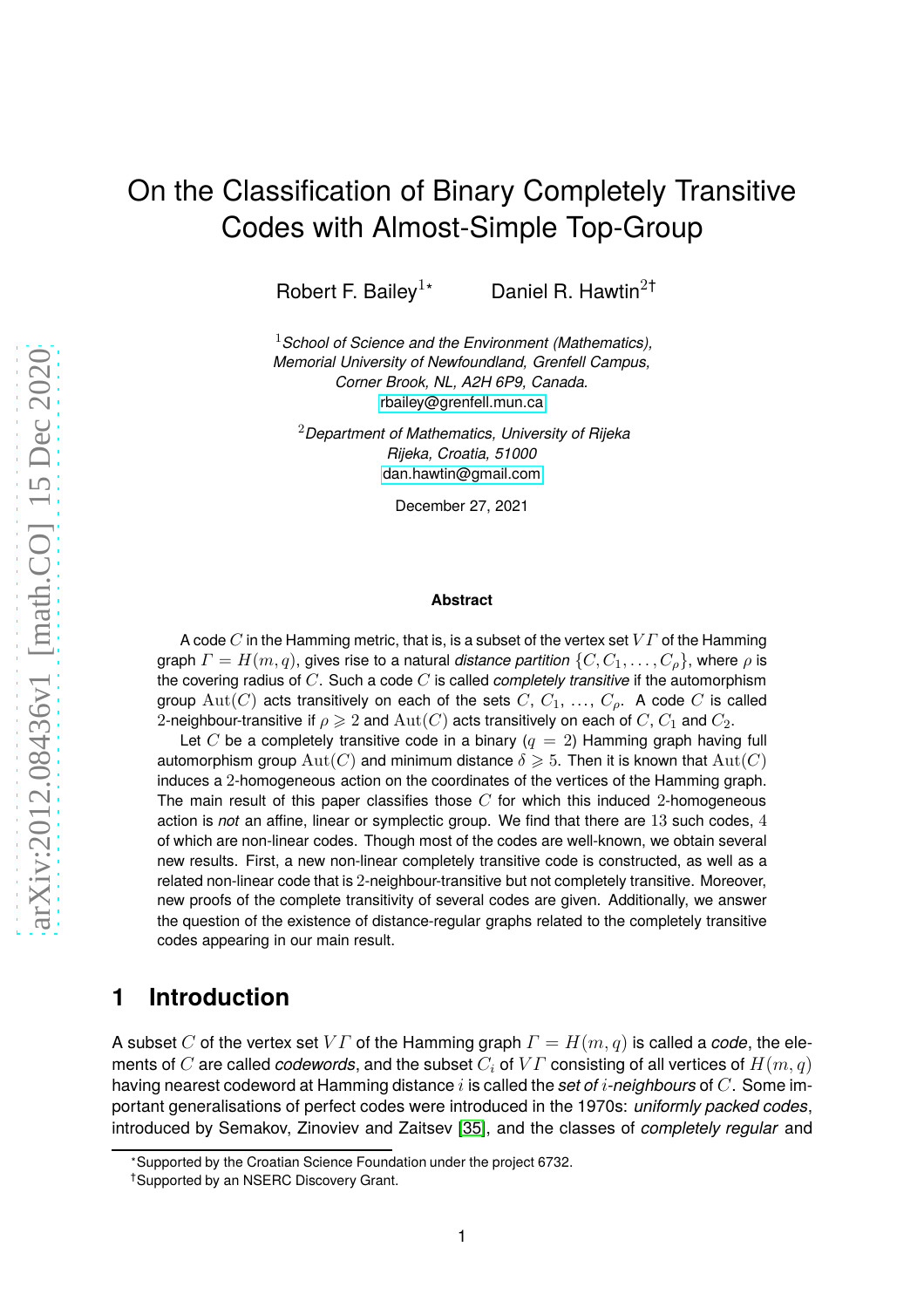s*-regular* codes, defined by Delsarte [\[12\]](#page-30-0). These generalisations involve certain combinatorial regularity conditions on the *distance partition*  $\{C, C_1, \ldots, C_p\}$  of a code C, where  $\rho$  is the *covering radius*.

The parameters of perfect codes over prime-power alphabets have been classified, and codes satisfying these parameters found; see [\[38\]](#page-31-1) or [\[41\]](#page-31-2). In contrast, the class of completely regular codes is vast, with similar classification results remaining an active area of research. Several recent results have been obtained by Borges et al. [\[4,](#page-29-0) [6,](#page-30-1) [7\]](#page-30-2). For a survey of results on completely regular codes see [\[8\]](#page-30-3).

The focus of current paper is the algebraic analogues, defined directly below, of the classes of completely regular and s-regular codes. Note that the group  $Aut(C)$  is the setwise stabiliser of C in the full automorphism group of  $H(m, q)$ . In particular, if C is linear then we consider the the group of translations by codewords of  $C$  to be contained in  $Aut(C)$ .

<span id="page-1-0"></span>**Definition 1.1.** Let C be a code in  $H(m, q)$  with covering radius  $\rho$ , let  $s \in \{1, \ldots, \rho\}$ , and  $X \leq \text{Aut}(C)$ . Then C is said to be:

- 1.  $(X, s)$ -neighbour-transitive if X acts transitively on each of the sets  $C, C_1, \ldots, C_s$ .
- 2. X*-neighbour-transitive* if C is (X, 1)-neighbour-transitive.
- 3. X-completely transitive if C is  $(X, \rho)$ -neighbour-transitive.
- 4. s*-neighbour-transitive* if C is (Aut(C), s)-neighbour-transitive, *neighbour-transitive* if C is Aut(C)-neighbour-transitive, or *completely transitive* if C is Aut(C)-*completely transitive*.

A variant of the above concept of complete transitivity was introduced for linear codes by Solé [\[36\]](#page-31-3), with the above definition first appearing in [\[23\]](#page-30-4). Completely transitive codes form a subfamily of completely regular codes, and  $s$ -neighbour transitive codes are a sub-family of  $s$ regular codes, for each s. Characterisation of certain families of neighbour-transitive codes in Hamming graphs have been achieved (see [\[19,](#page-30-5) [20,](#page-30-6) [21\]](#page-30-7)), as well as several classification results of subfamilies of neighbour-transitive codes in Johnson graphs (see [\[14,](#page-30-8) [28,](#page-31-4) [31,](#page-31-5) [34\]](#page-31-6)). The results in this paper depend upon the series of papers [\[16,](#page-30-9) [17,](#page-30-10) [18,](#page-30-11) [26\]](#page-31-7) on 2-neighbour-transitive codes, which form part of the second author's PhD thesis.

Each vertex of  $H(m, q)$  is of the form  $\alpha = (\alpha_1, \ldots, \alpha_m)$ , where the entries  $\alpha_i$  come from an *alphabet* Q of size q. A typical automorphism of  $H(m, q)$  is a composition of two automorphisms, each of a special type. An automorphism of the first type corresponds to an  $m$ -tuple  $(h_1, \ldots, h_m)$ of permutations of  $Q$  and maps a vertex  $\alpha$  to  $(\alpha_1^{h_1})$  $\mathbb{A}^{h_1}_1,\ldots,\mathbb{a}^{h_m}_m).$  An automorphism of the second type corresponds to a permutation of the set  $M = \{1, \ldots, m\}$  of subscripts and simply permutes the entries of vertices, for example the map corresponding to the permutation  $(123)$  of M maps  $\alpha = (\alpha_1, \alpha_2, \alpha_3, \alpha_4, \ldots, \alpha_m)$  to  $(\alpha_3, \alpha_1, \alpha_2, \alpha_4, \ldots, \alpha_m)$ . (More details are given in Section 2.1.)

Our main result is Theorem [1.3,](#page-2-0) further below, the proof of which relies on [\[26,](#page-31-7) Theorem 1.2], stated below as Theorem [1.5.](#page-3-0) For now we give a brief discussion of the relation between the two theorems, only what is required to properly state Theorem [1.3.](#page-2-0) If a completely transitive code  $C$ has minimum distance at least 5 then, since this implies  $C_2$  is non-empty, we have that  $C$  is by definition 2-neighbour-transitive. Hence, Theorem [1.5](#page-3-0) applies. Recall that the *socle* soc(G) of a group  $G$  is the product of all its minimal normal subgroups. In particular, Theorem [1.5](#page-3-0) gives all possibilities for the socle of the action on M of the stabiliser  $Aut(C)_0$  of the codeword 0 (assumed to be in  $C$ ) for any 2-neighbour-transitive code  $C$  with minimum distance at least 5. If  $|C| > 2$  then this socle is either one of the Mathieu groups  $M_{11}$  or  $M_{12}$ , as in Theorem [1.5](#page-3-0) part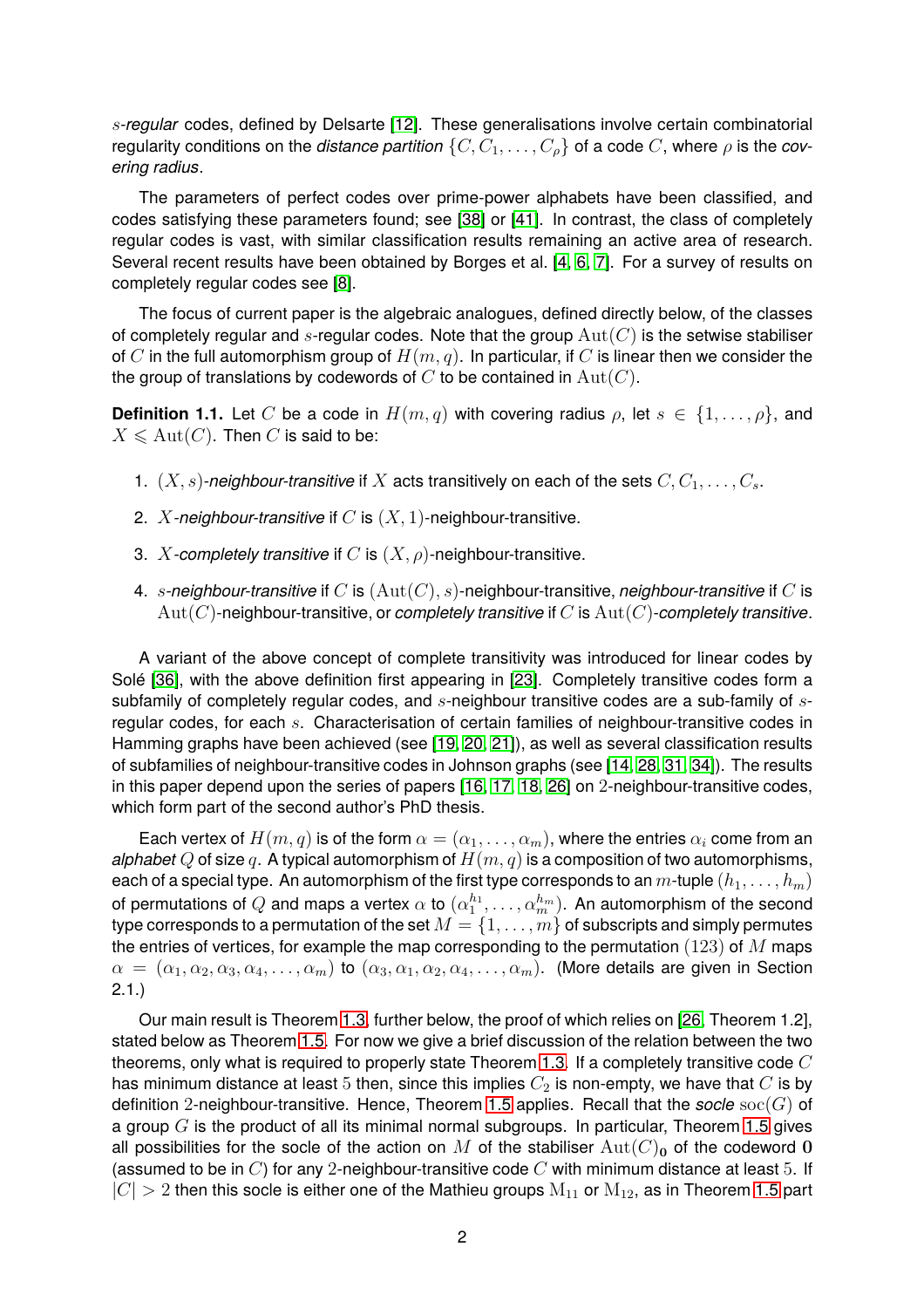| G              | m                  | conditions                        |  |  |
|----------------|--------------------|-----------------------------------|--|--|
| $PSL_3(4)$     | 21                 |                                   |  |  |
| A <sub>7</sub> | 15                 |                                   |  |  |
| $PSL_2(r)$     | $r+1$              | $23 \leq r \equiv \pm 1 \pmod{8}$ |  |  |
| $PSU_3(r)$     | $r^3+1$            | $r$ is odd                        |  |  |
| $\text{Re}(r)$ | $r^3+1$            | $r \geqslant 3$                   |  |  |
| $M_m$          | 11, 12, 22, 23, 24 |                                   |  |  |
| HS             | 176                |                                   |  |  |
|                | 276                |                                   |  |  |

<span id="page-2-1"></span>Table 1: Groups  $G$  for which there exists a non-trivial binary 2-neighbour-transitive code  $C$  in  $H(m,2)$  with  $G \cong \mathrm{soc}(\mathrm{Aut}(C)_{\mathbf 0}^M)$  and  $G$  is not isomorphic to i)  $\mathrm{PSL}_t(2^k)$  unless  $(t,k)=(3,2),$ ii)  $\mathrm{Sp}_{2t}(2)$  for  $t\geqslant 3$ , or iii)  $\mathbb{Z}_2^t$  for  $t\geqslant 3.$ 

2, or contained in [\[26,](#page-31-7) Table 1], as in Theorem [1.5](#page-3-0) part 3. Table [1](#page-2-1) lists the groups we consider here (see the following remark) for the socle of the action of  $Aut(C)_0$  on M.

**Remark 1.2.** The groups appearing in [\[26,](#page-31-7) Table 1] but not in Table [1,](#page-2-1) and hence not covered in this paper are:  $\mathrm{PSL}_t(2^k)$  with  $(t, k) \neq (3, 2)$ ;  $\mathrm{Sp}_{2t}(2)$  for  $t \geqslant 3$ ; and  $\mathbb{Z}_2^t$  for  $t \geqslant 3$ . This is due to the fact that the first two cases require more technical representation theory than those treated in this paper, while the third case requires the classification of finite transitive linear groups to be applied. However, Table [1](#page-2-1) does contain  $PSL<sub>3</sub>(4)$ . In this case the corresponding codes are related to the geometry of  $PG<sub>2</sub>(4)$ , which also arises in the treatment of the larger Mathieu groups; see Examples [3.3](#page-11-0) and [3.4,](#page-12-0) and [\[13,](#page-30-12) Sections 6.5–6.7].

We can now state Theorem [1.3.](#page-2-0) Note: we say that a code C is *non-trivial* if  $|C| > 2$ ; if C is a linear code of length m, dimension k, minimum distance  $\delta$  and covering radius  $\rho$  then we say it has *parameters*  $[m, k, \delta; \rho]$ ; if C is a non-linear code of length m, minimum distance  $\delta$  and covering radius  $\rho$  then we say it has *parameters*  $(m, |C|, \delta; \rho)$ .

<span id="page-2-0"></span>**Theorem 1.3.** *Let* C *be a non-trivial binary completely transitive code in* H(m, 2) *with minimum distance*  $\delta \geq 5$  *and suppose the socle of the action of*  $Aut(C)_0$  *on* M *is isomorphic to* G *as in one of the lines of Table [1.](#page-2-1) Then* C *is equivalent to one of the codes given in Table [2.](#page-3-1) Conversely, each code in Table [2](#page-3-1) is completely transitive.*

While this paper is concerned with classifying certain subfamilies of binary completely transitive codes with minimum distance at least 5, many completely transitive codes having minimum distance less then 5 are known. For instance, [\[7\]](#page-30-2) exhibits completely transitive codes with minimum distances 3 and 4, whilst [\[5\]](#page-29-1) constructs completely transitive codes with minimum distances 3 and below. For more examples of such codes, see [\[8\]](#page-30-3). It is worth mentioning that Borges et al. [\[3\]](#page-29-2) proved that any binary linear completely transitive code has error correction capacity  $e = |(\delta - 1)/2| \leq 3$ , and all codes arising in Theorem [1.3](#page-2-0) also satisfy  $e \leq 3$ .

As part of our classification we also construct two non-linear codes that, to the best of our knowledge, have not previously appeared in the literature. These are the 2-neighbour-transitive code  $\langle \mathcal{P}, \Delta_2 \rangle \cup \langle \mathcal{P}, \Delta_3 \rangle$  with parameters  $(21, 2^9 \cdot 3, 6; 6)$  (see Example [3.3](#page-11-0) and Lemma [6.6\)](#page-23-0) and the completely transitive code  $\langle \mathcal{L}, \Delta_2 \rangle \cup \langle \mathcal{L}, \Delta_3 \rangle$  with parameters  $(21, 2^{10} \cdot 3, 5; 6)$  (see Example [3.3](#page-11-0) and Lemma [6.7\)](#page-23-1). Except for  $\langle \mathcal{L}, \Delta_2 \rangle \cup \langle \mathcal{L}, \Delta_3 \rangle$ , all of the codes appearing in Table [2](#page-3-1) are known to be completely regular (see, for instance, [\[8\]](#page-30-3)). While the majority of codes in Table [2](#page-3-1) are also known to be completely transitive, it appears that our proofs that  $\langle \mathcal{L}, \Delta_1 \rangle$ ,  $\mathcal{L}$ ,  $\mathcal{G}^\perp_{23}$ ,  $\mathcal{E}_{22}$  and  $\mathcal{S}_{22}$  are completely transitive are new (see Section [3](#page-11-1) and Lemmas [5.2,](#page-16-0) [5.4](#page-17-0) and [6.5\)](#page-22-0).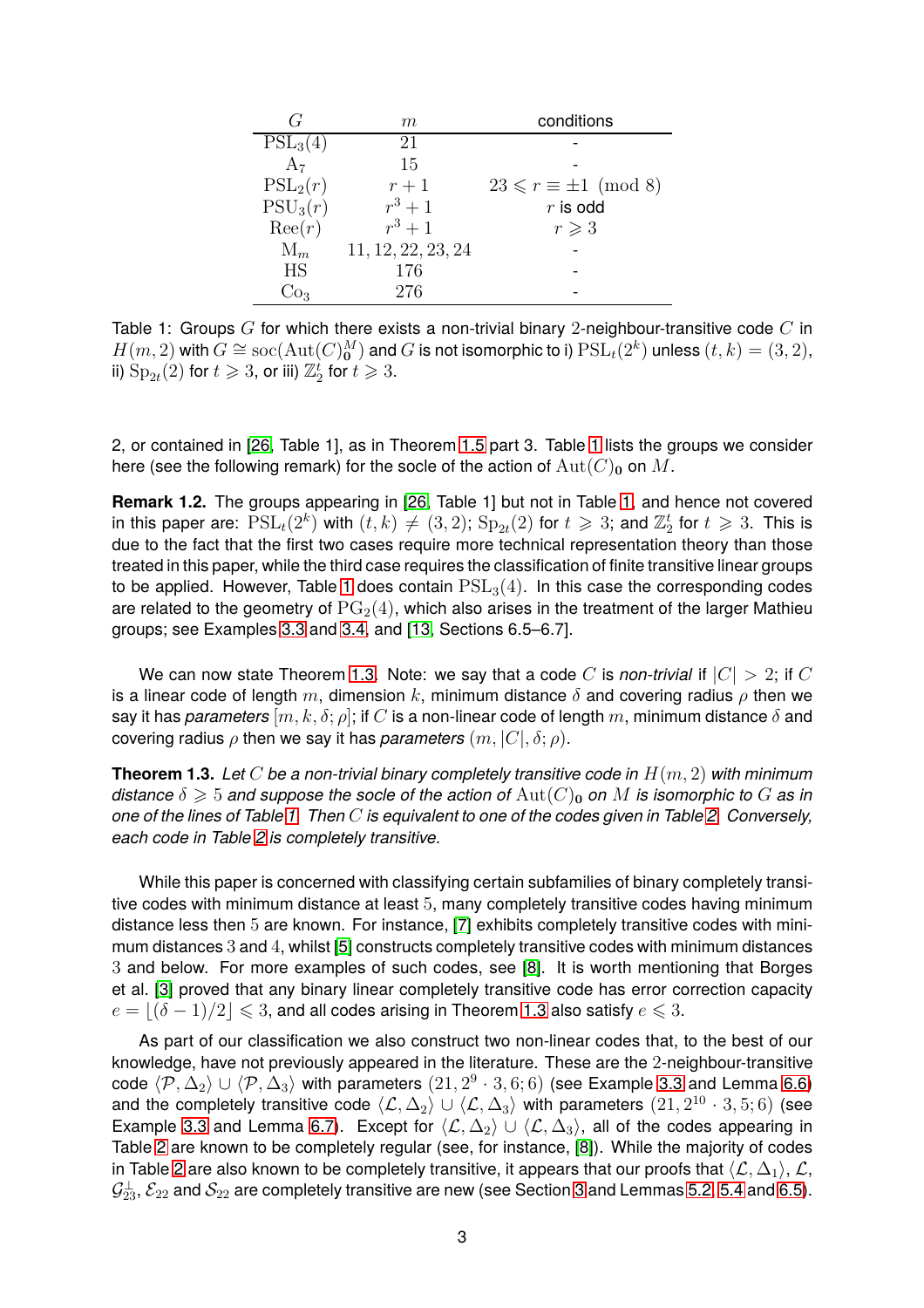| line |                                                                                    | Aut(C)                                            | parameters                   | dist. reg. graph       |
|------|------------------------------------------------------------------------------------|---------------------------------------------------|------------------------------|------------------------|
|      | $\mathcal H$                                                                       | $2\,\rm M_{12}$                                   | (12, 24, 6; 3)               | no                     |
| 2    | $\mathcal{P}$ H                                                                    | $2 \rtimes M_{11}$                                | (11, 24, 5; 3)               | no                     |
| 3    | $N\mathcal{R}$                                                                     | $2^5 \rtimes A_8$                                 | (15, 256, 5; 3)              | see Section 3.1        |
| 4    | $\mathcal{P}^{\perp}$                                                              | $T_C \rtimes \mathrm{P}\Gamma \mathrm{L}_3(4)$    | [21, 12, 5; 3]               | [9, Theorem 11.3.6]    |
| 5    | $\langle \mathcal{L}, \Delta_1 \rangle$                                            | $T_C \rtimes P\Sigma L_3(4)$                      | [21, 11, 5; 6]               | [9, Section 11.3.H b)] |
| 6    | $\langle \mathcal{L}, \Delta_1 \rangle \cup \langle \mathcal{L}, \Delta_2 \rangle$ | $T_{\mathcal{L}} \rtimes \mathrm{P}\Gamma L_3(4)$ | $(21, 2^{10} \cdot 3, 5; 6)$ | no                     |
|      | L                                                                                  | $T_C \rtimes \mathrm{P}\Gamma \mathrm{L}_3(4)$    | [21, 10, 5; 6]               | [9, Section 11.3.Hc]   |
| 8    | $\mathcal{G}_{24}$                                                                 | $T_C \rtimes M_{24}$                              | [24, 12, 8; 4]               | [9, Theorem 11.3.2]    |
| 9    | $\mathcal{G}_{23}$                                                                 | $T_C \rtimes M_{23}$                              | [23, 12, 7; 3]               | [9, Theorem 11.3.4]    |
| 10   | $\mathcal{G}_{23}^\perp$                                                           | $T_C \rtimes M_{23}$                              | [23, 11, 8; 7]               | [9, Section 11.3.E]    |
| 11   | $\mathcal{G}_{22}$                                                                 | $T_C \rtimes (\mathrm{M}_{22}:2)$                 | [22, 12, 6; 3]               | [9, Theorem 11.3.5]    |
| 12   | $\mathcal{E}_{22}$                                                                 | $T_C \rtimes (\mathrm{M}_{22}:2)$                 | [22, 11, 6; 7]               | [9, Section 11.3.F]    |
| 13   | $\mathcal{S}_{22}$                                                                 | $T_C \rtimes M_{22}$                              | [22, 11, 7; 6]               | [9, Section 11.3.H a]  |

<span id="page-3-1"></span>Table 2: Non-trivial binary completely transitive codes  $C$  with minimum distance at least 5 and where  $\mathrm{Aut}(C)_{\mathbf{0}}^M$  has as socle one of the groups  $G$  contained in Table [1.](#page-2-1) See Section [3](#page-11-1) for the definitions of these codes. The last column gives a reference for a distance-regular graph related to  $C$ , or contains 'no' if no such graph can be constructed in the usual manner; see Section [3.1](#page-12-1) for more details.

The next definition associates with any code a certain linear subcode. Note that the condition that  $T_{C_{\text{max}}} \leqslant \mathrm{Aut}(C)$  is included to ensure  $C_{\text{max}}$  is uniquely defined.

<span id="page-3-2"></span>**Definition 1.4.** Let  $Q = \mathbb{F}_2$  and C be a code in  $H(m, 2)$ . The *maximal linear subcode* of C, denoted  $C_{\text{max}}$ , is the largest linear subcode of C with the additional property that  $T_{C_{\text{max}}} \leqslant \text{Aut}(C)$ , where  $T_{C_{\text{max}}}$  is the group of translations by elements of  $C_{\text{max}}$ .

Below we restate [\[26,](#page-31-7) Theorem 1.2], which is the starting point for the proof of Theorem [1.3.](#page-2-0) Note that Theorem [1.5](#page-3-0) is presented in terms of  $C_{\text{max}}$ , as in Definition [1.4,](#page-3-2) and so differs slightly from the original statement in [\[26\]](#page-31-7). Including the conditions on  $C_{\text{max}}$  here is intended to increase the transparency of our proof strategy. Indeed, the proof of [\[26,](#page-31-7) Theorem 1.2] is effectively divided up according to whether  $C_{\text{max}}$  has dimension 0, 1, or at least 2, though the notation  $C_{\text{max}}$  is not used there. Thus, we hope the reader finds it fairly straightforward to verify that the formulation below is indeed equivalent. Note also that C non-trivial implies that  $|C| > 2$ , and hence the binary repetition code does not appear as a possibility for  $C$ . Recall that the groups from [\[26,](#page-31-7) Table 1] that are relevant to Theorem [1.3](#page-2-0) also appear here in Table [1.](#page-2-1)

<span id="page-3-0"></span>**Theorem 1.5.** *Let* C *be a non-trivial binary code in* H(m, 2) *with minimum distance at least* 5 *containing the codeword* 0*. Then* C *is* 2*-neighbour-transitive if and only if one of the following holds:*

- *1.*  $C_{\text{max}} = \{0\}$  and C is the even weight subcode  $\mathcal E$  of the punctured Hadamard code with  $m = 11$  and minimum distance 6;
- *2.* C*max is the binary repetition code and* C *is one of the following codes:*
	- *(a) the Hadamard code*  $H$  *with*  $m = 12$  *and minimum distance* 6*,*
	- *(b)* the punctured Hadamard code  $\mathcal{PH}$  with  $m = 11$  and minimum distance 5; or,
- *3.* C*max has dimension at least* 2 *and minimum distance* δ*max* > 5*, and there exists a subgroup*  $X_0 \leqslant \mathrm{Aut}(C_{\text{max}})_0$ , where  $X_0$  and  $m$  are as in [\[26,](#page-31-7) Table 1], such that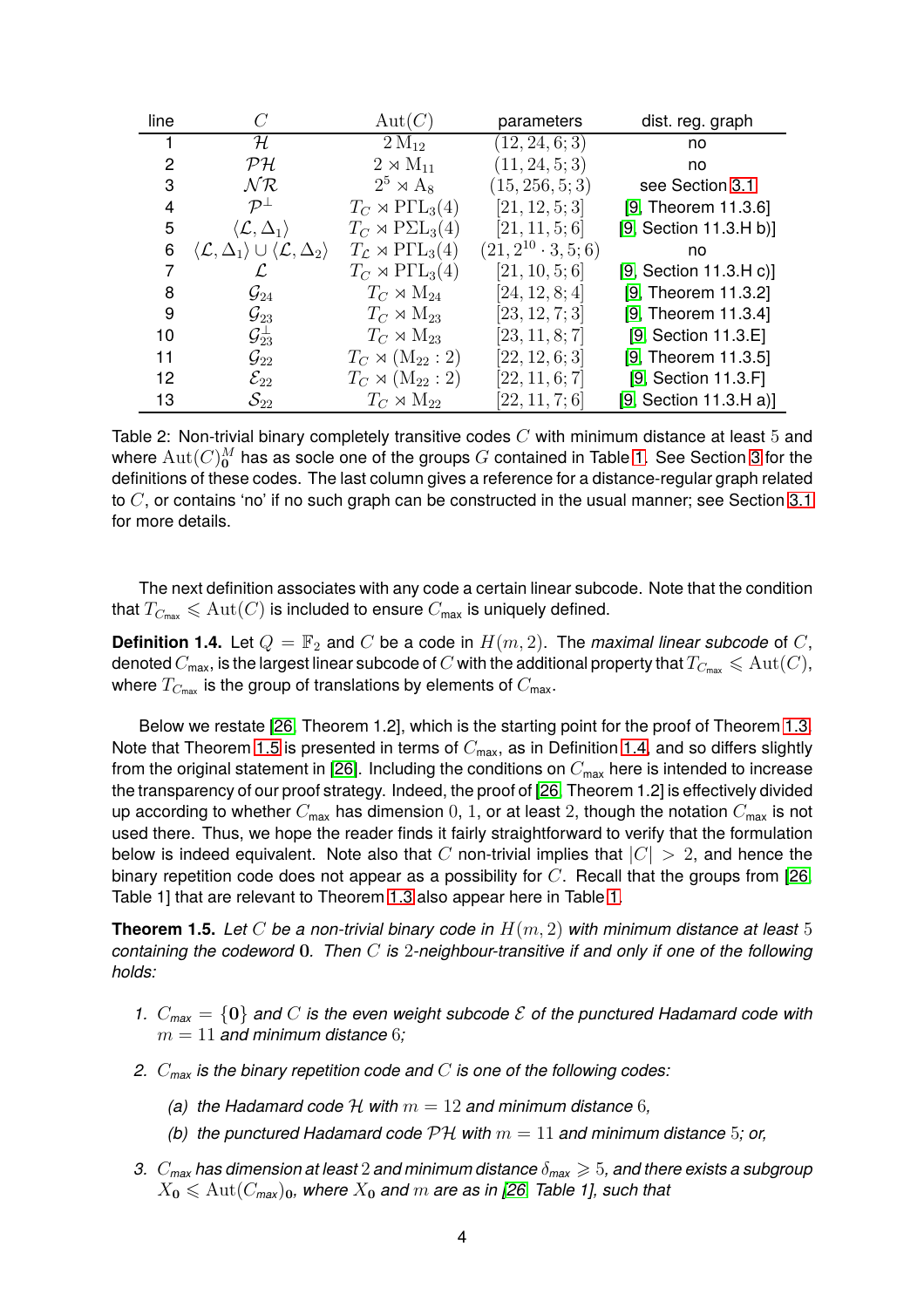- *(a)*  $C_{\text{max}}$  *is*  $(X, 2)$ -neighbour-transitive, where  $X = T_{C_{\text{max}}} \rtimes X_0 \leq \text{Aut}(C)$  with  $T_{C_{\text{max}}}$ *denoting the group of translations by elements of* C*max, and,*
- *(b)* C is the union of a set S of cosets of  $C_{\text{max}}$ , and  $\text{Aut}(C)$  acts transitively on S.

Hypothesis [1,](#page-4-0) stated below, will be assumed to hold in many of the following sections. Note that the condition on the dimension of  $C_{\text{max}}$  ensures that  $C_{\text{max}}$  is neither the repetition code nor its dual.

<span id="page-4-0"></span>**Hypothesis 1.** Let C be a completely transitive code in  $H(m, 2)$  with minimum distance  $\delta \geq 5$ and let  $X = \text{Aut}(C)$ . Let  $C_{\text{max}}$  be the maximal linear subcode of  $C$  with minimum distance  $\delta_{\text{max}}$ and let  $X_{\text{max}}$  be the setwise stabiliser in X of  $C_{\text{max}}$ . Furthermore, assume that  $2 \leqslant \dim(C_{\text{max}}) \leqslant$  $m-2$ .

We also define Hypothesis [2,](#page-4-1) an extension of Hypothesis [1,](#page-4-0) which includes an additional assumption relating to the socles of the actions of  $X$  and  $X_{\text{max}}$  on  $M$ . We briefly outline the sig-nificance of this hypothesis. In Section [2](#page-4-2) we show that  $X^M\cong X/K$  and  $X^M_{\sf max}\cong X_{\sf max}/K$ , where  $K = T_{C_{\text{max}}}$ , and that both of these actions, of X on M and of  $X_{\text{max}}$  on M, are 2-homogeneous. Since 2-homogeneous groups are classified according to their socles, and we deal with the case that these two actions have different socles in Section [4,](#page-13-0) Hypothesis [2](#page-4-1) will be assumed in Sections [5](#page-15-0) to [10.](#page-28-0)

<span id="page-4-1"></span>**Hypothesis 2.** Assume Hypothesis [1](#page-4-0) holds, that the kernel K of the action of X on M is  $T_{C_{\text{max}}}$ and that

$$
soc(X/K) = soc(X_{\max}/K).
$$

In the next section, we introduce the notation used throughout the paper and various preliminary results. In particular, in Section [2.3](#page-7-0) we prove some new results regarding completely transitive codes useful in later sections. Section [3](#page-11-1) contains the definitions of each of the codes appearing in Table [2](#page-3-1) or otherwise, and Section [3.1](#page-12-1) answers the question of the existence of a distance-regular graph related to each code. Each of Sections [4](#page-13-0) to [10](#page-28-0) deals with some collection of groups from Table [1.](#page-2-1) Finally, Section [11](#page-28-1) proves Theorem [1.3.](#page-2-0)

### <span id="page-4-2"></span>**2 Preliminaries**

Let the *set of coordinate entries* M and the *alphabet* Q be sets of sizes m and q, respectively, where both m and q are integers and at least 2. The vertex set  $VT$  of the Hamming graph  $\Gamma = H(m, q)$  consists of all strings in the alphabet Q with positions indexed by the set M, which are usually written as  $m$ -tuples. Let  $Q_i \, \cong \, Q$  be the copy of the alphabet in the entry  $i \in M$  so that the vertex set of  $H(m, q)$  is identified with the Cartesian product

$$
V\Gamma = \prod_{i \in M} Q_i.
$$

An edge in  $\Gamma$  exists between two vertices if and only if they differ as  $m$ -tuples in exactly one entry. If  $\alpha$  is a vertex of  $H(m,q)$  and  $i\in M$  then  $\alpha_i$  refers to the value of  $\alpha$  in the  $i$ -th entry, that is,  $\alpha_i \in Q_i$ , so that  $\alpha = (\alpha_1, \ldots, \alpha_m)$  when  $M = \{1, \ldots, m\}$ . For more in depth background material on coding theory see [\[10\]](#page-30-14) or [\[32\]](#page-31-8).

When considering binary codes we will be flexible with our interpretation of the vertices of  $H(m,2)$ . When  $q~=~2$  we can identify  $Q$  with  $\mathbb{F}_2$  and  $V\varGamma$  with the vector space  $\mathbb{F}_2^m$ . Let  $\{e_i \mid i \in M\}$  be the standard basis for  $V\Gamma \cong \mathbb{F}_2^m$ . Then a vertex  $\alpha$  of  $H(m,2)$  will be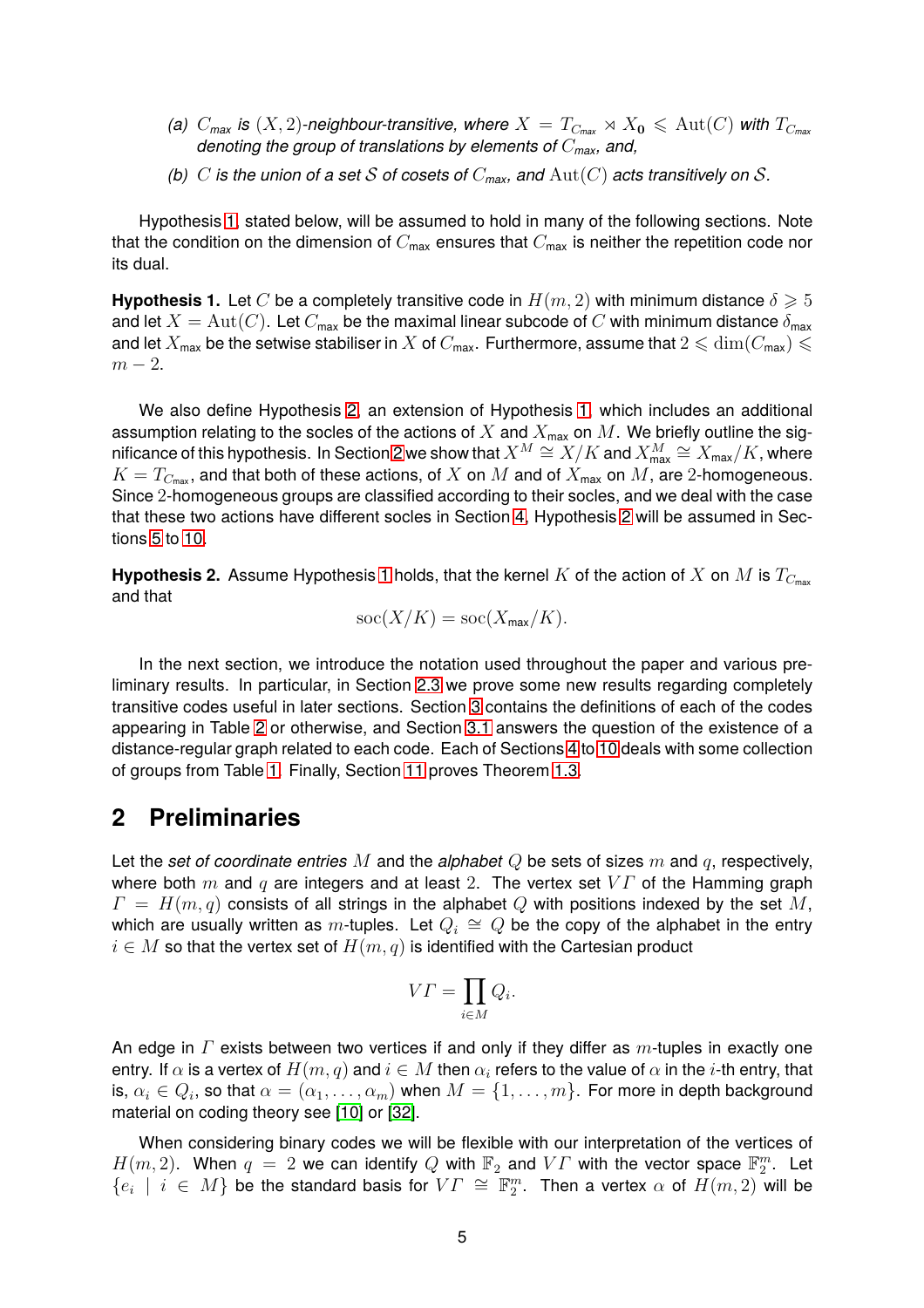| Notation                                                                           | Explanation                     |
|------------------------------------------------------------------------------------|---------------------------------|
| 0                                                                                  | vertex with $0$ in each entry   |
| $\text{wt}(\alpha) =  \text{supp}(\alpha) $                                        | weight of $\alpha$              |
| $d(\alpha, \beta) =  \text{diff}(\alpha, \beta) $                                  | Hamming distance                |
| $\Gamma_s(\alpha) = \{ \beta \in V\Gamma \mid d(\alpha, \beta) = s \}$             | set of s-neighbours of $\alpha$ |
| $\delta = \min \{ d(\alpha, \beta) \mid \alpha, \beta \in C, \alpha \neq \beta \}$ | minimum distance of $C$         |
| $d(\alpha, C) = \min\{d(\alpha, \beta) \mid \beta \in C\}$                         | distance from $\alpha$ to $C$   |
| $\rho = \max \{ d(\alpha, C) \mid \alpha \in V\Gamma \}$                           | covering radius of $C$          |
| $C_s = \{ \alpha \in V\Gamma \mid d(\alpha, C) = s \}$                             | set of $s$ -neighbours of $C$   |
| $\{C = C_0, C_1, \ldots, C_{\rho}\}\$                                              | distance partition of $C$       |

<span id="page-5-0"></span>Table 3: Hamming graph notation.

simultaneously considered to be a vector  $\alpha=\sum_{i\in M}\alpha_ie_i,$  a function  $\alpha:M\to\mathbb{F}_2$  such that  $i\mapsto \alpha_i$ , and a subset  $\{i\in M\mid \alpha_i=1\}.$  Note that the Hamming metric ensures that there is only one sensible way to do this. As such, if  $\alpha, \beta$  are vertices of  $H(m, 2)$ , then so are the sum  $\alpha + \beta$ , the product  $\alpha\beta$ , the intersection  $\alpha \cap \beta$ , the union  $\alpha \cup \beta$  and  $M \setminus \alpha$ , where the sum and product may be interpreted in terms of functions and the remaining operations in terms of sets. Note also that we write the binary repetition code, that is, the subspace of  $\mathbb{F}_2^m$  generated by the vector  $\mathbf{1}=(1,\ldots,1)$ , as  $\langle\mathbf{1}\rangle$  and its dual as  $\langle\mathbf{1}\rangle^{\perp}$ .

Let  $\alpha, \beta$  be vertices and C be a code in a Hamming graph  $H(m, q)$  with  $0 \in Q$  a distinguished element of the alphabet. A summary of important notation regarding codes in Hamming graphs is contained in Table [3.](#page-5-0)

Note that if the minimum distance  $\delta$  of a code C satisfies  $\delta \geq 2s$ , then the set of s-neighbours  $C_s$  satisfies  $C_s = \bigcup_{\alpha \in C} \Gamma_s(\alpha)$  and if  $\delta \geq 2s + 1$  this is a disjoint union. This fact is crucial in many of the proofs below; it is often assumed that  $\delta \geq 5$ , in which case every element of  $C_2$  is distance 2 from a unique codeword.

A *linear* code is a code  $C$  in  $H(m,q)$  with alphabet  $Q = \mathbb{F}_q$  a finite field, so that the vertices of  $H(m, q)$  form a vector space V, such that C is an  $\mathbb{F}_q$ -subspace of V. Given  $\alpha, \beta \in V$ , the usual inner product is given by  $\langle \alpha, \beta \rangle = \sum_{i \in M} \alpha_i \beta_i$ . The *dual* code of  $C$  is  $C^{\perp} = \{ \beta \in V \mid \alpha_i \in C \}$  $\forall \alpha \in C, \langle \alpha, \beta \rangle = 0$ .

Let C be a code in H(m, q). The *punctured code*, also sometimes called the *truncated code*, of C at the coordinate  $i \in M$  is the code in  $H(m-1, q)$  consisting of set of all vertices  $\alpha'$  of  $H(m-1, q)$  such that there exists an  $\alpha \in C$  with  $\alpha'_j = \alpha_j$  for all  $j \in M \setminus \{i\}$ . The *shortened code* of  $C$  at  $i \in M$  is the code in  $H(m-1,q)$  consisting of set of all vertices  $\alpha'$  of  $H(m-1,q)$  such that there exists an  $\alpha\in C$  with  $\alpha_i=0$  and  $\alpha'_j=\alpha_j$  for all  $j\in M\setminus\{i\}.$  If the set of punctured (respectively shortened) codes obtained as  $i$  ranges over all possible coordinates are pairwise equivalent then we simply say the punctured (respectively shortened) code of  $C$ ; in particular, this occurs if  $Aut(C)_0$  acts transitively on M (for notation regarding automorphisms see Section [2.1\)](#page-6-0). The *even-weight subcode* of C is the code consisting of precisely those codewords in C having even weight.

The *Singleton bound* (see [\[12,](#page-30-0) 4.3.2]) is a well known bound for the size of a code C in  $H(m,q)$  with minimum distance  $\delta$ , stating that  $|C| \leqslant q^{m-\delta+1}.$  For a linear code  $C$  this may be stated as  $\delta^\perp-1\leqslant k\leqslant m-\delta+1,$  where  $k$  is the dimension of  $C,\,\delta$  is the minimum distance of  $C$  and  $\delta^\perp$  is the minimum distance of  $C^\perp.$ 

Let C be a code and s be the external distance of C, that is,  $s + 1$  is the number of nonzero terms in the *dual distance distribution* of C. It follows from [\[36,](#page-31-3) Theorem 4.1] that if C is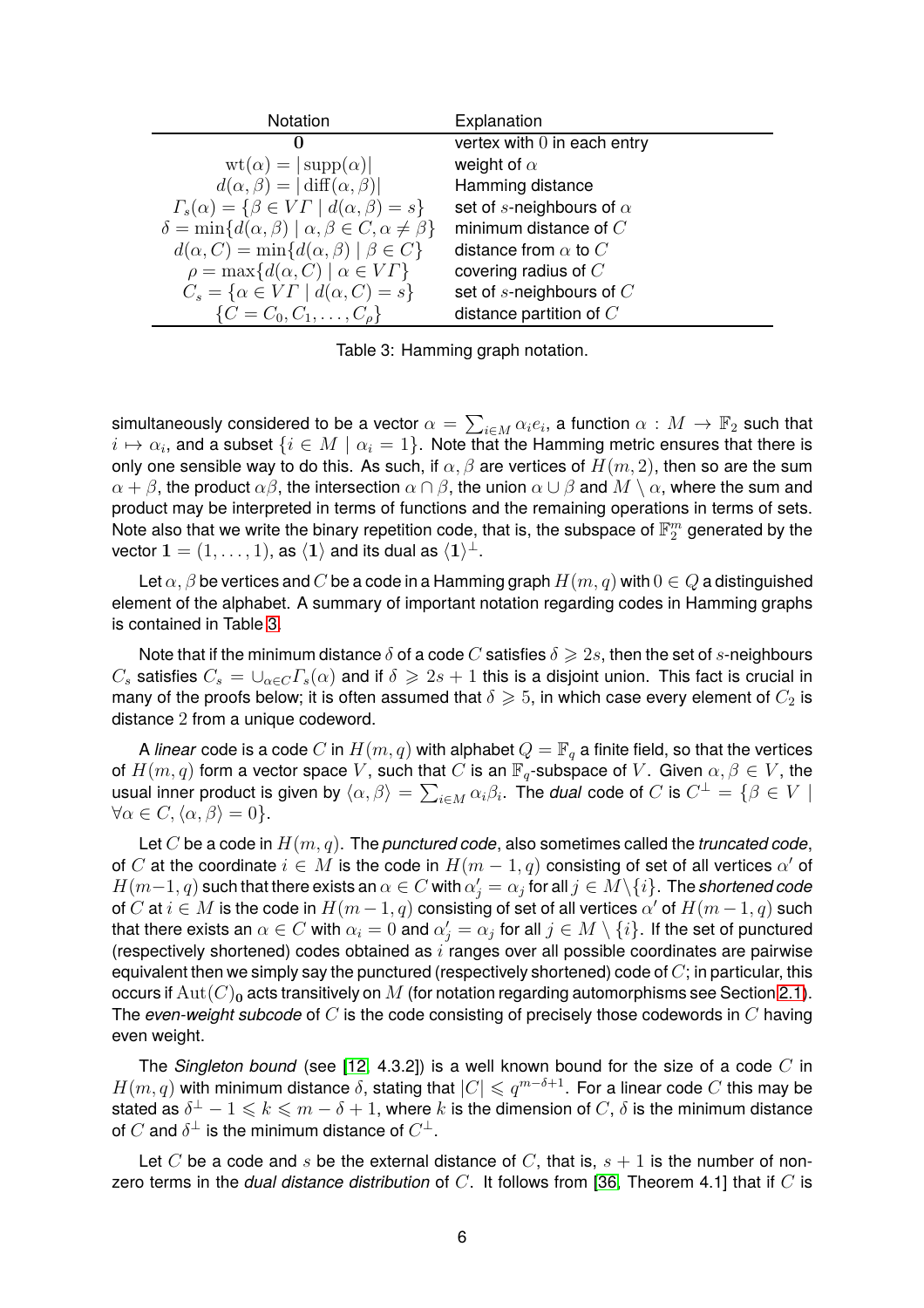<span id="page-6-0"></span>completely regular then s is equal to the covering radius  $\rho$  of C.

#### **2.1 Automorphisms of a Hamming graph**

The automorphism group  $\text{Aut}(\Gamma)$  of the Hamming graph is the semi-direct product  $B \rtimes L$ , where  $B \cong \mathrm{Sym}(Q)^m$  and  $L \cong \mathrm{Sym}(M)$  (see [\[9,](#page-30-13) Theorem 9.2.1]). Note that  $B$  and  $L$  are called the *base group* and the *top group*, respectively, of  $\text{Aut}(\Gamma)$ . Since we identify  $Q_i$  with  $Q$ , we also identify  $\text{Sym}(Q_i)$  with  $\text{Sym}(Q)$ . If  $h \in B$  and  $i \in M$  then  $h_i \in \text{Sym}(Q_i)$  is the image of the action of h in the entry  $i \in M$ . Let  $h \in B$ ,  $\sigma \in L$  and  $\alpha \in V\Gamma$ . Then h and  $\sigma$  act on  $\alpha$  explicitly via:

$$
\alpha^h=(\alpha_1^{h_1},\ldots,\alpha_m^{h_m})\quad\text{and}\quad \alpha^\sigma=(\alpha_{1^{\sigma^{-1}}},\ldots,\alpha_{m^{\sigma^{-1}}}).
$$

The automorphism group of a code C in  $\Gamma = H(m, q)$  is  $\text{Aut}(\Gamma) = \text{Aut}(\Gamma)_{C}$ , the setwise stabiliser of C in  $Aut(\Gamma)$ .

Let G be a group acting on a set  $\Omega$ ,  $\omega$  be an element of  $\Omega$ , and S be a subset of  $\Omega$ . Then we use the following notation:

- 1.  $G_{\omega}$  denotes the subgroup of G stabilising  $\omega$ ,
- 2.  $G_S$  denotes the setwise stabiliser of S in  $G$ ,
- 3.  $G_{(S)}$  denotes the point-wise stabiliser of S in G, and,
- 4. if G fixes S setwise then  $G^S$  denotes the subgroup of  $\text{Sym}(S)$  induced by G.

(For more background and notation on permutation groups see, for instance, [\[13\]](#page-30-12).) In particular, let  $X \leqslant \text{Aut}(\Gamma)$ . Then:

- 1. For  $x \in X$ , recall that  $x = h\sigma$  where  $h \in B$  and  $\sigma \in L$ . Then  $x^M = \sigma$  denotes the permutation of  $M$  induced by  $x$ , and we write  $X^M = \{x^M \mid x \in X\}$ ; we call  $X^M$  the *action of*  $X$  *on entries*. Note that a pre-image  $x$  of an element  $x^M$  of  $X^M$  need not fix any vertex of  $H(m, q)$ .
- 2.  $K = X \cap B$  is the kernel  $X_{(M)}$  of the action of X on entries and is precisely the subgroup of  $X$  fixing  $M$  point-wise.
- 3. If  $i \in M$ , then  $X_i$  denotes the subgroup of  $X$  stabilising the entry  $i$  and any  $x \in X_i$  is of the form  $h\sigma$  ( $h \in B$  and  $\sigma \in L$ ) where  $\sigma$  fixes  $i \in M$ . So  $x = h\sigma$  induces the permutation  $h_i \in \mathrm{Sym}(Q_i)$  on the alphabet  $Q_i.$  This defines a homomorphism from  $X_i$  to  $\mathrm{Sym}(Q_i)$ and we denote the image of this homomorphism by  $X_i^{Q_i}$  $_i^{Q_i}$ . We refer to  $X_i^{Q_i}$  $\mathbf{a}^{\mathcal{Q}_i}$  as the *action on the alphabet*.

It is worth mentioning that coding theorists often consider more restricted groups of automorphisms, such as the group  $\text{PermAut}(C) = \{\sigma \mid h\sigma \in \text{Aut}(C), h = 1 \in B, \sigma \in L\}.$  The elements of this group are called *pure permutations* on the entries of the code.

Two codes C and C' in  $H(m, q)$  are said to be *equivalent* if there exists some  $x \in \text{Aut}(\Gamma)$ such that  $C^x = \{\alpha^x \mid \alpha \in C\} = C'$ . Equivalence preserves many of the important properties in coding theory, such as minimum distance and covering radius, since  $Aut(\Gamma)$  preserves distances in  $H(m, q)$ .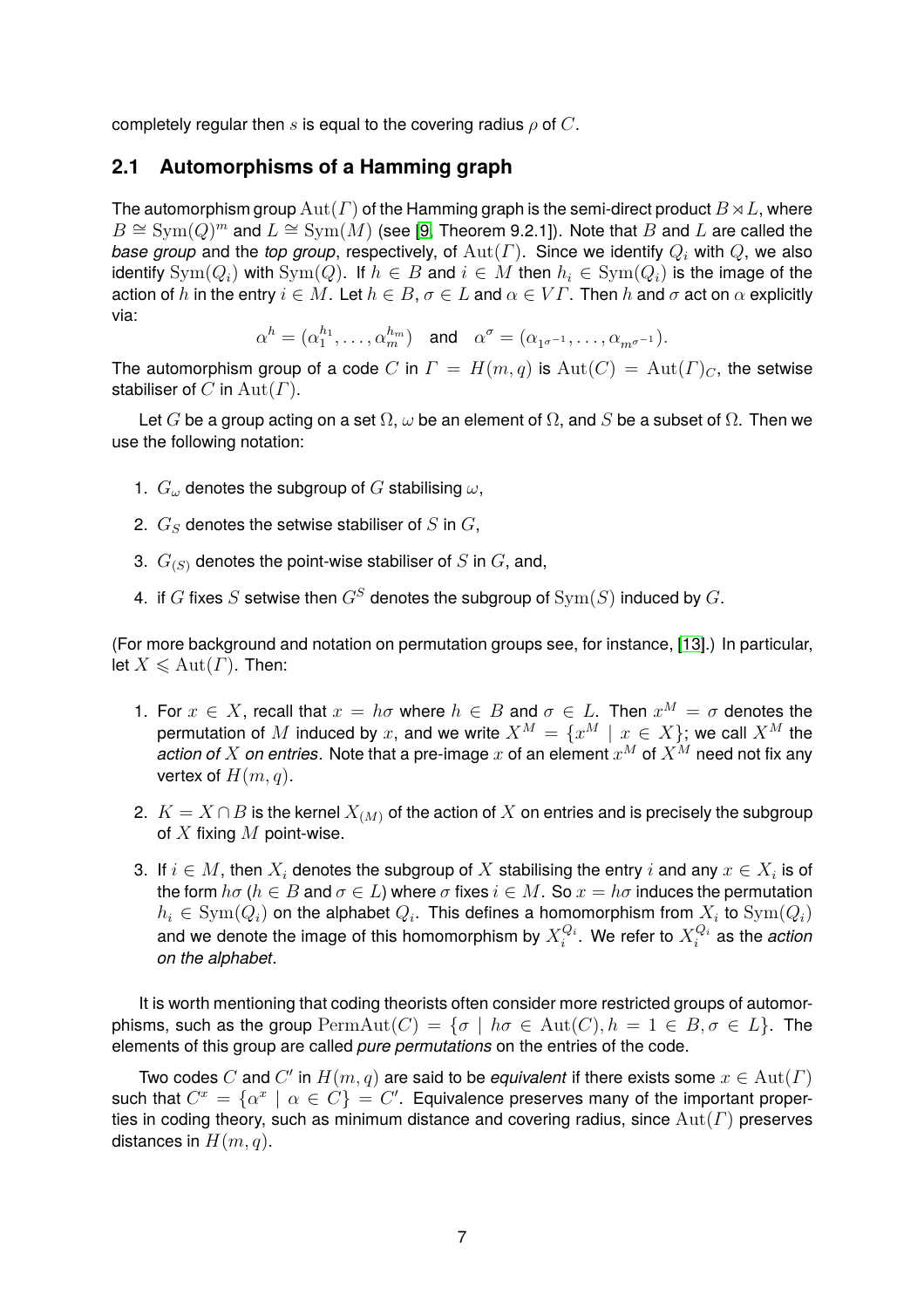### **2.2** s**-Neighbour-transitive codes**

This section presents preliminary results regarding  $(X, s)$ -neighbour-transitive codes, defined in Definition [1.1.](#page-1-0) The next results give certain 2-homogeneous and 2-transitive actions associated with an  $(X, 2)$ -neighbour-transitive code.

<span id="page-7-1"></span>**Proposition 2.1.** [\[16,](#page-30-9) Proposition 2.5] Let C be an  $(X, s)$ -neighbour-transitive code in  $H(m, q)$ *with minimum distance*  $\delta$ , where  $\delta \geqslant 3$  *and*  $s \geqslant 1$ . Then for  $\alpha \in C$  and  $i \leqslant \min\{s,\lfloor\frac{\delta-1}{2}\rfloor\}$  $\frac{-1}{2}$ }*}, the stabiliser*  $X_\alpha$  *fixes setwise and acts transitively on*  $\Gamma_i(\alpha)$ *. In particular, the action of*  $X_\alpha$  *on* M *is* i*-homogeneous.*

<span id="page-7-2"></span>**Proposition 2.2.** [\[16,](#page-30-9) Proposition 2.7] Let C be an  $(X, 1)$ -neighbour-transitive code in  $H(m, q)$ with minimum distance  $\delta \geqslant 3$  and  $|C|>1.$  Then  $X_i^{Q_i}$  $Q_i^{Q_i}$  acts  $2$ -transitively on  $Q_i$  for all  $i \in M$ .

The concept of a block design, introduced below, comes up frequently in coding theory. Recall that we identify vertices in  $H(m, 2)$  with subsets of M so that a design as defined below can be identified with a code in  $H(m, 2)$ .

**Definition 2.3.** A  $t$ - $(m, k, \lambda)$  *design* is a collection D of subsets of a set M of size m such that every t-subset of M is contained in exactly  $\lambda$  elements of D. The elements of D are called *blocks*.

The following equations can be found, for instance, in [\[37\]](#page-31-9). Let D be a  $t$ - $(m, k, \lambda)$  design with  $|D| = b$  blocks and let r be the number of blocks containing any given point. Then  $mr = bk$ ,  $r(k-1) = \lambda(m-1)$  and

$$
b = \frac{m(m-1)\cdots(m-s+1)}{k(k-1)\cdots(k-s+1)}\lambda.
$$
\n(2.1)

The definition below is required in order to state the remaining two results of this section. Recall that any s-neighbour-transitive code is s-regular code and any completely transitive code is completely regular.

**Definition 2.4.** Let C be a code in  $H(m, q)$  with covering radius  $\rho$ , and s be an integer with  $0 \leqslant s \leqslant \rho$ . Then,

- 1. C is s-regular if, for each  $i \in \{0, 1, \ldots, s\}$ , each  $k \in \{0, 1, \ldots, m\}$ , and every vertex  $\nu\in C_i,$  the number  $|\varGamma_k(\nu)\cap C|$  depends only on  $i$  and  $k,$  and,
- 2. C is *completely regular* if C is  $\rho$ -regular.

<span id="page-7-4"></span>**Lemma 2.5.** *[\[16,](#page-30-9) Lemma 2.16] Let* C *be an* (X, s)*-neighbour transitive code in* H(m, q)*. Then* C is s-regular. Moreover, if C has minimum distance  $\delta \geqslant 2s$  and contains 0, then for each  $k \leqslant m$ *the set of codewords of weight* k *forms a*  $q$ -ary  $s$ - $(m, k, \lambda)$  design, for some  $\lambda$ .

### <span id="page-7-0"></span>**2.3 Completely transitive codes**

This section contains mostly new preliminary results relating to the main concern of this paper, completely transitive codes. In particular, many of the results of this section assume Hypothesis [1.](#page-4-0) We believe the next result to be known, though we were unable to find an exact reference.

<span id="page-7-3"></span>**Lemma 2.6.** Let C be a completely transitive code on  $H(m, q)$ , let  $X = Aut(C)$  and suppose *that*  $X_0$  *acts t-homogeneously, but not*  $(t + 1)$ *-homogeneously, on* M. Then  $\delta \le 2t + 2$ *.*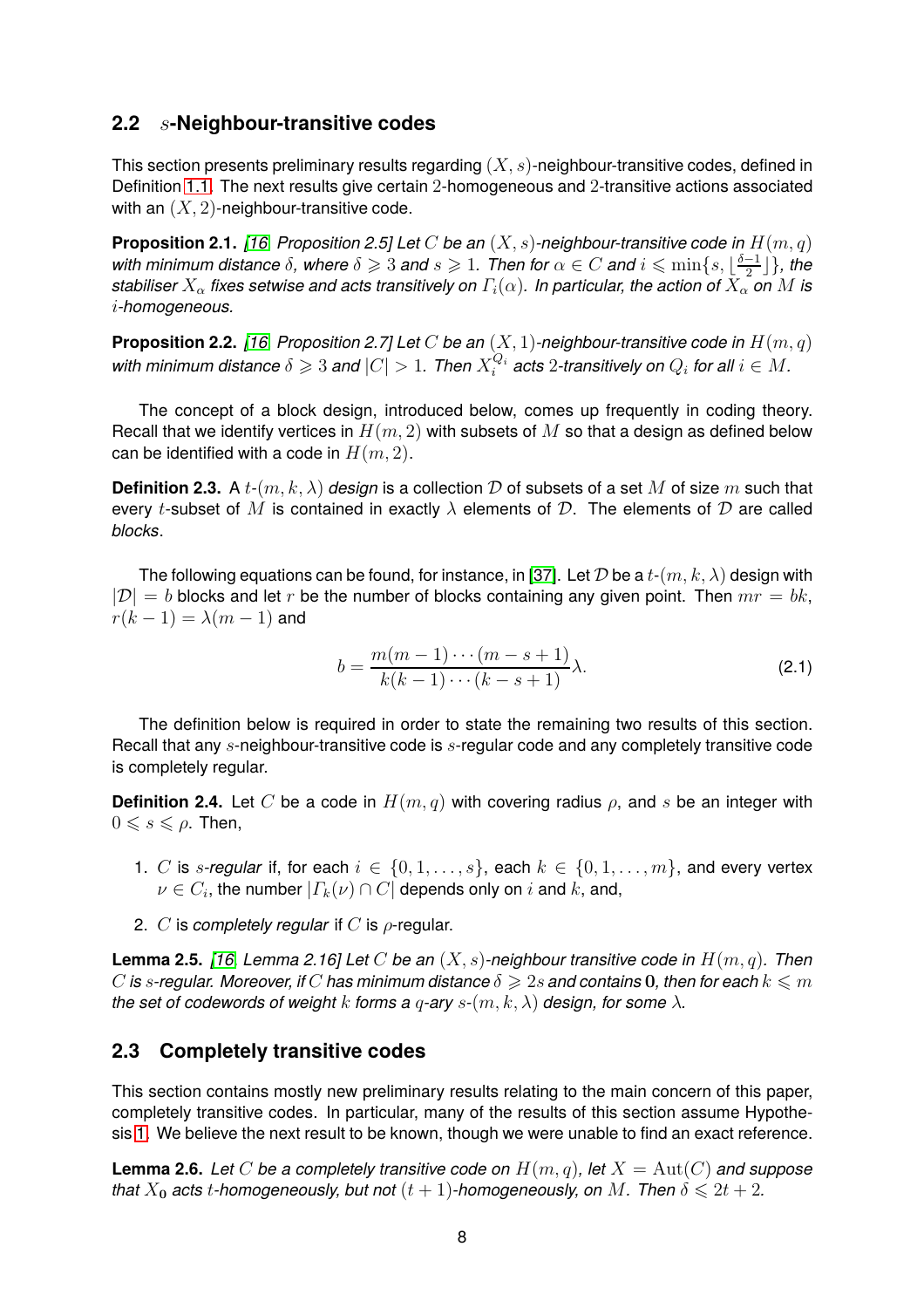*Proof.* Suppose, for a contradiction, that  $\delta \geqslant 2t+3$ . Then  $\left\lfloor \frac{\delta-1}{2}\right\rfloor$  $\left\lfloor\frac{-1}{2}\right\rfloor\geqslant t+1$ , so that any two balls of radius  $t + 1$  centered around distinct codewords are disjoint. Note that this also implies that the covering radius  $\rho$  of C is at least  $t + 1$ . By assumption, C is  $(X, \rho)$ -neighbour-transitive, and hence Proposition [2.1](#page-7-1) implies that  $X_0$  acts at least  $(t + 1)$ -homogeneously on M, giving a contradiction.  $\Box$ 

The following relies on [\[26,](#page-31-7) Proposition 3.5] and gives more explicit information about a code satisfying Hypothesis [1.](#page-4-0)

<span id="page-8-0"></span>**Proposition 2.7.** *Assume Hypothesis [1.](#page-4-0) Then each of the following hold:*

- *1.*  $X_{\text{max}} = T_{C_{\text{max}}} \rtimes X_0$ .
- *2.*  $C_{\text{max}}$  *is*  $(X_{\text{max}}, 2)$ *-neighbour-transitive with*  $\delta_{\text{max}} \geq 5$ *.*
- *3. The kernel* K *of the action of* X *on* M *is equal to the kernel of the action of* X*max on* M*, that is,*  $K = X \cap B = X_{\text{max}} \cap B = T_{C_{\text{max}}}$ .
- 4.  $C_{\text{max}}$  *is an*  $\mathbb{F}_2X_0$ -module

5. 
$$
\frac{|C|}{|C_{\text{max}}|} = \frac{|X|}{|X_{\text{max}}|} = \frac{|X^M|}{|X_0^M|}.
$$

*Proof.* We shall apply [\[26,](#page-31-7) Proposition 3.5], and so we first we argue that C satisfies the required conditions. Since C has minimum distance  $\delta \geq 5$ , it follows that C has covering radius at least 2. Hence, X acts transitively on  $C, C_1$  and  $C_2$ , each of which are non-empty, so that  $C$  is  $(X, 2)$ -neighbour-transitive. By Proposition [2.1,](#page-7-1) X acts transitively on M, by Proposition [2.2](#page-7-2) we have that  $X_i^{Q_i}$  $\mathcal{L}^{Q_i}$   $\cong$   $S_2$ , for each  $i \in M$ , and  $T_{C_{\text{max}}}$   $\leqslant X$  implies that  $K \neq 1$ . Hence  $C$  is X*-alphabet-affine* (see [\[26,](#page-31-7) Definition 1.4]) and we may apply [\[26,](#page-31-7) Proposition 3.5].

We claim that  $O_2(K) = K = T_{C_{\text{max}}}$ , where  $K = X \cap B$  and  $O_2(K)$  is the largest normal 2-subgroup of  $K$ . This implies that the code  $W = \mathbf{0}^{O_2(K)}$  appearing in the statement of [\[26,](#page-31-7) Proposition 3.5] is in fact  $C_{\text{max}}$ , and that the above parts 1, 2, 3 and 4 hold. Since  $T_{C_{\text{max}}}$  is a 2-group and hence  $O_2(T_{C_{\text{max}}}) = T_{C_{\text{max}}}$ , in order to prove the claim we need only show that  $K = T_{C_{\text{max}}}$ . Suppose  $x \in K$ . Then  $x = (h_1, \ldots, h_m)$  and each  $h_i \in \mathbb{Z}_2$ , that is,  $x = t_\alpha$  where  $\alpha$  is the vertex of  $H(m, 2)$  such that  $\alpha_i = 0$  if  $h_i = 0$  and  $\alpha_i = 1$  if  $h_i = 1$ , for each  $i \in M$ . It follows that there exists a subcode  $C'$  of  $C$  such that  $K=T_{C^{\prime}}.$  Since  $K$  is a group and  $q=2$ (and hence  $\mathbb{F}_2^\times$  is the trivial group) we have that  $C'$  is linear. The fact  $K=X\cap B$  implies that there is no larger group of translations contained in  $X$  and thus, by Definition [1.4,](#page-3-2) we have that  $C^{\prime}=C_{\sf max}$  and  $K=T_{C_{\sf max}}$ , proving the claim.

Now  $K = T_{C_{\text{max}}}$  is normal in X, which means that the  $T_{C_{\text{max}}}$ -orbits of C form a system of imprimitivity for the action of X on C. Since X acts transitively on the set of  $T_{C_{\text{max}}}$ -orbits of C, the orbit-stabiliser theorem implies that

$$
\frac{|C|}{|C_{\text{max}}|} = \frac{|X|}{|X_{\text{max}}|} = \frac{|X/T_{C_{\text{max}}}|}{|X_{\text{max}}/T_{C_{\text{max}}}|} = \frac{|X^M|}{|X_0^M|},
$$

 $\Box$ 

where the final equality follows from parts 1 and 3. Thus, part 5 holds.

The following result shows, roughly speaking, that if a completely transitive code is not much bigger than its maximal linear subcode then the minimum distance of the maximal linear subcode is not much bigger than the minimum distance of the code. When combined with Lemma [2.6,](#page-7-3) this leads to non-existence results in several cases.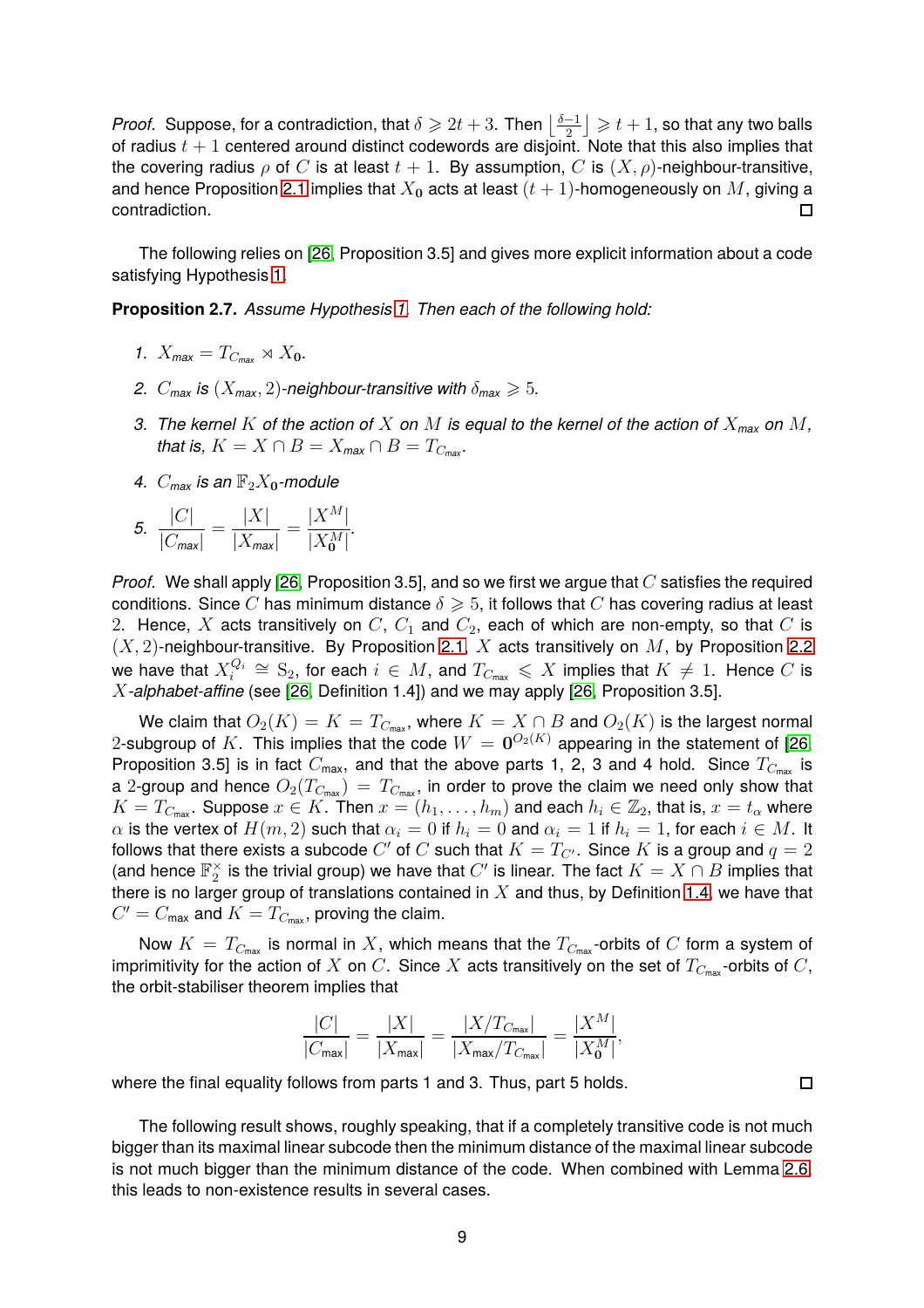<span id="page-9-1"></span>**Lemma 2.8.** *Assume Hypothesis [1](#page-4-0) holds. If*

$$
\frac{|C|}{|C_{\text{max}}|} < \frac{m(m-1)}{\delta(\delta-1)},
$$

*then*  $\delta_{\text{max}} \leq 2\delta$ .

*Proof.* We shall prove the contrapositive, and hence we assume that  $\delta_{\text{max}} \geq 2\delta + 1$  and will prove that then  $\frac{|C|}{|C_{\sf max}|}\geqslant\frac{m(m-1)}{\delta(\delta-1)}.$  By Lemma [2.5,](#page-7-4) the set  $C\cap\varGamma_\delta(\bf{0})$  of weight  $\delta$  codewords of  $C$ form a  $2-(m, \delta, \lambda)$  design, for some integer  $\lambda$ . Hence

$$
|C \cap \Gamma_{\delta}(\mathbf{0})| = \frac{m(m-1)\lambda}{\delta(\delta-1)} \geqslant \frac{m(m-1)}{\delta(\delta-1)}.
$$

For  $\alpha, \beta \in C \cap \Gamma_{\delta}(\mathbf{0})$  we have, by the triangle inequality, that  $d(\alpha, \beta) \leq 2\delta$ . Since  $\delta_{\max} \geq 2\delta + 1$ , it follows that no two elements of  $C \cap \Gamma_{\delta}(\mathbf{0})$  are contained in the same coset of  $C_{\text{max}}$ . Thus,  $C$  is comprised of at least  $|C \cap \Gamma_{\delta}(\mathbf{0})|$  cosets of  $C_{\text{max}}$  and the result holds. is comprised of at least  $|C \cap \Gamma_{\delta}(\mathbf{0})|$  cosets of  $C_{\text{max}}$  and the result holds.

The following lemma is useful for proving non-existence of  $X$ -neighbour-transitive codes in the case where we are dealing with a family of groups X having order that is polynomial in the length  $m$  of the code.

<span id="page-9-2"></span>**Lemma 2.9.** *Let* C *be an* X*-completely transitive code in* H(m, q)*. Then*

$$
(m+1)|X| \geqslant q^m.
$$

*Proof.* Since C is X-completely transitive, we have that there are  $\rho+1$  orbits of X on the vertex set of  $H(m, q)$ . Now, the covering radius  $\rho$  is bounded above by the diameter m of  $H(m, q)$ , and hence  $m + 1 \geqslant \rho + 1$ . Thus, using the fact that the length of any orbit of X on vertices of  $H(m, q)$  is bounded above by  $|X|$ , we have that

$$
(m+1)|X| \geqslant (\rho+1)|X| \geqslant |V\varGamma| = q^m,
$$

 $\Box$ 

and the result holds.

The next result shows that any completely transitive code in  $H(m, 2)$ , where Q is taken to be  $\mathbb{F}_2$ , is a subcode of some linear completely transitive code.

<span id="page-9-0"></span>**Lemma 2.10.** *Assume Hypothesis [1.](#page-4-0) Furthermore, suppose*  $C \neq C_{\text{max}}$ *, let* n *be the integer such that*  $|C| = n|C_{\text{max}}|$  *and let*  $\langle C \rangle$  *be the*  $\mathbb{F}_2$ -span of the codewords of C. Then each of the following *holds:*

- *1.*  $Aut(C) \leq Aut(\langle C \rangle)$ *.*
- *2.*  $\langle C \rangle$  *is completely transitive.*
- *3. The codimension of*  $C_{\text{max}}$  *in*  $\langle C \rangle$  *is at least* 2 *and at most*  $n 1$ *.*

*Proof.* Let  $\alpha \in \langle C \rangle$ . Then there exists an integer k such that  $\alpha = \alpha_1 + \cdots + \alpha_k$ , where each  $\alpha_i\in C$ . Let  $x=h\sigma\in \operatorname{Aut}(C)$ , where  $h\in B\cong \mathbb{Z}_2^m$  and  $\sigma\in L$ , and let  $\beta=\mathbf{0}^h$ . Note that  $\beta \in C$  since  $\sigma,$  and hence  $\sigma^{-1},$  fixes the vertex 0, so that

$$
0^{x^{-1}} = 0^{\sigma^{-1}h^{-1}} = 0^{h^{-1}} = \beta,
$$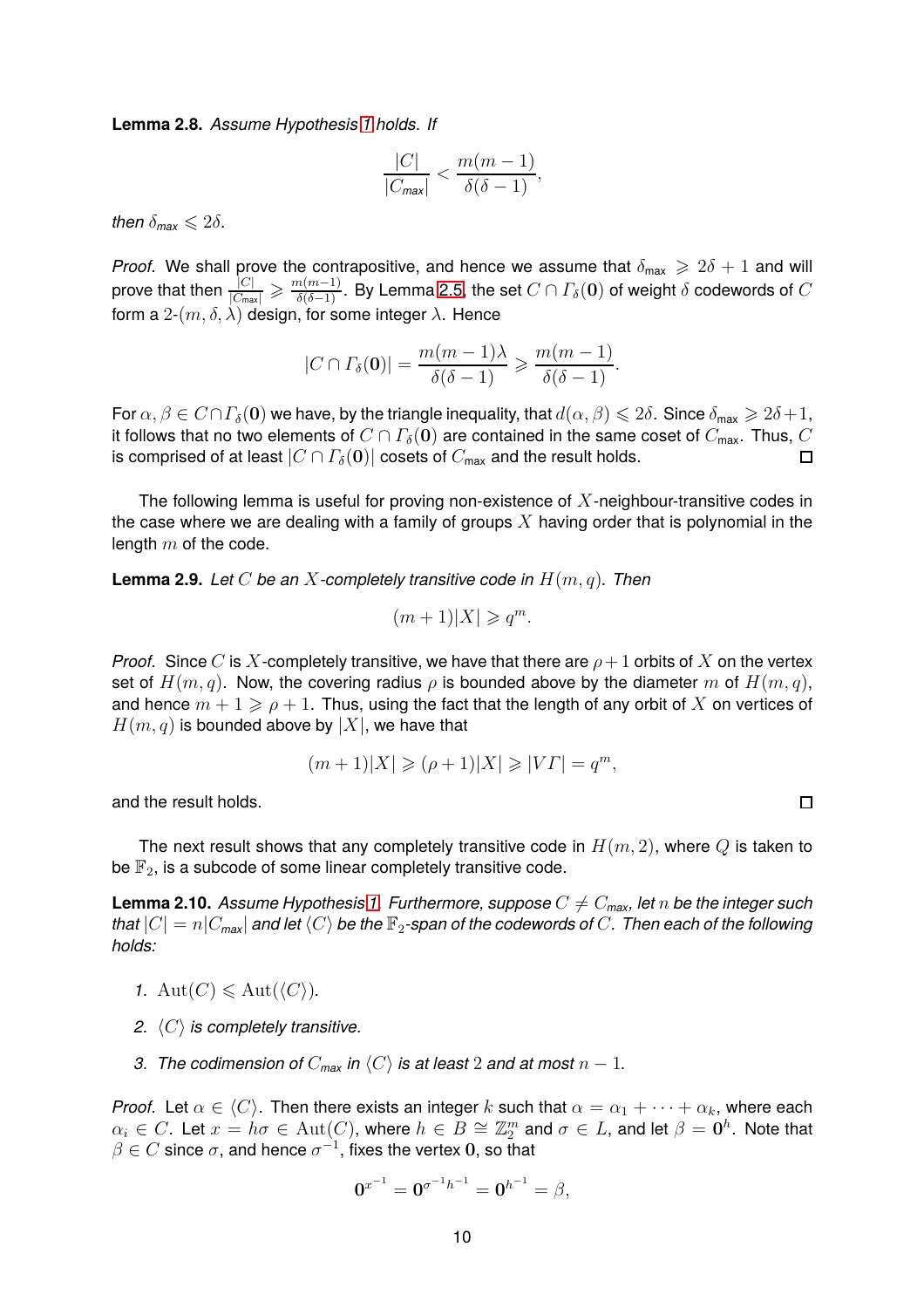with the last step following from the fact that  $h=h^{-1}.$  Hence  $x=t_\beta\sigma,$  where  $t_\beta$  is the translation by  $\beta$ . Now Perm $\text{Aut}(\Gamma) = \mathcal{S}_m$  embeds as the group of permutation matrices in  $\text{GL}_m(2)$ , from which it follows that  $VT$  is an  $\mathbb{F}_2$   $\mathrm{PermAut}(T)$ -module. Since  $\sigma \in \mathrm{PermAut}(T)$ , we have that

$$
\alpha^x = (\alpha + \beta)^{\sigma} = (\alpha_1)^{\sigma} + \dots + (\alpha_k)^{\sigma} + \beta^{\sigma}
$$
  
=  $(\alpha_1 + \beta)^x + \dots + (\alpha_k + \beta)^x + \mathbf{0}^x$ .

As 0 and each  $\alpha_i + \beta$  are in  $C$ , and  $x \in \mathrm{Aut}(C)$ , we have that  $\mathbf{0}^x$  and each  $(\alpha_i + \beta)^x$  are also in  $C$ . Thus, we deduce that  $\alpha^x\in\langle C\rangle$ , which implies that  $x\in{\rm Aut}(\langle C\rangle).$  Thus  ${\rm Aut}(C)\leqslant {\rm Aut}(\langle C\rangle).$ 

Since C is a subcode of  $\langle C \rangle$ , it follows that the covering radius  $\rho'$  of  $\langle C \rangle$  is at most the covering radius  $\rho$  of C. First, note that  $Aut(\langle C \rangle)$  contains the translations by  $\langle C \rangle$  and thus acts transitively on  $\langle C \rangle$ . Let  $\mu, \nu \in \langle C \rangle_i$  for some  $i$ , where  $1 \leqslant i \leqslant \rho'$ . Then there exist  $\alpha, \beta \in \langle C \rangle$ such that  $d(\alpha, \mu) = d(\beta, \nu) = i$ . If  $t_\alpha$  and  $t_\beta$  are the translations by  $\alpha$  and  $\beta$ , respectively, then it follows that  $\alpha^{t_\alpha}=0$  and  $\beta^{t_\beta}=0$  so that  $d(\mathbf{0},\mu^{t_\alpha})=d(\mathbf{0},\nu^{t_\alpha})=i.$  Hence, since  $\mathbf{0}\in C,$  we have that  $\mu^{t_{\alpha}}$  and  $\nu^{t_{\beta}}$  are in  $C_i$ , and thus there exists an  $x \in \text{Aut}(C)$  such that  $(\mu^{t_{\alpha}})^x = \nu^{t_{\beta}}$ . This implies that  $\mu^{t_{\alpha}xt_{\beta}} = \nu$  and, since  $\mathrm{Aut}(C) \leqslant \mathrm{Aut}(\langle C \rangle)$ , that  $\mathrm{Aut}(\langle C \rangle)$  acts transitively on  $\langle C \rangle_i$ . Thus  $\langle C \rangle$  is completely transitive, proving part 2.

By Theorem [1.5](#page-3-0) part 3 (b), C is the union of  $C_{\text{max}}$  and  $n-1$  non-trivial cosets of  $C_{\text{max}}$ . Let  $v_1, \ldots, v_{n-1}$  be coset representatives for these  $n-1$  non-trivial cosets. It follows that  $\langle C \rangle =$  $\langle C_{\max}, v_1, \ldots, v_{n-1}\rangle$ , and hence that the codimension of  $C_{\max}$  in  $\langle C\rangle$  is at most  $n-1$ . Suppose that the codimension of  $C_{\text{max}}$  in  $\langle C \rangle$  is 1 and hence, since  $q = 2$ , we have that  $n = 2$ . Thus  $|C| = 2|C_{\text{max}}|$  and  $\langle C \rangle = \langle C_{\text{max}}, v_1 \rangle$ , that is  $|\langle C \rangle| = 2|C_{\text{max}}|$ , and in fact  $C = \langle C \rangle$ . This implies that C is linear, contradicting the assumption that  $C \neq C_{\text{max}}$ . Thus the codimension of  $C_{\text{max}}$  in  $\langle C \rangle$  is at least 2, as in part 3  $\langle C \rangle$  is at least 2, as in part 3.

The following result effectively gives upper bounds for the number of weight  $\delta$  codewords in a binary completely transitive code when  $\delta$  is 5 or 6.

<span id="page-10-0"></span>**Lemma 2.11.** Let C be a completely transitive code in  $H(m, 2)$  with minimum distance  $\delta = 5$  or 6. Then the set of all weight  $\delta$  codewords form a  $t$ - $(m, \delta, \lambda)$  design, where:

- *1.*  $\delta = 5$ ,  $t = 2$  *and*  $\lambda \leq (m 2)/3$ , or;
- *2.*  $\delta = 6$ ,  $t = 3$  *and*  $\lambda \leq (m 3)/3$ *.*

*Proof.* The set of all weight  $\delta$  codewords form the block set B of a  $t$ - $(m, \delta, \lambda)$  design by [\[8,](#page-30-3) Theorem 2.12], where  $t = 2$  when  $\delta = 5$  and  $t = 3$  when  $\delta = 6$ . First, let  $\delta = 5$  and  $i, j$ be distinct elements of M. Let  $\mathcal{B}_{i,j}$  be the set of blocks incident with i and j projected down to  $M \setminus \{i, j\}$ . It follows that there are  $\lambda$  elements of  $\mathcal{B}_{i,j}$ , each one being a subset of size 3 in  $M \setminus \{i, j\}$ . Let  $\alpha$  and  $\beta$  be distinct subsets of  $M$  of size 5 with  $i, j \in \alpha, \beta$ . Then  $d(\alpha, \beta)$  is either 2, 4 or 6 depending on whether  $\alpha \cap \beta$  has size 4, 3 or 2, respectively. Thus, since  $\delta = 5$ , if we assume  $\alpha$  and  $\beta$  are in C, then  $|\alpha \cap \beta| = 2$  and the images of  $\alpha$  and  $\beta$  in  $\mathcal{B}_{i,j}$  are disjoint. Since any two distinct blocks of  $\mathcal{B}_{i,j}$  are disjoint there are at most  $(m-2)/3$  such blocks, and hence at most  $(m-2)/3$  weight 5 codewords that are non-zero in a particular pair of coordinates, proving part 1.

Let  $\delta = 6$  and  $i, j, k$  be pairwise distinct elements of M. Let  $\mathcal{B}_{i,j,k}$  be the set of blocks incident with  $i, j$  and  $k$  projected down to  $M \setminus \{i, j, k\}$ . Again, there are  $\lambda$  elements of  $\mathcal{B}_{i,j,k}$ , and each block is incident with 3 elements of  $M \setminus \{i, j, k\}$ . Let  $\alpha$  and  $\beta$  be distinct subsets of M of size 6 with  $i, j, k \in \alpha, \beta$ . Then  $d(\alpha, \beta)$  is either 2, 4 or 6 depending on whether  $\alpha \cap \beta$  has size 5, 4 or 3, respectively. Thus, since  $\delta = 6$ , if we assume  $\alpha$  and  $\beta$  are in C, then  $|\alpha \cap \beta| = 3$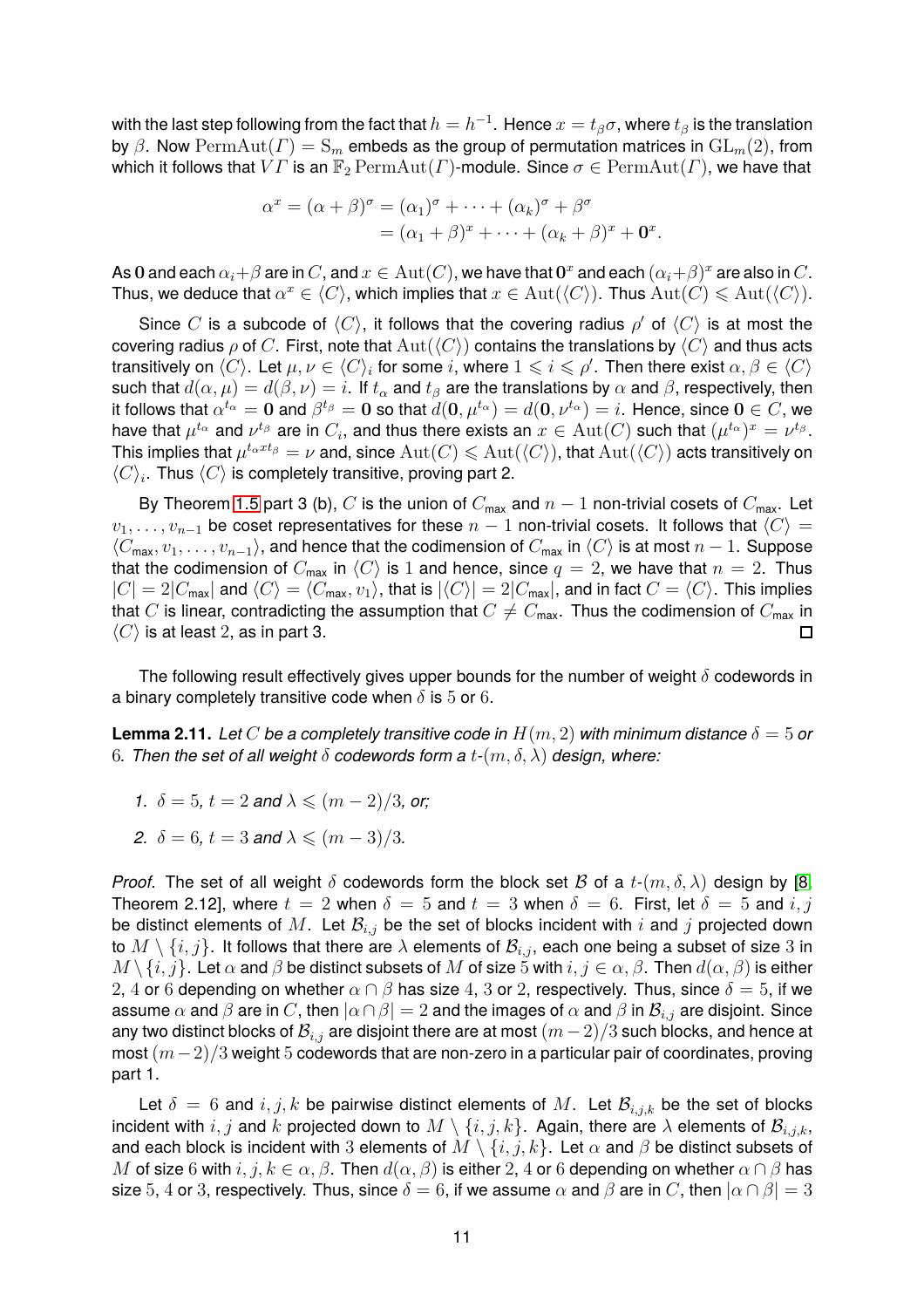and the images of  $\alpha$  and  $\beta$  in  $\mathcal{B}_{i,j,k}$  are disjoint. Since any two distinct blocks of  $\mathcal{B}_{i,j,k}$  are disjoint there are at most  $(m-3)/3$  such blocks, and hence at most  $(m-3)/3$  weight 6 codewords that are non-zero in a particular triple  $\{i, j, k\}$  of coordinates, proving part 2. that are non-zero in a particular triple  $\{i, j, k\}$  of coordinates, proving part 2.

## <span id="page-11-1"></span>**3 The Codes**

In this section we fix our notation for the codes that arise in later sections, giving explicit constructions where required, references and other details required in later sections. From this point forward, all codes considered are binary. Recall that for binary codes we will be flexible with our interpretation of the vertices of  $H(m, 2)$ ; see Section [2.](#page-4-2) More specifically, we interchangeably view vertices as: binary strings indexed by M, subsets of M, or functions from M to  $Q = \{0, 1\}$ .

**Example 3.1.** [\[16,](#page-30-9) Definition 4.1] We obtain the Hadamard 12 code  $H$  and its punctured code  $PH$  as follows (see [\[32,](#page-31-8) Part 1, Section 2.3]). First, we construct a normalised Hadamard matrix  $H_{12}$  of order 12 using the Paley construction.

- 1. Let  $M = \mathbb{F}_{11} \cup \{*\}$  and let  $H_{12}$  be the  $12 \times 12$  matrix with first row v, where  $v_a = -1$  if a is a square in  $\mathbb{F}_{11}$  (including 0), and  $v_a = 1$  if a is a non-square in  $\mathbb{F}_{11}$  or  $a = * \in M$ , taking the orbit of  $v$  under the additive group of  $\mathbb{F}_{11}$  acting on  $M$  to form  $10$  more rows and adding a final row, the vector  $(-1, \ldots, -1)$ .
- 2. The Hadamard code H of length 12 in  $H(12, 2)$  then consists of the vertices  $\alpha$  such that there exists a row u in  $H_{12}$  or  $-H_{12}$  satisfying  $\alpha_a = 0$  when  $u_a = 1$  and  $\alpha_a = 1$  when  $u_a = -1.$
- 3. The punctured code  $\mathcal{PH}$  of  $\mathcal H$  is obtained by deleting the coordinate  $*$  from  $M$ . The weight 6 codewords of  $\mathcal{PH}$  form a binary 2-(11, 6, 3) design D. The code  $\mathcal{PH}$  consists of the following codewords: the zero codeword, the vector  $(1, \ldots, 1)$ , the characteristic vectors of the  $2-(11, 6, 3)$  design  $D$ , and the characteristic vectors of the complement of that design, which forms a  $2-(11, 5, 2)$  design. (Both  $D$  and its complement are unique up to isomorphism [\[39\]](#page-31-10).)
- 4. The even weight subcode  $\mathcal E$  of  $\mathcal PH$  is the code consisting of the zero codeword and the  $2-(11, 6, 3)$  design.

**Example 3.2.** The Nordstrom–Robinson code, which we denote throughout by  $N \mathcal{R}$  is a wellknown non-linear code having parameters (15, 256, 5; 3). Since we will not require a precise definition of the Nordstrom–Robinson code here, we refer the reader to [\[22\]](#page-30-15) or [\[24\]](#page-31-11), suffice it to say that  $\mathcal{NR}$  is the union of 8 cosets of the Reed–Muller code  $\mathcal{RM}(1,4)$  and is contained in  $\mathcal{RM}(2,4)$ .

<span id="page-11-0"></span>**Example 3.3.** Let M be the set of points of  $PG<sub>2</sub>(4)$ . We define the following codes:

- 1. Let P be the code generated by the set of all complements of lines of  $PG<sub>2</sub>(4)$  and L be the code generated by the set of all lines of  $PG<sub>2</sub>(4)$ .
- 2. The group  $PSL_3(4)$  has three orbits  $\mathcal{H}_1, \mathcal{H}_2, \mathcal{H}_3$  on hyperovals (*i.e.* sets of  $q + 2$  points with no three collinear), and three orbits  $\mathcal{F}_1, \mathcal{F}_2, \mathcal{F}_3$  on Fano subplanes labelled so that if  $\Delta\in\mathcal{H}_i$  and  $\Phi\in\mathcal{F}_j$  then  $|\Delta\cap\Phi|\leqslant 3$  if and only if  $i\neq j$  (see [\[13,](#page-30-12) Theorem 6.5B] and also Example [3.4\)](#page-12-0). Let  $\ell$  be a line of  $PG<sub>2</sub>(4)$  and, for each  $i = 1, 2, 3$ , let  $\Phi_i \in \mathcal{F}_i$  and let  $\Delta_i\in\mathcal{H}_i$ . Let  $R=\{\ell,\Delta_1,\Delta_2,\Delta_3,\Phi_1,\Phi_2,\Phi_3\}$ . For a given code  $C$  in  $H(21,2)$  and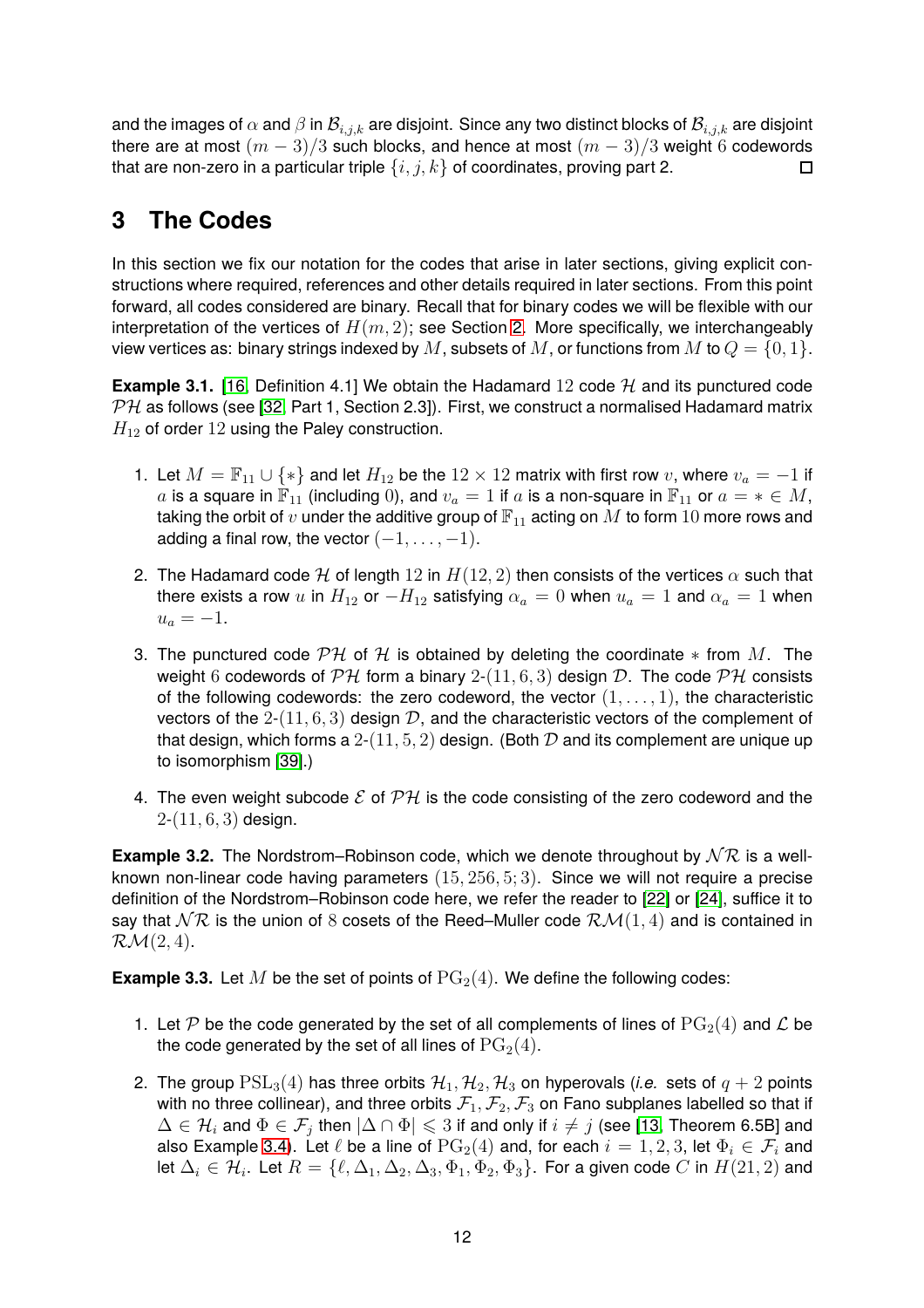some  $\alpha_1, \ldots, \alpha_j \in R$  we shall often consider the code given by the linear span of C and  $\alpha_1, \ldots, \alpha_j$  over  $\mathbb{F}_2$ , which we denote simply by

$$
\langle C,\alpha_1,\ldots,\alpha_j\rangle.
$$

For example, we show in Section [6](#page-18-0) that  $\langle \mathcal{P}, \ell \rangle = \mathcal{L}$ . The codes arising in this manner and appearing in Table [2](#page-3-1) are  $\langle \mathcal{L}, \Delta_1 \rangle$  and  $\langle \mathcal{L}, \Delta_1 \rangle \cup \langle \mathcal{L}, \Delta_2 \rangle$ .

<span id="page-12-0"></span>**Example 3.4.** Let  $\{a, b, c\}$  be a set of size 3 that is disjoint from the set P of points of  $PG<sub>2</sub>(4)$ and let  $M = P \cup S$ , where S is a subset of  $\{a, b, c\}$  of size 1, 2 or 3. Thus  $m = 22, 23$  or 24. Following [\[13,](#page-30-12) Theorem 6.7C and Section 6.5-6.7], fix a construction for the block set of the Witt design  $W_{24}$ , which will correspond to the set of weight 8 codewords of the extended binary Golay code  $\mathcal{G}_{24}$  in  $H(24, 2)$ . The group  $PSL_3(4)$  has three orbits  $\mathcal{H}_1, \mathcal{H}_2, \mathcal{H}_3$  on hyperovals (sets of  $q + 2$  points, no three collinear), and three orbits  $\mathcal{F}_1, \mathcal{F}_2, \mathcal{F}_3$  on Fano subplanes labelled so that for  $\Delta \in \mathcal{H}_i$  and  $\Phi \in \mathcal{F}_j$  we have that  $|\Delta \cap \Phi| \leqslant 3$  if and only if  $i \neq j$ . The blocks of  $W_{24}$  are then:

- 1.  $\ell \cup \{a, b, c\}$  for each line  $\ell$  of  $PG<sub>2</sub>(4)$ ,
- 2.  $\Delta \cup \{a, b\}$  for each hyperoval  $\Delta \in \mathcal{H}_1$ ,
- 3.  $\Delta \cup \{b, c\}$  for each hyperoval  $\Delta \in \mathcal{H}_2$ ,
- 4.  $\Delta \cup \{c, a\}$  for each hyperoval  $\Delta \in \mathcal{H}_3$ ,
- 5.  $\Phi \cup \{c\}$  for each Fano plane  $\Phi \in \mathcal{F}_1$ ,
- 6.  $\Phi \cup \{a\}$  for each Fano plane  $\Phi \in \mathcal{F}_2$ ,
- 7.  $\Phi \cup \{b\}$  for each Fano plane  $\Phi \in \mathcal{F}_3$ ,
- 8. the symmetric difference  $\ell_1 + \ell_2$  for each pair of distinct lines of  $PG_2(4)$ .

We define the following codes:

- 1. For  $S = \{a, b, c\}$ , and hence  $m = 24$ , we denote the code spanned by the blocks of  $W_{24}$ by  $\mathcal{G}_{24}$ , which is self-dual.
- 2. For  $S = \{a, b\}$ , and hence  $m = 23$ , we denote the punctured code of  $\mathcal{G}_{24}$  by  $\mathcal{G}_{23}$  and its dual, the shortened code of  $\mathcal{G}_{24}$ , by  $\mathcal{G}_{23}^{\perp}.$
- 3. For  $S = \{a\}$ , and hence  $m = 22$ , we denote the punctured code of  $\mathcal{G}_{23}$  by  $\mathcal{G}_{22}$ , the shortened code of  $\mathcal{G}_{23}$  by  $\mathcal{S}_{22}$  and the even weight subcode of  $\mathcal{G}_{22}$  by  $\mathcal{E}_{22}$ .

<span id="page-12-2"></span><span id="page-12-1"></span>**Remark 3.5.** Note that there is a typographical error on page 204 of [\[13\]](#page-30-12) in the list of the different types of blocks in  $W_{24}$  (v) and (vii):  $\mathcal{F}_1$  and  $\mathcal{F}_3$  should be interchanged. It is not difficult to see that this is required by the condition that if  $\Delta\in\mathcal H_i$  and  $\Phi\in\mathcal F_j$  then  $|\Delta\cap\Phi|\leqslant 3$  if and only if  $i \neq j$ . Also, [\[13,](#page-30-12) Theorem 6.5B (iv)] claims that  $\text{P}\Gamma\text{L}_3(4)$  induces a cyclic permutation on the set  $\{H_1, H_2, H_3\}$  of  $PSL_3(4)$ -orbits of hyperovals. In particular, the proof of [\[13,](#page-30-12) Theorem 6.5B (iv)] claims without justification that the quotient  $P\Gamma L_3(4)/PSL_3(4)$  is cyclic of order 6. Note that this is not true; indeed we show in Lemma [5.3](#page-17-1) that  $P\Gamma L_3(4)/PSL_3(4)$  is isomorphic to  $S_3$ .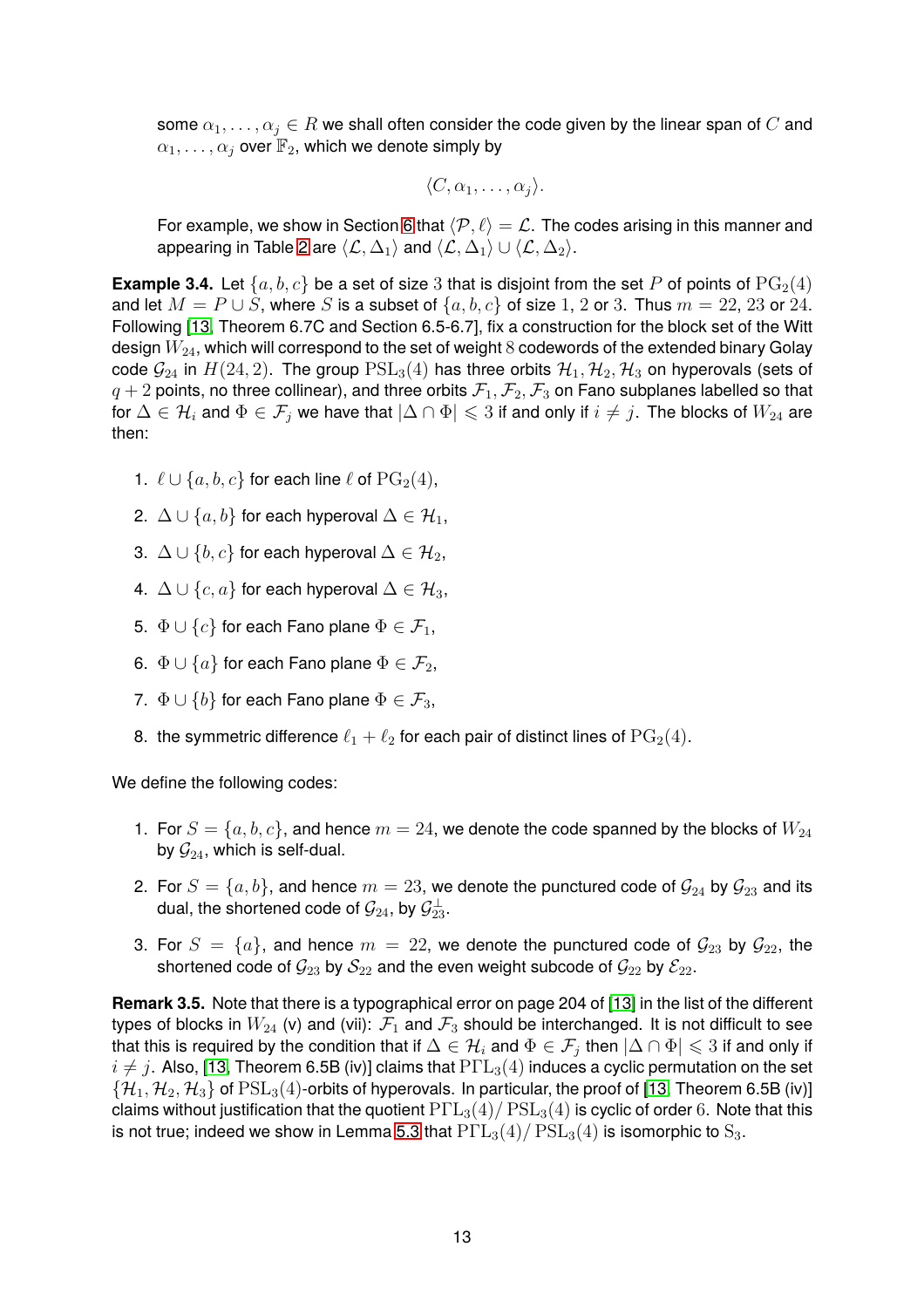#### **3.1 Distance-regular graphs**

The standard method (see [\[9,](#page-30-13) Chapter 11]) of constructing a distance-regular graph from completely regular code C in a distance-regular graph  $\Gamma$  is to use C (in some way) to determine a *completely regular* partition Π of the vertex set of Γ. In particular, each element of Π must be a completely regular code with the same *intersection numbers* as C. Given such a distance-regular partition  $\Pi$  of  $\Gamma$  we have that, by [\[9,](#page-30-13) Theorem 11.1.6], the quotient graph  $\Gamma/\Pi$  is distance-regular.

Suppose C is a linear completely regular code in a Hamming graph  $H(m, q)$  with a group T of translations acting transitively on the vertex set of  $H(m, q)$ . Then the group  $T_C$  of all translations by elements of  $C$  is a normal subgroup of  $T$  and hence the set of orbits of  $T_C$  form a system of imprimitivity  $\Pi$  for the action of T on the vertex set of  $H(m, q)$  and, by [\[9,](#page-30-13) Theorem 11.1.6],  $\Pi$  is completely regular. The graph H(m, q)/Π constructed from C in this manner is called the *coset graph* of C. Hence, all of the linear codes from Table [2](#page-3-1) give rise to (known) distance-regular coset graphs in this manner. A reference for each is given in the relevant line of Table [2.](#page-3-1) Note that  $\mathcal{G}^\perp_{23}$  and  $\mathcal{E}_{22}$  are the even weight subcodes of  $\mathcal{G}_{23}$  and  $\mathcal{G}_{22},$  respectively, so that their coset graphs are the bipartite doubles of the coset graphs of  $\mathcal{G}_{23}$  and  $\mathcal{G}_{22}$ .

The question of whether a given non-linear completely regular code can be used to construct a distance-regular graph is more complicated. By [\[9,](#page-30-13) Proposition 11.1.5 (i)], each part of a completely regular partition  $\Pi$  involving a completely regular code  $C$  must have the same size as C. Thus, such a construction requires that the number of vertices of  $H(m, q)$  is a multiple of |C|. Now, the codes  $H, \mathcal{PH}$  and  $\langle \mathcal{L}, \Delta_1 \rangle \cup \langle \mathcal{L}, \Delta_2 \rangle$  each have size divisible by an odd prime, and hence these codes do not give rise to distance-regular graphs as quotients of  $H(m, 2)$ . From Table [2,](#page-3-1) this leaves the code  $\mathcal{NR}$ , for which we outline a construction in the following paragraph. Note that while the construction appears to be known, it is not explicitly described in the literature, as far as the authors are aware.

The Preparata codes (see [\[1\]](#page-29-3)) of length  $2^{2t} - 1$  are an infinite family of completely regular codes, of which the Nordstrom–Robinson code  $\mathcal{NR}$  is the smallest, given by setting  $t = 2$ . It should be noted that although  $N\mathcal{R}$  is the unique code when  $t = 2$ , there are several nonequivalent Preparata codes for each  $t \geq 3$ . In [\[1,](#page-29-3) Section III], for all  $t \geq 2$ , a partition of the extended Hamming code  $\bar{H}$  of length  $2^{2t}$  by translates of the extended Preparata code  $\bar{C}$  of length  $2^{2t}$  is provided, which (upon puncturing) carries over to a partition of the perfect Hamming code  $H$  of length  $2^{2t} - 1$  by translates of the Preparata code  $C$  of the same length. Note that  $H = C \cup C_3$ , which means that in order to construct the required partition  $\Pi$  it remains to partition the set of all vertices of  $H(2^{2t} - 1, 2)$  not contained in H. Since the Preparata codes have minimum distance 5, we may thus construct  $\mathcal P$  as the union of i) the partition of H just described with ii) the set of all translates of  $C$  by a vertex of weight 1 or 2. Each translate of the Preparata code is an equivalent code, so is completely regular with the same intersection numbers, and thus the graph  $\Sigma = H(2^{2t} - 1, 2)/\Pi$  is distance-regular. The intersection array of  $\Sigma$  is  $\{2^{2t}-1,2^{2t}-2,1;1,2,2^{2t}-1\}$ , which implies that  $\Sigma$  is a  $2^{2t-1}$ -antipodal cover of the complete graph  $\mathrm{K}_{2^{2t}}.$ 

### <span id="page-13-0"></span>**4**  $A_7$

In this section we assume that Hypothesis [1](#page-4-0) holds, and that the socles of  $X/K$  and  $X_{\text{max}}/K$ are distinct. As we shall see, this occurs in precisely one case: when  $X_{\text{max}}/K \cong A_7$  and  $C$  is equivalent to the Nordstrom–Robinson code.

<span id="page-13-1"></span>**Lemma 4.1.** *Assume Hypothesis* [1.](#page-4-0) *Then*  $\operatorname{soc}(X/K) \neq A_m$ .

*Proof.* Suppose that  $\operatorname{soc}(X/K) = A_m$ , in which case we have that  $X^M \cong X/K \cong A_m$  or  $S_m$ .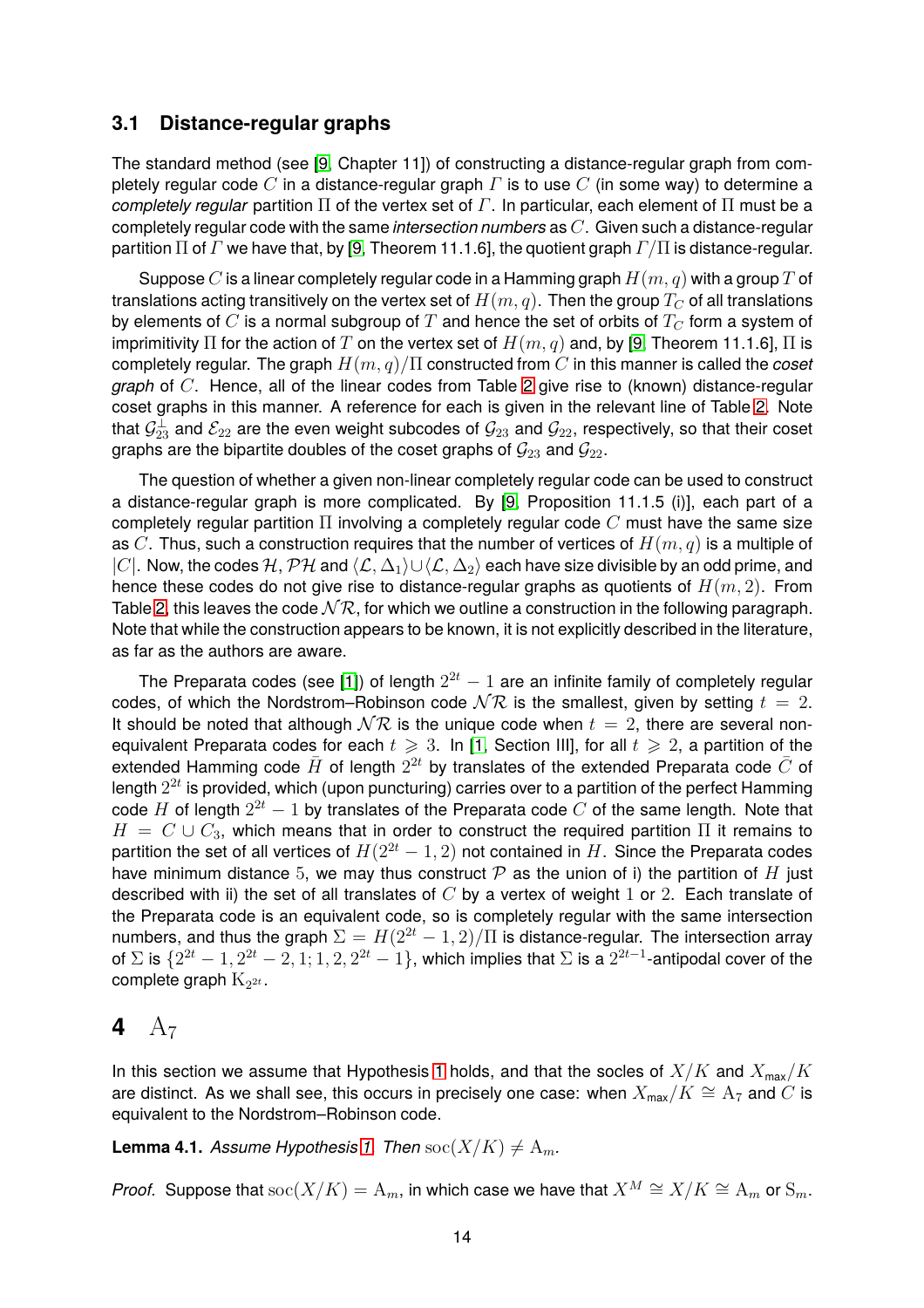Hypothesis [1](#page-4-0) implies that  $C$  falls under part 3 of Theorem [1.5.](#page-3-0) Thus, it follows from [\[26,](#page-31-7) Table 1] that  $X_{\bf 0}^M$  does not contain  ${\rm A}_m$ . By Proposition [2.1,](#page-7-1) we have that  $X_{\bf 0}^M$  is  $2$ -homogeneous, and hence also primitive. Thus, by [\[40,](#page-31-12) Theorem 14.2], we have that

$$
|S_m : X_0^M| \geqslant \left\lfloor \frac{m+1}{2} \right\rfloor!
$$

Now  $|\operatorname{S}_m : X_{\mathbf{0}}^M| \leqslant 2|X^M : X_{\mathbf{0}}^M|$  and hence, by part 4 of Proposition [2.7,](#page-8-0) we have that

$$
\left\lfloor \frac{m+1}{2} \right\rfloor! \leqslant 2 \frac{|C|}{|C_{\text{max}}|}.
$$

Since  $C_{\text{max}}$  has dimension at least 2, and thus size at least 4, we deduce that

$$
\left\lfloor \frac{m+1}{2} \right\rfloor! \leqslant |C|/2.
$$

Since  $\delta \geqslant 5$ , the Singleton bound implies that  $|C| \leqslant 2^{m-4}.$  Combining the last two inequalities gives

$$
\left\lfloor \frac{m+1}{2} \right\rfloor! \leqslant 2^{m-5}.
$$

However, this does not hold for  $m \geq 5$ , and hence  $\operatorname{soc}(X/K) \neq \Lambda_m$ .

<span id="page-14-0"></span>**Lemma 4.2.** *Assume Hypothesis* [1](#page-4-0) *holds, and suppose that*  $\operatorname{soc}(X_{\max}/K) \neq \operatorname{soc}(X/K)$ *. Then*  $m = 15$ ,  $X_{\text{max}}/K \cong A_7$  and  $X/K \cong A_8$ .

 $\Box$ 

*Proof.* By Proposition [2.1,](#page-7-1)  $X_{\mathbf{0}}^M$  is 2-homogeneous on  $M$  and, by Proposition [2.7,](#page-8-0) we have that  $X_{\mathbf{0}}^M \,\cong\, X_{\mathsf{max}}/K.$  By [\[30\]](#page-31-13), any 2-homogeneous but not 2-transitive group of degree  $m$  is a subgroup of  $\mathrm{ATL}_1(m)$ , that is, has socle the additive group  $\mathbb{F}_m^+$  of the field  $\mathbb{F}_m$ . If  $X_{\bf 0}^M$  is 2homogeneous but not 2-transitive then, since  $\operatorname{soc}(X/K) \neq \operatorname{soc}(X_{\max}/K)$ , it follows that the socle of  $X/K \,\cong\, X^M$  is not  $\mathbb{F}_m^+$ , and hence that  $X$  acts 2-transitively on  $M.$  Hypothesis [1](#page-4-0) requires that  $C_{\text{max}}$  has dimension at least 2, and hence Theorem [1.5](#page-3-0) implies that  $\operatorname{soc}(X_0)$  is as in one of the lines of [\[26,](#page-31-7) Table 1]. By Lemma [4.1,](#page-13-1) we have that  $\operatorname{soc}(X/K) \neq \mathcal{A}_m$ . Thus, we may apply [\[16,](#page-30-9) Proposition 4.4], in which case  $X_0$  is one of the groups G in [16, Table 3]. Those groups  $G = X_0$  such that  $\operatorname{soc}(X_0)$  appears in [\[26,](#page-31-7) Table 1] and G appears in [\[16,](#page-30-9) Table 3] (thus giving the corresponding  $H \cong X/K$ ) leave us with the possibility that either:

- 1.  $m = 15$ ,  $X_0 \cong A_7$  and  $X/K \cong A_8$ ;
- 2.  $m = 23$ ,  $X_0 \cong \mathbb{Z}_{23} \rtimes \mathbb{Z}_{11}$  and  $X/K \cong M_{23}$ ; or,
- 3.  $m=24, X_{\mathbf{0}}\cong \mathrm{PSL}_2(23)$  and  $X/K\cong \mathrm{M}_{24}.$

Suppose  $m = 23$ . Then by part 4 of Proposition [2.7,](#page-8-0)

$$
|C| = |X^M : X_0^M| \cdot |C_{\text{max}}| = 2^7 \cdot 3^2 \cdot 5 \cdot 7 \cdot |C_{\text{max}}|.
$$

In particular,  $|C|\geqslant 2^{14}|C_{\sf max}|.$  By [\[26,](#page-31-7) Table 1],  $|C_{\sf max}|\geqslant 2^{11}$  so that  $|C|\geqslant 2^{25}.$  However, this is greater than the total number of vertices in  $H(23, 2)$ , giving a contradiction. Suppose  $m = 24$ . Then by part 4 of Proposition [2.7,](#page-8-0)

$$
|C| = 2^7 \cdot 3^2 \cdot 5 \cdot 7 \cdot |C_{\text{max}}|.
$$

In particular,  $|C| \geqslant 2^{14}|C_{\sf max}|$ . By [\[26,](#page-31-7) Table 1],  $|C_{\sf max}| \geqslant 2^{12}$  so that  $|C| \geqslant 2^{26}$ . However, this is greater than the number of vertices in  $H(24, 2)$ , giving a contradiction. Thus  $m = 15$ ,  $X_{\sf max}^M\cong{\mathcal{A}}_7$  and  $X^M\cong{\mathcal{A}}_8.$  $\Box$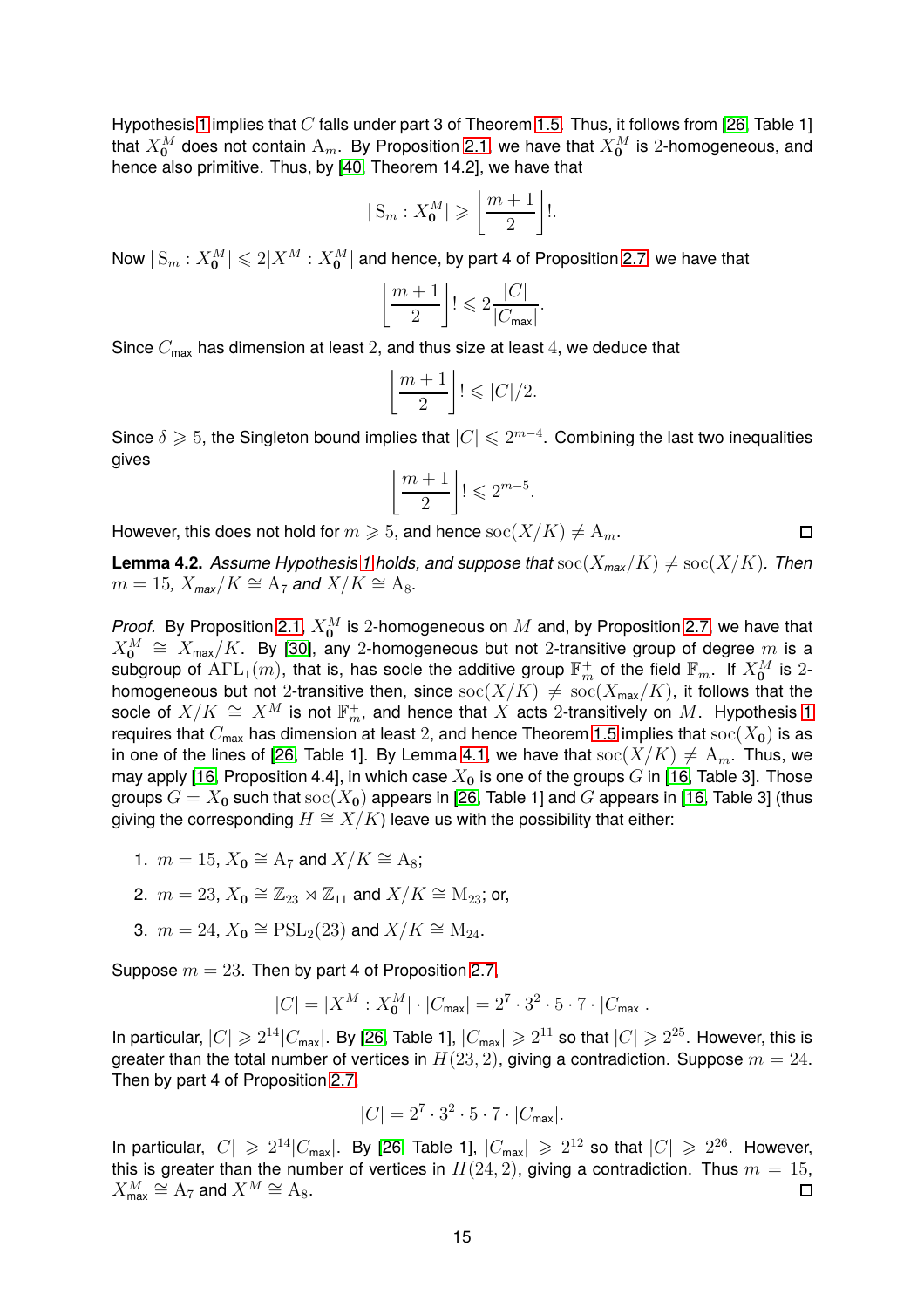This brings us to the first of our classification results.

<span id="page-15-2"></span>**Proposition 4.3.** *Suppose Hypothesis* [1](#page-4-0) *holds,*  $m = 15$  *and*  $X_{\text{max}}/K \cong A_7$ . *Then* C *is the Nordstrom–Robinson code*  $N \mathcal{R}$  *in*  $H(15, 2)$  *and*  $\delta = 5$ *.* 

*Proof.* Suppose  $\delta = 5$ . Then, by [\[22,](#page-30-15) Theorem 1.1], C is equivalent to the Nordstrom–Robinson code. Thus  $\delta \geq 6$ . Now  $A_7$  acts 2-transitively, but not 3-homogeneously, on 15 points so that, by Lemma [2.6,](#page-7-3)  $\delta = 6$ . Thus, by [\[2,](#page-29-4) Table I],  $|C| \le 128$ . Also, by Theorem [1.5](#page-3-0) and [\[26,](#page-31-7) Table 1, line 4], the minimal  $(X, 2)$ -neighbour-transitive subcode of  $C$  has minimum distance 8, and hence  $C$ contains codewords of weight 8. By [\[8,](#page-30-3) Theorem 2.12], the set of all weight k codewords form a 3-design, so that, for some integers  $\lambda_6, \lambda_8 \geq 1$ , we have:

$$
|C \cap \Gamma_6(\mathbf{0})| = \frac{7 \cdot 13}{4} \lambda_6
$$
 and  $|C \cap \Gamma_8(\mathbf{0})| = \frac{5 \cdot 13}{8} \lambda_8$ .

Since each of these must be integers, we have that 4 divides  $\lambda_6$  and 8 divides  $\lambda_8$ . Hence  $|C \cap$  $|\Gamma_6({\bf 0})| \geq 91$  and  $|C \cap \Gamma_8({\bf 0})| \geq 65$ . However, this implies that  $|C| \geq 91 + 65$ , contradicting  $|C| \leq 128$ .  $|C| \leqslant 128$ .

### <span id="page-15-0"></span>**5 The Mathieu Groups**

Throughout this section we assume that Hypothesis [2](#page-4-1) holds. In particular, now  $\operatorname{soc}(X/K) =$ soc( $X_{\text{max}}/K$ ). Moreover, we assume that soc( $X/K$ ) ≅  $M_m$ , where  $m = 22, 23$  or 24. For the constructions of the codes of this section, and an explanation of the notation used, see Example [3.4.](#page-12-0)

We now determine the possibilities for  $C_{\text{max}}$ , which must be a submodule of the permutation module over  $\mathbb{F}_2$  for  $\mathrm{M}_m$  and, since  $2\leqslant \mathrm{dim}(C_\mathsf{max})\leqslant m-2,$  not equal to either  $\langle\mathbf{1}\rangle$  or  $\langle\mathbf{1}\rangle^\perp.$ For  $m = 23$  and 24 this is covered in the discussion at the beginning of Section 8 of [\[29\]](#page-31-14), with only partial information given there for  $m = 22$ . Code parameters can be found in [\[8,](#page-30-3) Section 4.1]. If  $m = 24$  then  $C_{\text{max}}$  is the extended binary Golay code  $\mathcal{G}_{24}$  with parameters [24, 12, 8; 4]. If  $m = 23$ , then  $C_{\text{max}}$  contains the dual code  $\mathcal{G}_{23}^{\perp}$  of the binary Golay code  $\mathcal{G}_{23}$ . Hence  $C_{\text{max}}$  is either  $\mathcal{G}_{23}$ , which has parameters  $[23, 12, 7; 3]$ , or  $\mathcal{G}^\perp_{23}$ , which has parameters  $[23, 11, 8; 7]$ . Note that if M is then taken to be the points of  $PG<sub>2</sub>(4)$  with a and b (see Example [3.4\)](#page-12-0) adjoined then  $\mathcal{G}_{23}$  may be obtained as the linear span of the blocks of  $W_{24}$  containing the point  $c$ , and  $\mathcal{G}_{23}^\perp$  may be obtained as the linear span of the blocks not containing  $c$ .

Let  $m = 22$  and  $\mathcal{G}_{22}$  denote the punctured binary Golay code. Then  $C_{\text{max}}$  contains  $\mathcal{G}_{22}^{\perp}$ which has parameters [22, 10, 8; 7], and is contained in  $\mathcal{G}_{22}$ , which has parameters [22, 12, 6; 3]. Letting M be the points of  $PG<sub>2</sub>(4)$  with a adjoined (see Example [3.4\)](#page-12-0), the linear span of the set of those blocks of  $W_{24}$  containing both b and c is  $\mathcal{G}_{22}$ , and the linear span of the set of blocks containing neither  $b$  nor  $c$  is  $\mathcal{G}^\perp_{22}$ . The linear span of the set of blocks containing neither b nor c along with the vector  $(1, 1, \ldots, 1)$  gives the even weight subcode  $\mathcal{E}_{22}$  of  $\mathcal{G}_{22}$ , which has parameters  $[22, 11, 6, 7]$ . Two further (equivalent) codes, each with parameters  $[22, 11, 7, 6]$ , are obtained by taking the linear span of either the blocks containing  $b$  but not  $c$ , or the blocks containing  $c$  but not  $b$ , one of which is the shortened code  $\mathcal{S}_{22}$  of  $\mathcal{G}_{23}$ . Each of  $\mathcal{G}_{22},$   $\mathcal{G}_{22}^\perp$  and  $\mathcal{E}_{22}$  are invariant under  ${\rm Aut}({\rm M}_{22})={\rm Aut}(W_{24})_{\{b,c\}}={\rm M}_{22}: 2\leqslant X_{\mathbf{0}}^M,$  whilst the outer automorphism of  $M_{22} = Aut(W_{24})_{b,c}$  interchanges the two  $[22, 11, 7, 6]$  codes. These are all the codes for  $m=22,$  since there are three non-trivial cosets of  $\mathcal{G}^\perp_{22}$  in  $\mathcal{G}_{22}.$  Thus, we have shown the following.

<span id="page-15-1"></span>**Lemma 5.1.** *Let*  $m = 22, 23$  *or* 24*, let* C *be a linear code in*  $H(m, 2)$  *with*  $2 \le \dim(C) \le m-2$ *, let*  $X = \text{Aut}(C)$  *and suppose*  $\text{soc}(X/K) \cong M_m$ . Then  $C = C_{\text{max}}$  *is equivalent to one of following codes in*  $H(m, 2)$ *.*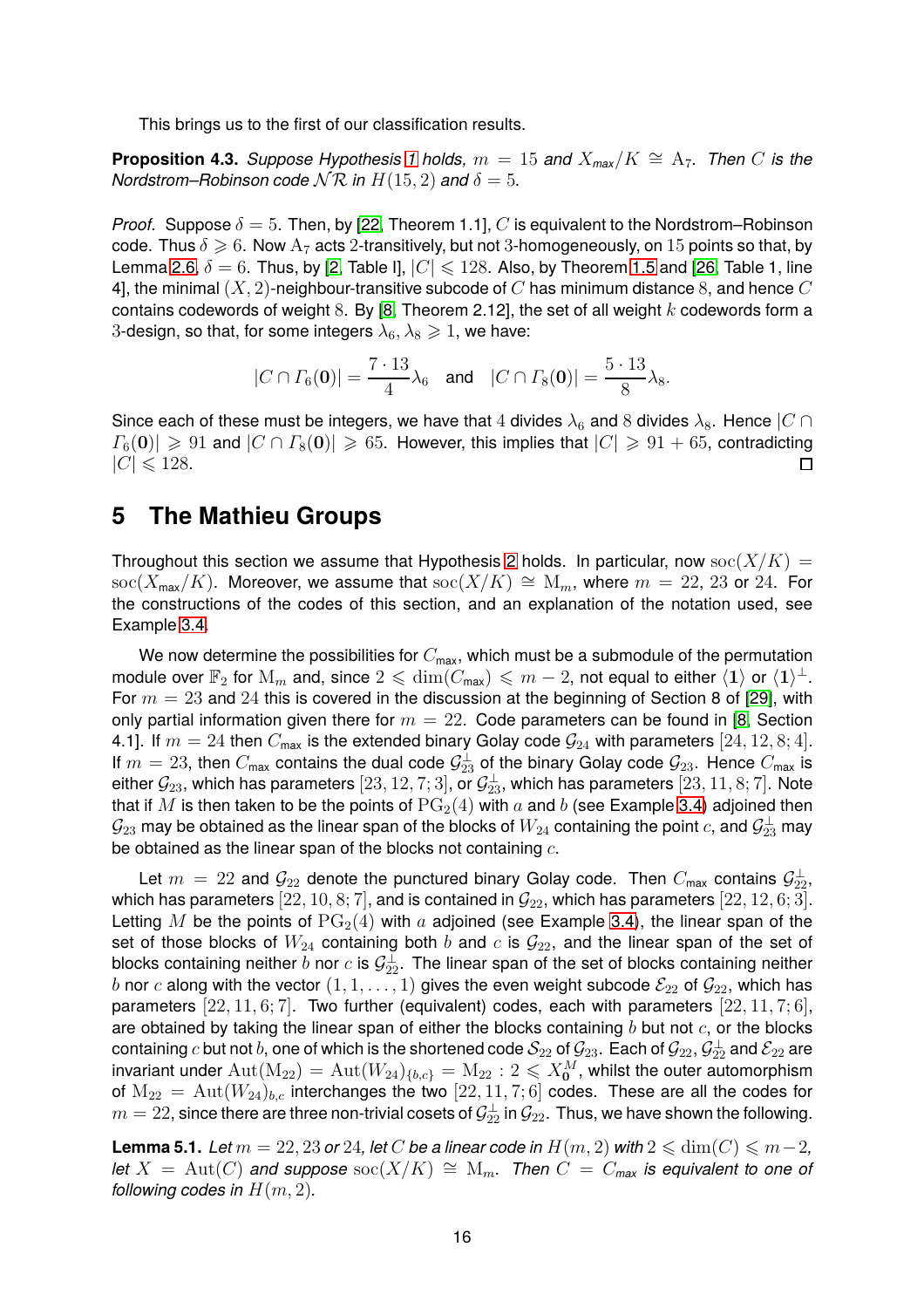- *The*  $[24, 12, 8; 4]$  *extended binary Golay code*  $\mathcal{G}_{24}$ *.*
- *The*  $[23, 12, 7; 3]$  *binary Golay code*  $G_{23}$ *.*
- The  $[23, 11, 8; 7]$  dual  $\mathcal{G}_{23}^{\perp}$  of  $\mathcal{G}_{23}$ .
- *The*  $[22, 12, 6; 3]$  *punctured binary Golay code*  $\mathcal{G}_{22}$ *.*
- *The*  $[22, 11, 6; 7]$  *even weight subcode*  $\mathcal{E}_{22}$  *of*  $\mathcal{G}_{22}$ *.*
- *The*  $[22, 11, 7; 6]$  *shortened binary Golay code*  $S_{22}$ *.*
- *The*  $[22, 10, 8; 7]$  *dual code*  $\mathcal{G}_{22}^{\perp}$ .

In the remainder of this section we determine all the completely transitive codes that arise in this case, each of which is in fact a code from the previous lemma.

<span id="page-16-0"></span>**Lemma 5.2.** *Suppose*  $m = 23$  $m = 23$  $m = 23$  *or* 24 *and Hypothesis* 2 *holds with* soc( $X/K$ )  $\cong$   $M_m$ *. Then* C *is equivalent to one of following completely transitive codes in*  $H(m, 2)$ *:* 

- *The*  $[24, 12, 8; 4]$  *extended binary Golay code*  $\mathcal{G}_{24}$ *.*
- *The*  $[23, 12, 7; 3]$  *binary Golay code*  $G_{23}$ *.*
- *The*  $[23, 12, 8; 7]$  *dual code*  $\mathcal{G}_{23}^{\perp}$ .

*Proof.* Since we are assuming  $\operatorname{soc}(X/K) = \operatorname{soc}(X_{\max}/K)$  and we know that  $\operatorname{Aut}(\mathrm{M}_m) \cong \mathrm{M}_m$ for  $m = 23$  and 24, we have, by Proposition [2.7](#page-8-0) part 4, that  $C = C_{\text{max}}$ . Thus, by Lemma [5.1,](#page-15-1) C is either  $\mathcal{G}_{24},\mathcal{G}_{23}$  or  $\mathcal{G}_{23}^\perp$ . Both  $\mathcal{G}_{24}$  and  $\mathcal{G}_{23}$  are completely transitive, by [\[36,](#page-31-3) Example on p. 199].

Let  $C=\mathcal{G}^\perp_{23}$  which, as noted in the discussion preceding Lemma [5.1,](#page-15-1) may be obtained as the linear span of the blocks of  $W_{24}$  not containing c, where M is taken to be the points of  $PG<sub>2</sub>(4)$ with a and b adjoined. In particular,  $\Delta \cup \{a, b\}$  is a codeword, for each hyperoval  $\Delta \in \mathcal{H}_1$ . Since  $T_C$  acts transitively on  $C$  and  $C$  has covering radius 7, it is enough to prove that  $M_{23}$  acts transitively on  $C_i \cap \Gamma_i(\mathbf{0})$  for each  $i = 1, \ldots, \rho = 7$ . First,  $M_{23}$  acts 4-transitively on M, and thus transitively on  $\Gamma_i(\mathbf{0})$  for  $i = 1, 2, 3, 4$ .

Consider a vertex  $\alpha \in C_i \cap \Gamma_i(\mathbf{0})$ , where  $5 \leq i \leq 7$ , identified with the subset of which it is a characteristic vector. Since  $M_{23}$  acts 4-transitively, and thus 2-transitively, on  $M$ , we may assume that  $a, b \in \alpha$ . Suppose three points  $p_1, p_2, p_3 \in \alpha \setminus \{a, b\}$  form a triangle in  $PG_2(4)$ . Then, by [\[13,](#page-30-12) Theorem 6.6B], there exists a hyperoval  $\Delta \in \mathcal{H}_1$  such that  $p_1, p_2, p_3 \in \Delta$ , and  $\Delta \cup \{a, b\} \in C$ . It follows that  $|\alpha \cap (\Delta \cup \{a, b\})| \geq 5$ , which implies that

$$
d(\alpha, \Delta \cup \{a, b\}) = |\alpha| + |\Delta \cup \{a, b\}| - 2|\alpha \cap (\Delta \cup \{a, b\})| \leq i - 2,
$$

contradicting  $\alpha\in C_i.$  Thus, all points in  $\alpha\setminus\{a,b\}$  lie on a single line of  $\mathrm{PG}_2(4).$  Now  $\mathrm{(M_{23})}_{a,b}=$  $PSL<sub>3</sub>(4)$  acts transitively on the set of j-subsets, where  $j = 3, 4, 5$ , of collinear points in  $PG<sub>2</sub>(4)$ . Thus  $M_{23}$  acts transitively on  $C_i \cap \Gamma_i(\mathbf{0})$  for  $i = 5, 6, 7$ , completing the proof. П

The main purpose of next result is to help in determining the complete submodule structure of the permutation module over  $\mathbb{F}_2$  for the action of  $PSL_3(4)$  on  $PG_2(4)$ . However, we include it in this section as it is required to complete the proof of Lemma [5.4.](#page-17-0) Note that, as mentioned in Remark [3.5,](#page-12-2) the result below contradicts [\[13,](#page-30-12) Theorem 6.5B (iv)], which erroneously claims that  $P\Gamma L_3(4)/PSL_3(4) \cong \mathbb{Z}_6.$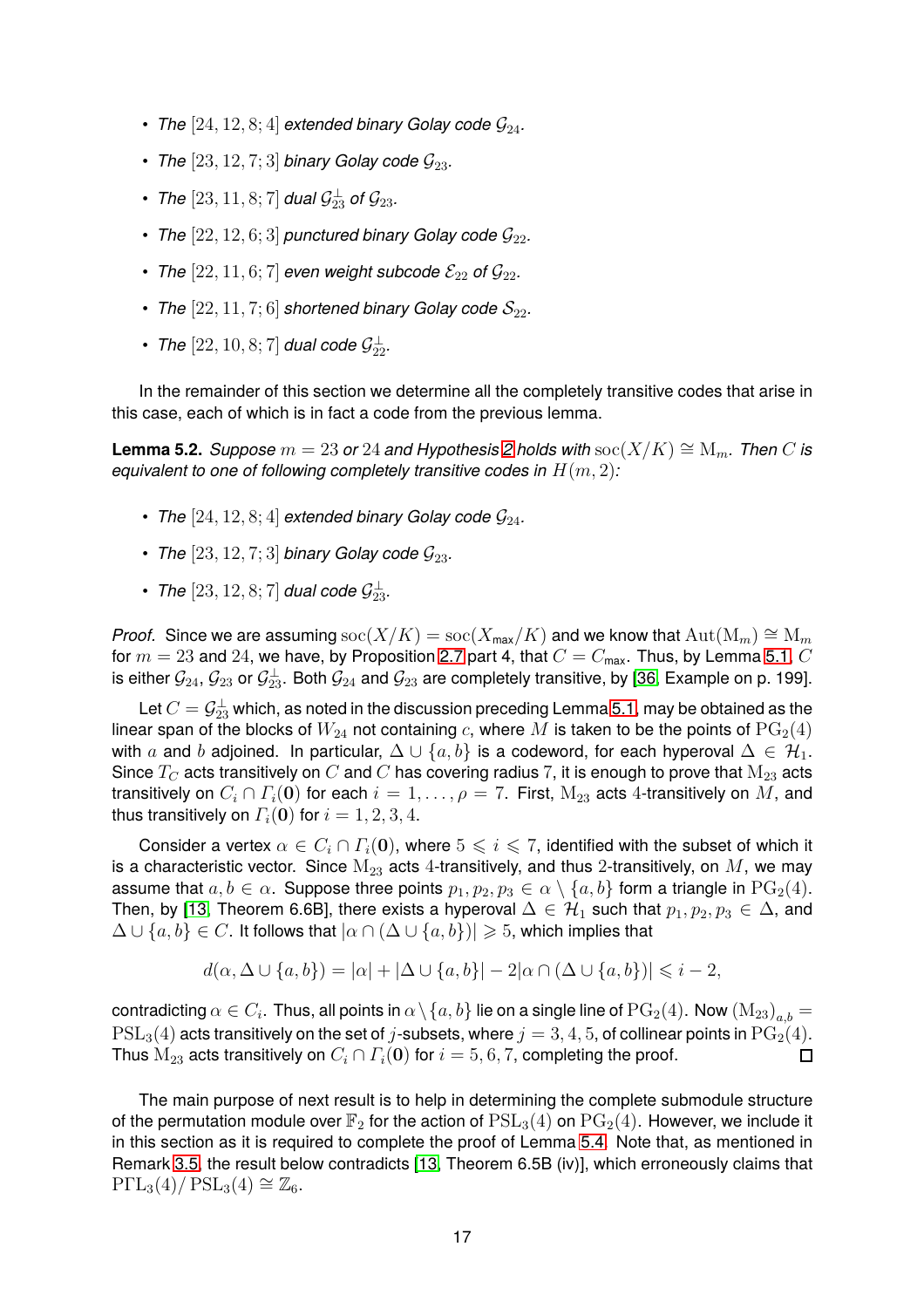<span id="page-17-1"></span>**Lemma 5.3.** *Let*  $\Delta_1$  *and*  $\Delta_2$  *be hyperovals of*  $PG_2(4)$  *such that*  $\Delta_1$  *and*  $\Delta_2$  *intersect in a triangle. Then the symmetric difference*  $\Delta_1 + \Delta_2 = \Delta_3$  *is a hyperoval of*  $PG_2(4)$  *and each of*  $\Delta_1$ *,*  $\Delta_2$ *and*  $\Delta_3$  *lie in different orbits under*  $PSL_3(4)$ *. Moreover, the action induced by*  $P\Gamma L_3(4)$  *on the set*  $\{H_1, H_2, H_3\}$  *of*  $PSL_3(4)$ *-orbits of hyperovals is that of*  $S_3$  *on three points.* 

*Proof.* Let  $\omega$  be a generator of the multiplicative group  $\mathbb{F}_4^\times$ , so that  $\omega$  satisfies  $\omega^2+\omega+1=0,$ and identify M with the set  $\{(x, y, z) \mid x, y, z \in \mathbb{F}_4, (x, y, z) \neq (0, 0, 0)\}$  with the understanding that two triples  $(x_1, x_2, x_3)$  and  $(y_1, y_2, y_3)$  represent the same point of M whenever there exists some  $c \in \mathbb{F}_4$  such that  $x_i = cy_i$  for all  $i = 1, 2, 3$ . Moreover, let

$$
\Delta_1 = \{ (1, 0, 0), (0, 1, 0), (0, 0, 1), (1, 1, 1), (1, \omega, \omega^2), (1, \omega^2, \omega) \} \text{ and } \Delta_2 = \{ (1, 0, 0), (0, 1, 0), (0, 0, 1), (1, 1, \omega), (1, \omega, 1), (\omega, 1, 1) \},\
$$

so that

$$
\Delta_3 = \{ (1, 1, 1), (1, \omega, \omega^2), (1, \omega^2, \omega), (1, 1, \omega), (1, \omega, 1), (\omega, 1, 1) \}.
$$

Then  $\Delta_1$  is indeed a hyperoval since it has the standard form

$$
\{(1,t,t^2)\mid t\in\mathbb{F}_4\}\cup\{(0,1,0),(0,0,1)\},
$$

made up of a conic and its nucleus (see, for instance, [\[27\]](#page-31-15)). Also,  $\Delta_2$  is a hyperoval since it is the image of  $\Delta_1$  under the diagonal matrix with non-zero entries  $1, 1, \omega$ , corresponding to an element of  $\text{PGL}_3(4) \setminus \text{PSL}_3(4)$ . To see that  $\Delta_3$  is a hyperoval, consider the quadrangle

$$
\Xi = \{(1,1,1), (1,1,\omega), (1,\omega,1), (\omega,1,1)\}.
$$

The line through  $(1, 1, 1), (1, 1, \omega)$  meets the line through  $(1, \omega, 1), (\omega, 1, 1)$  at the point  $(1, 1, 0)$ , the line through  $(1, 1, 1), (1, \omega, 1)$  meets the line through  $(1, 1, \omega), (\omega, 1, 1)$  at the point  $(1, 0, 1),$ and the line through  $(1, 1, 1), (\omega, 1, 1)$  meets the line through  $(1, 1, \omega), (1, \omega, 1)$  at the point  $(0, 1, 1)$ . These three points,  $(1, 1, 0), (1, 0, 1), (0, 1, 1)$  all lie on the same line, and the remaining two points on this line, namely  $(1,\omega,\omega^2)$  and  $(1,\omega^2,\omega)$  are the only points of  $\mathrm{PG}_2(4)$ not on one of the six lines through a pair of points of Ξ, and thus are the remaining points on the (unique) hyperoval containing  $\Xi$ . Thus  $\Delta_3$  is a hyperoval. Now,  $\Delta_1$ ,  $\Delta_2$  and  $\Delta_3$  all pairwise intersect in a triangle, and hence, by [\[13,](#page-30-12) Theorem 6.6B], are all in different  $PSL<sub>3</sub>(4)$ -orbits.

Let

$$
\Delta_4 = \{ (1,0,0), (0,1,0), (0,0,1), (1,1,\omega^2), (1,\omega^2,1), (\omega^2,1,1) \}.
$$

Then, again by [\[13,](#page-30-12) Theorem 6.6B],  $\Delta_1, \Delta_2, \Delta_4$  are in different  $PSL_3(4)$ -orbits. The diagonal matrix with non-zero entries  $1, 1, \omega$  then maps

$$
\Delta_1 \mapsto \Delta_2 \mapsto \Delta_4 \mapsto \Delta_1.
$$

The Frobenius automorphism fixes  $\Delta_1$  and interchanges  $\Delta_2$  and  $\Delta_4$ , completing the proof.  $\Box$ 

We are now in a position to prove the last result of this section.

<span id="page-17-0"></span>**Lemma 5.4.** *Suppose*  $m = 22$  $m = 22$  $m = 22$  *and Hypothesis* 2 *holds with* soc( $X/K$ )  $\cong$   $M_{22}$ *. Then* C *is equivalent to one of following completely transitive codes in* H(22, 2)*.*

- *The*  $[22, 12, 6; 3]$  *punctured binary Golay code*  $\mathcal{G}_{22}$ *.*
- *The*  $[22, 11, 6; 7]$  *even weight subcode*  $\mathcal{E}_{22}$ *.*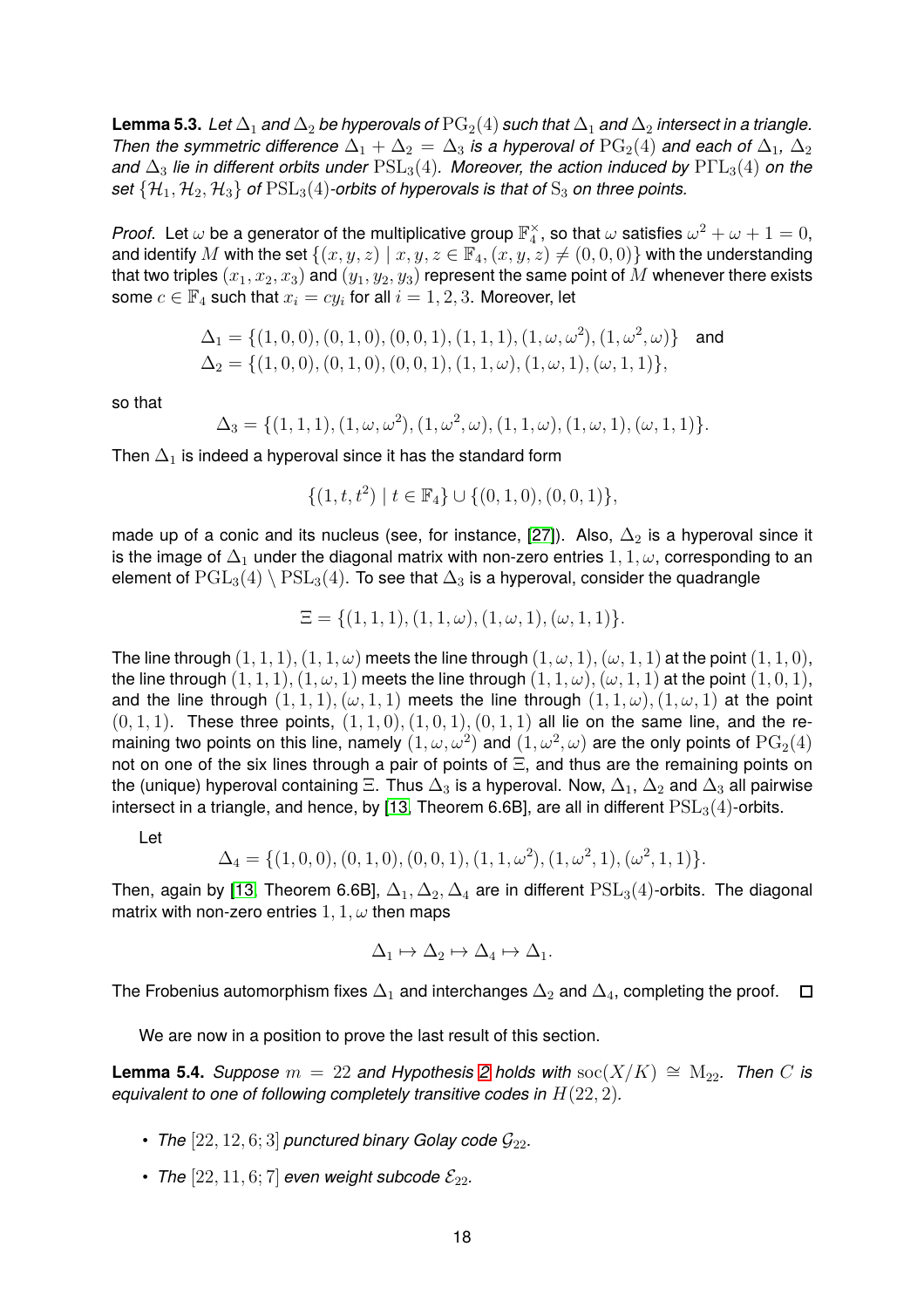#### • *The*  $[22, 11, 7; 6]$  *shortened binary Golay code*  $S_{22}$ *.*

*Proof.* Since  $M_{22}$  has index 2 in  $Aut(M_{22})$  we have, by part 4 of Proposition [2.7](#page-8-0) and part 3 of Lemma [2.10,](#page-9-0) that  $C=C_{\sf max}$ . The possibilities for  $C_{\sf max}$  are given in Lemma [5.1.](#page-15-1) First,  $\mathcal{G}_{22}^\perp$ has 11 non-zero weights, and thus  $C$  has external distance 11, but covering radius 7. By [\[36,](#page-31-3) Theorem 4.1], the covering radius of a completely regular code must equal its external distance, therefore  $\mathcal{G}^\perp_{22}$  is not completely regular, and hence not completely transitive. Thus  $C$  is  $\mathcal{G}_{22}$ ,  $\mathcal{E}_{22}$ or  $\mathcal{S}_{22}$ .

As each of the codes  $\mathcal{G}_{22}$ ,  $\mathcal{E}_{22}$  or  $\mathcal{S}_{22}$  are linear, Proposition [2.7](#page-8-0) implies that  $X = T_C \rtimes X_0$ , and in each case  $T_C \leqslant X$  acts transitively on  $C$ . Thus, to show complete transitivity, it suffices to show that  $X_0$  acts transitively on  $C_i \cap \Gamma_i(\mathbf{0})$  for  $i = 1, \ldots, \rho$ . Moreover,  $M_{22} \leqslant X_0^M$  acts 3-transitively on M, and thus  $X_0$  acts transitively on  $\Gamma_i(\mathbf{0})$ , for each  $i = 1, 2, 3$ . Since  $\mathcal{G}_{22}$  has covering radius  $\rho = 3$ ,  $\mathcal{G}_{22}$  is completely transitive. Recall that M here is the set of all points of  $PG<sub>2</sub>(4)$  with the extra point a adjoined, as in Example [3.4.](#page-12-0)

Let  $C = \mathcal{S}_{22}$ . Then C contains the codeword  $\Delta \cup \{a\}$  for each hyperoval  $\Delta \in \mathcal{H}_1 \cup \mathcal{H}_3$ . Consider a vertex  $\alpha \in C_i \cap \Gamma_i(\mathbf{0})$ , where  $i = 4, 5$  or 6, identified with the corresponding subset of M. Since  $M_{22}$  acts transitively on M, we may assume that  $a \in \alpha$ . Suppose three points  $p_1, p_2, p_3 \in \alpha \setminus \{a\}$  form a triangle in  $PG_2(4)$ . Then, by [\[13,](#page-30-12) Theorem 6.6B], there exists a hyperoval  $\Delta \in \mathcal{H}_1$  such that  $p_1, p_2, p_3 \in \Delta$ . It follows that  $|\alpha \cap (\Delta \cup \{a\})| \geq 4$ , which implies that

$$
d(\alpha, \Delta \cup \{a\}) = |\alpha| + |\Delta \cup \{a\}| - 2|\alpha \cap (\Delta \cup \{a\})| \leq i - 1,
$$

contradicting  $\alpha \in C_i$ . Thus, all points in  $\alpha \setminus \{a\}$  lie on a single line of  $\mathrm{PG}_2(4)$ . Now  $\left(\mathrm{M}_{22}\right)_a =$  $PSL<sub>3</sub>(4)$  acts transitively on the set of j-subsets, where  $j = 3, 4, 5$ , of collinear points in  $PG<sub>2</sub>(4)$ . Thus  $M_{22}$  acts transitively on  $C_i \cap \Gamma_i(\mathbf{0})$  for  $i = 4, 5, 6$ , and C is completely transitive.

Let  $C = \mathcal{E}_{22}$ . Then, C contains the codewords  $\ell \cup \{a\}$  for each line  $\ell$  of  $PG<sub>2</sub>(4)$  as well as the codewords  $\Delta$  for each hyperoval  $\Delta \in \mathcal{H}_2$ . Note that here  $X_{\mathbf{0}}^M \cong \mathrm{M}_{22}$  :  $2 = \mathrm{Aut}(\mathrm{M}_{22})$ and  $\text{P}\Sigma\text{L}_3(4)$  is isomorphic to the stabiliser of  $a$  inside  $X^M_0$ . Consider a vertex  $\alpha\in C_i\cap\Gamma_i(\mathbf{0}),$ where  $i = 4, 5, 6$  or 7, identified with the corresponding subset of M. Since  $X_0$  acts transitively on M, we may assume that  $a \in \alpha$ . Suppose three distinct points  $p_1, p_2, p_3 \in \alpha \setminus \{a\}$  lie on a line  $\ell$  in  $PG_2(4)$ . It follows that  $|\alpha \cap (\ell \cup \{a\})| \geq 4$ , which implies that

$$
d(\alpha, \ell \cup \{a\}) = |\alpha| + |\ell \cup \{a\}| - 2|\alpha \cap (\ell \cup \{a\})| \leq i - 2,
$$

contradicting  $\alpha\in C_i.$  Thus, no  $3$  points in  $\alpha\setminus\{a\}$  lie on a single line of  $\mathrm{PG}_2(4).$  It follows that  $\alpha\setminus\{a\}$  is contained in some hyperoval  $\Delta$  in  $\mathcal{H}_1, \mathcal{H}_2$  or  $\mathcal{H}_3$ . If  $i=4$  then the group  $X_{\mathbf{0},a}\cong\mathbb{R}$  $P\Sigma L_3(4)$  acts transitively on triangles, so that  $X_0$  acts transitively on  $C_4 \cap \Gamma_4(0)$ . Suppose  $i=5,6$  or 7. If  $\alpha\setminus\{a\}\subseteq\Delta\in\mathcal{H}_2$  then  $d(\alpha,\Delta)\leqslant3$ , contradicting  $\alpha\in C_i$ . Hence,  $\Delta\in\mathcal{H}_1$ or  $\mathcal{H}_3$ . By Lemma [5.3,](#page-17-1) there is an element of  $X_{0,a}$  that interchanges  $\mathcal{H}_1$  and  $\mathcal{H}_3$  (and also interchanges b and c). Moreover, by [\[13,](#page-30-12) Exercise 6.5.13], the stabiliser of  $\Delta$  inside this copy of  $P\Sigma L_3(4)$  acts as the symmetric group S<sub>6</sub> on the points of  $\Delta$ . Thus, we have that  $X_0$  acts transitively on  $C_i \cap \Gamma_i(\mathbf{0})$  for each  $i = 5, 6, 7$ . Hence C is completely transitive.  $\Box$ 

## <span id="page-18-0"></span>**6**  $PSL_3(4)$

In this section we shall consider codes satisfying Hypothesis [2,](#page-4-1) where  $M$  is the point-set of the projective plane  $PG<sub>2</sub>(4)$  and where  $soc(X/K) \cong PSL<sub>3</sub>(4)$ . See Example [3.3](#page-11-0) for the constructions of the codes arising in this section.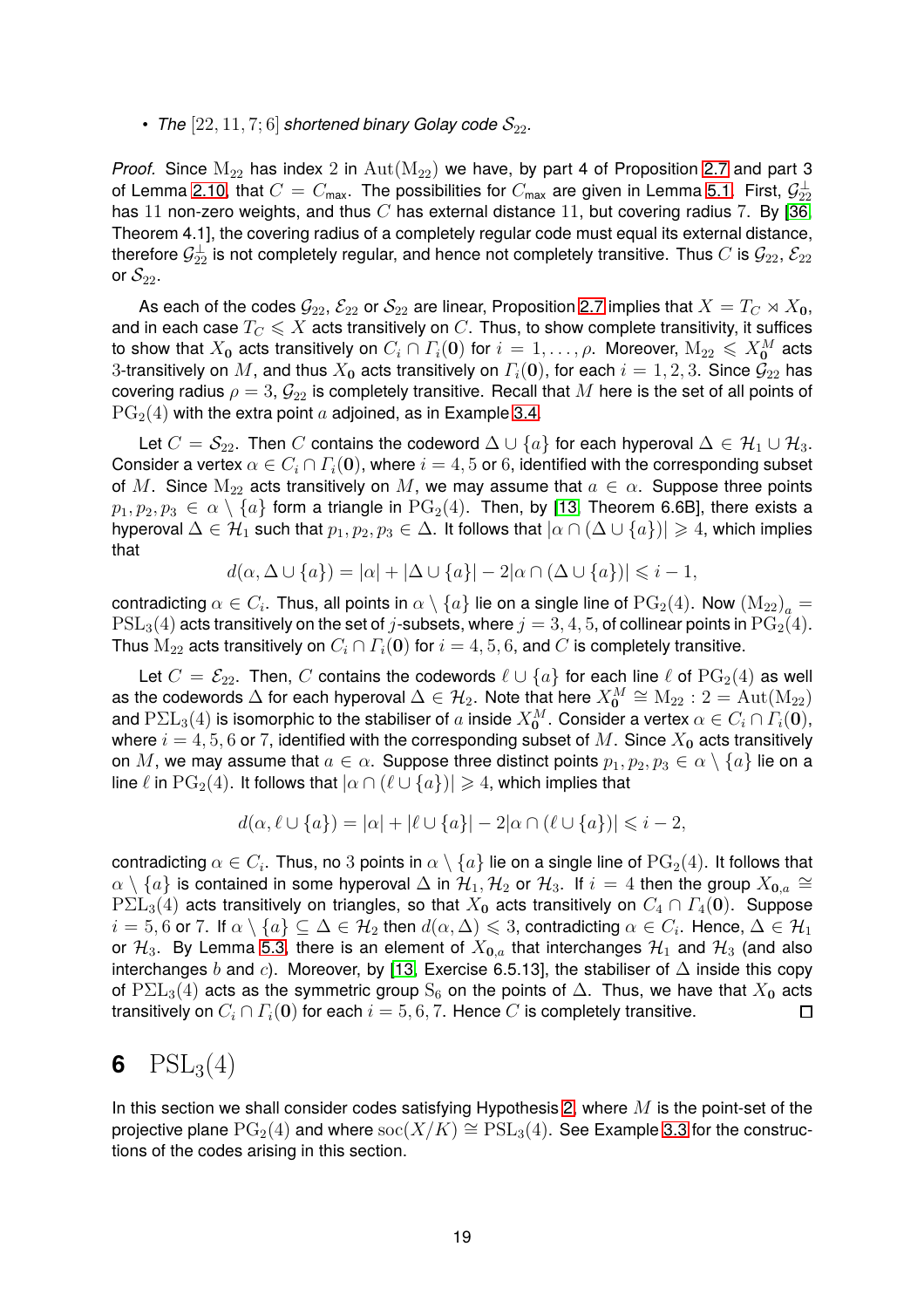<span id="page-19-0"></span>**Lemma 6.1.** *Assume Hypothesis* [2](#page-4-1) *holds,*  $m = 21$  *and*  $\text{soc}(X/K) \cong \text{PSL}_3(4)$ *. Then*  $C_{\text{max}}$ *contains the code* P*, which has parameters* [21, 9, 8; 7]*, and is contained in the code* P <sup>⊥</sup>*, which has parameters* [21, 12, 5; 3]*.*

*Proof.* By [\[29,](#page-31-14) Section 8], the unique minimal submodule of the permutation module over  $\mathbb{F}_2$ for the action of  $PSL<sub>3</sub>(4)$  on  $PG<sub>2</sub>(4)$ , which we identify here with the vertex set of  $H(21, 2)$ , is P, that is, the code generated by the set of all complements of lines in  $PG<sub>2</sub>(4)$ . Now, for any two distinct lines  $\ell_1, \ell_2$  the sum of their complements is  $(\ell_1 + M) + (\ell_2 + M) = \ell_1 + \ell_2$ . Thus, it follows that P contains the code generated by the symmetric difference  $\ell_1 + \ell_2$  of all pairs of lines  $\ell_1, \ell_2$  of  $PG_2(4)$ . Moreover, if  $\ell_1, \ell_2, \ell_3, \ell_4$  are pairwise distinct lines in  $PG_2(4)$  all through a common point p, then  $(\ell_1 + \ell_2) + (\ell_3 + \ell_4) = \ell_5 + M$ , where  $\ell_5$  is the remaining line through p. As the complement of any line may be formed in this way,  $P$  is in fact generated by the set of all symmetric differences  $\ell_1 + \ell_2$  of pairs  $\ell_1, \ell_2$  of lines of  $PG_2(4)$ . It follows that  $P$  is generated by only those blocks appearing under case 8 of Example [3.4](#page-12-0) and therefore  $P$ is the shortened code of the  $[22, 10, 8, 7]$  code  $\mathcal{G}_{22}^{\perp}$  (see Lemma [5.1\)](#page-15-1), and thus has parameters  $[21, 9, 8; 7]$ . Since Hypothesis [2](#page-4-1) assumes that  $C_{\text{max}}^2$  has codimension at least 2 in  $VT \cong \mathbb{F}_2^m$ , it follows that  $C_{\sf max}$  is contained in  $\mathcal{P}^\perp$ , which is the punctured code of the  $[22,12,6;3]$  code  $\mathcal{G}_{22}$ (again, see Lemma [5.1\)](#page-15-1), and so  $\mathcal{P}^\perp$  has parameters  $[21, 12, 5; 3].$ 

The following lemma demonstrates an important relationship between the cosets of  ${\mathcal P}$  in  ${\mathcal P}^\perp$  . Note that the sum in the conclusion should be interpreted in terms of characteristic vectors, and is equivalent to the symmetric difference of the subsets of points.

<span id="page-19-1"></span>**Lemma 6.2.** Let  $\ell$  be a line of  $PG_2(4)$  and, for each  $i = 1, 2, 3$ , let  $\Delta_i$  be a hyperoval in  $\mathcal{H}_i$ *and* Φ<sup>i</sup> *be a Fano subplane in* F<sup>i</sup> *, as in Example [3.3.](#page-11-0) Then* ℓ*,* ∆<sup>i</sup> *and* Φ<sup>i</sup> *may be chosen so that*  $\Delta_i = \ell + \Phi_i.$ 

*Proof.* Let  $\omega$  be a generator of the multiplicative group  $\mathbb{F}_4^\times$ , so that  $\omega$  satisfies  $\omega^2+\omega+1=0,$ and identify M with the set  $\{(x, y, z) | x, y, z \in \mathbb{F}_4, (x, y, z) \neq (0, 0, 0)\}$  with the understanding that two triples  $(x_1, x_2, x_3)$  and  $(y_1, y_2, y_3)$  represent the same point of M whenever there exists some  $c \in \mathbb{F}_4$  such that  $x_i = cy_i$  for all  $i = 1, 2, 3$ . Let

$$
\ell = \{ (1,0,0), (0,1,0), (1,1,0), (1,\omega,0), (1,\omega^2,0) \},\
$$

and let

$$
\Phi_1 = \{(1,0,0), (0,1,0), (0,0,1), (0,1,1), (1,0,1), (1,1,0), (1,1,1)\}.
$$

Consider the subset

$$
\ell + \Phi_1 = \{ (1, \omega, 0), (1, \omega^2, 0), (0, 0, 1), (0, 1, 1), (1, 0, 1), (1, 1, 1) \},\
$$

of M. Now the four points  $(0, 0, 1), (0, 1, 1), (1, 0, 1), (1, 1, 1)$  form a quadrangle  $\Xi$ , and considering each pair of points in the quadrangle gives six lines. These six lines contain all the points of  $M$  except for  $(1,\omega,0)$  and  $(1,\omega^2,0),$  and hence  $\ell+\Phi_1$  is the unique hyperoval containing the quadrangle Ξ. Moreover, since  $\Phi_1$  and  $\ell + \Phi_1$  intersect precisely in Ξ, it follows that  $\ell + \Phi_1$  is a hyperoval in  $\mathcal{H}_1$  (see Example [3.3\)](#page-11-0). Thus we may let  $\Delta_1 = \ell + \Phi_1$ . Let  $\tau$  be the permutation on M defined by  $\tau : (x, y, z) \mapsto (x, y, z\omega)$ . Since  $\tau$  corresponds to a linear transformation with determinant  $\omega$ ,  $\tau$  corresponds to an element of  $\text{PGL}_3(4) \setminus \text{PSL}_3(4)$ . Now, by Lemma [5.3,](#page-17-1) the quotient group  $P\Gamma L_3(4)/PSL_3(4)$  acts as  $S_3$  on the set  $\{H_1, H_2, H_3\}$ , from which it follows that  $\tau$  induces a 3-cycle on each of the sets  $\{H_1, H_2, H_3\}$  and  $\{\mathcal{F}_1, \mathcal{F}_2, \mathcal{F}_3\}$ . Note that  $\tau$  also fixes the line  $\ell.$  Hence, we may choose  $\Phi_2=\Phi_1^\tau,$   $\Phi_3=\Phi_1^{\tau^2}$  $\sigma_1^{\tau^2}$ ,  $\Delta_2 = \Delta_1^{\tau}$  and  $\Delta_3 = \Delta_1^{\tau^2}$  $i_1^{\tau^2}$  so that  $\Delta_i = \ell + \Phi_i$  for each  $i=1,2,3.$  This completes the proof.  $\Box$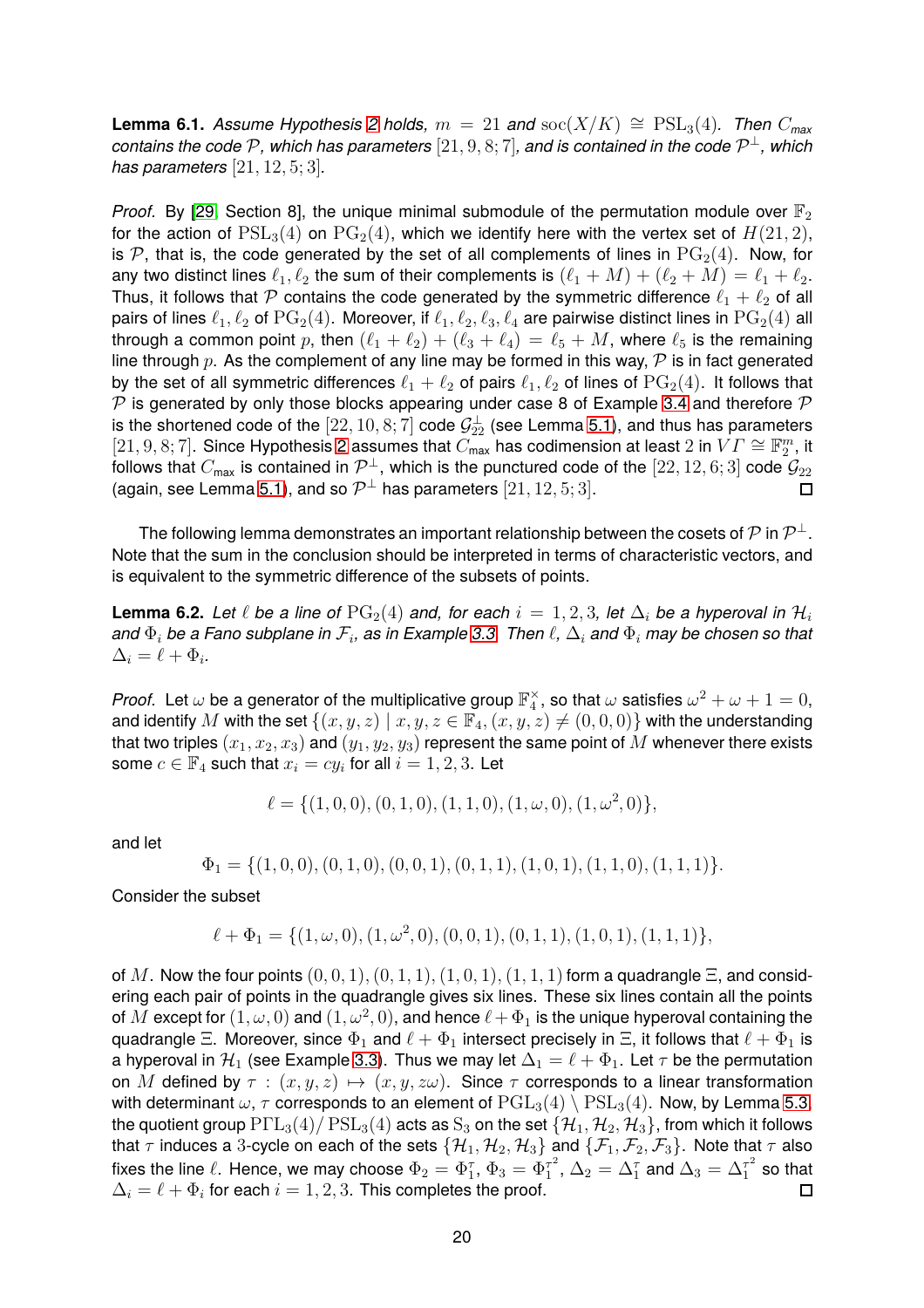

<span id="page-20-1"></span>Figure 1: Arrangement of the non-trivial cosets of  $\mathcal P$  in  $\mathcal P^{\perp}$ , labelled by their representatives as in the proof of Lemma [6.4.](#page-20-0)

We now determine the structure of the submodule lattice, which in turn allows us to determine all the possibilities for  $C_{\text{max}}$ .

<span id="page-20-2"></span>**Lemma 6.3.** *The submodule lattice of the permutation module over*  $\mathbb{F}_2$  *for the action of*  $PSL_3(4)$ *on*  $PG<sub>2</sub>(4)$ *, identified with*  $VT$ *, is as in Figure [2.](#page-21-0)* 

*Proof.* By Lemma [6.1,](#page-19-0)  $\mathcal P$  and  $\mathcal P^{\perp}$  are, respectively, the unique minimal and unique maximal nontrivial submodules. For  $i=1,2,3$ , let  $\ell,\Delta_i,\Phi_i$  be as in Example [3.3,](#page-11-0) chosen as in Lemma [6.2,](#page-19-1) so that  $\Delta_i\,=\,\ell+\Phi_i.$  We claim that the Fano plane in Figure [1](#page-20-1) represents the configuration of the non-trivial cosets of  $\mathcal P$  in  $\mathcal P^{\perp}$ , where a vertex with label  $\alpha$  represents the coset  $\mathcal P+\alpha$ . First,  $\mathcal P$  has codimension 3 in  $\mathcal P^{\perp}$ , and hence the non-trivial cosets of  $\mathcal P$  may be represented by the points of a Fano plane. Also,  $\cal P$  has minimum distance 8 and so, for  $\alpha=\ell,\Delta_i,\Phi_i$  with  $i = 1, 2, 3$ , we see that P does not contain  $\alpha$ , and hence  $\mathcal{P} + \alpha \neq \mathcal{P}$ . Note that since  $\mathcal{P}^{\perp}$  has covering radius  $3, P^{\perp}$  does indeed contain each of  $\ell, \Delta_i, \Phi_i$  for  $i=1,2,3$ . Now,  $\Delta_i=\ell+\Phi_i$ for each  $i = 1, 2, 3$ . Moreover, since each coset of  $P$  also has minimum distance 8 we deduce that each of  $P + \ell$ ,  $P + \Delta_i$  and  $P + \Phi_i$  are pairwise distinct, for  $i = 1, 2, 3$ , giving the three lines through  $\ell$ . By Lemma [5.3,](#page-17-1)  $\mathcal{P} + \Delta_1$ ,  $\mathcal{P} + \Delta_2$  and  $\mathcal{P} + \Delta_3$  are distinct cosets and lie on a common line, which then forces the remainder of the configuration. Thus our claim holds.

Each module in the submodule lattice, as in Figure [2,](#page-21-0) may then be deduced from Figure [1:](#page-20-1) the points of the Fano plane correspond to the codes  $\mathcal{L}$ ,  $\langle \mathcal{P}, \Delta_i \rangle$ ,  $\langle \mathcal{P}, \Phi_i \rangle$ , for  $i = 1, 2, 3$ and the lines of the Fano plane correspond to the codes  $\langle \mathcal{P}, \Delta_1, \Delta_2, \Delta_3 \rangle$ ,  $\langle \mathcal{P}, \ell, \Delta_i, \Phi_i \rangle$  and  $\langle \mathcal{P}, \Delta_i, \Phi_{i+1}, \Phi_{i+2} \rangle$ , for  $i=1,2,3$  and with subscripts modulo 3. Now, all codewords of  $\mathcal P$  have even weight, and hence  $P$  does not contain the repetition code  $\langle 1 \rangle$ , whilst set M is the sum of the five lines through a given point, and hence  $\mathcal L$  does contain  $\langle 1 \rangle$ . The remaining inclusions in<br>Figure 2 follow from the incidences of Figure 1, completing the proof. Figure [2](#page-21-0) follow from the incidences of Figure [1,](#page-20-1) completing the proof.

<span id="page-20-0"></span>**Lemma 6.4.** *Suppose*  $m = 21$  $m = 21$  $m = 21$  *and Hypothesis* 2 *holds with*  $\text{soc}(X/K) \cong \text{PSL}_3(4)$ *. Then*  $C_{\text{max}}$ *is equivalent to one of following codes:*

- *The*  $[21, 12, 5; 3]$  *code*  $\mathcal{P}^{\perp}$  *with*  $X_0 \cong \text{P}\Gamma\text{L}_3(4)$ *.*
- *The*  $[21, 11, 5; 6]$  *code*  $\langle \mathcal{L}, \Delta_1 \rangle = \langle \mathcal{P}, \ell, \Delta_1, \Phi_1 \rangle$  *with*  $X_0 \cong \text{P\Sigma L}_3(4)$ *.*
- *The*  $[21, 11, 6; 5]$  *code*  $\langle \mathcal{P}, \Phi_1 \rangle^{\perp} = \langle \mathcal{P}, \Delta_1, \Phi_2, \Phi_3 \rangle$  *with*  $X_0 \cong \mathrm{P\Sigma L}_3(4)$ *.*
- *The*  $[21, 11, 6; 5]$  *code*  $\mathcal{L}^{\perp} = \langle \mathcal{P}, \Delta_1, \Delta_2, \Delta_3 \rangle$  *with*  $X_0 \cong \mathrm{P}\Gamma\mathrm{L}_3(4)$ *.*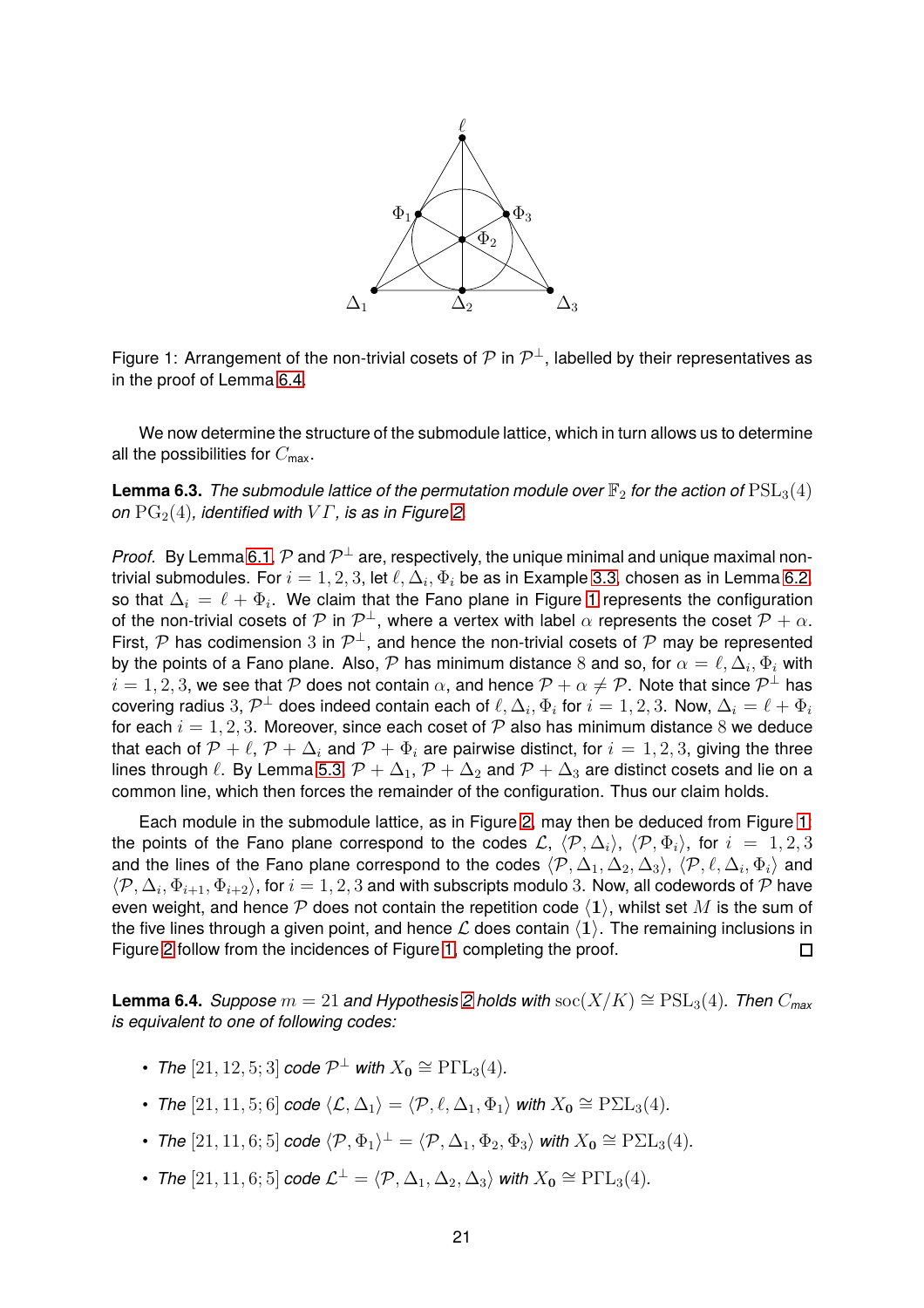

<span id="page-21-0"></span>Figure 2: The submodule lattice of the permutation module over  $\mathbb{F}_2$  for the action of  $PSL_3(4)$  on the points of  $PG<sub>2</sub>(4)$ . Each vertex is labelled with the corresponding code; each edge indicates the codimension of the corresponding inclusion, with an empty label denoting codimension 1. For definitions of the codes see Example [3.3](#page-11-0) and for further information see Lemma [6.3.](#page-20-2)

- *The*  $[21, 10, 5; 6]$  *code*  $\mathcal{L} = \langle \mathcal{P}, \ell \rangle$  *with*  $X_0 \cong \text{P}\Gamma\text{L}_3(4)$ *.*
- *The*  $[21, 10, 6; 7]$  *code*  $\langle \mathcal{P}, \Delta_1 \rangle = \langle \mathcal{L}, \Delta_1 \rangle^{\perp}$  *with*  $X_0 \cong \mathrm{P\Sigma L}_3(4)$ *.*
- *The*  $[21, 10, 7; 6]$  *code*  $\langle \mathcal{P}, \Phi_1 \rangle$  *with*  $X_0 ≅ \text{P} \Sigma \mathcal{L}_3(4)$ *.*
- ► *The*  $[21, 9, 8; 7]$  *code*  $\mathcal{P}$  *with*  $X_0 \cong \mathrm{P}\Gamma\mathrm{L}_3(4)$ *.*

*Proof.* Let  $C = C_{\text{max}}$ . Since  $2 \leq \dim(C) \leq m - 2$ , the possibilities for C are determined by the non-trivial submodules as in Lemma [6.3](#page-20-2) and Figure [2,](#page-21-0) from which the dimension of each code and equivalences between codes can be deduced. The equality  $\langle\mathcal{L},\Delta_1\rangle = \langle\mathcal{P},\ell,\Delta_1,\Phi_1\rangle$ follows from the fact that  $\mathcal{L} = \langle \mathcal{P}, \ell \rangle$  and from Lemma [6.2,](#page-19-1) and Figure [2](#page-21-0) implies the equality  $\mathcal{L}^{\perp} = \langle \mathcal{P}, \Delta_1, \Delta_2, \Delta_3 \rangle$ . In each case  $X_0$  can be deduced by considering the Fano plane in Figure [1](#page-20-1) and the fact that  $PSL_3(4)$  fixes it point-wise while, by Lemma [5.3,](#page-17-1)  $P\Gamma L_3(4)$  fixes  $\mathcal{P}+\ell$ and induces  $S_3$  on  $\{\mathcal{P} + \Delta_i \mid i = 1, 2, 3\}$ . Indeed, the codes containing precisely one orbit of hyperovals, or precisely one or two orbits of Fano subplanes, satisfy  $X_{\mathbf{0}}\cong{\rm P\Sigma L}_{3}(4)$  whilst the remaining codes satisfy  $X_{\bf{0}}\,\cong\,\mathrm{P}\Gamma\mathrm{L}_{3}(4).$  Note that there are three copies of  $\mathrm{P}\Sigma\mathrm{L}_{3}(4)$  inside  $P\Gamma L_3(4)$  and these correspond to the stabilisers of each of the three lines through  $\ell$  in Figure [1.](#page-20-1) The equalities

$$
\langle \mathcal{P}, \Phi_1 \rangle^{\perp} = \langle \mathcal{P}, \Delta_1, \Phi_2, \Phi_3 \rangle \quad \text{and} \quad \langle \mathcal{P}, \Delta_1 \rangle^{\perp} = \langle \mathcal{L}, \Delta_1 \rangle,
$$

among the four codes that are invariant under the same copy of  $P\Sigma L_3(4)$ , can be seen from the fact that  $\langle \mathcal{P}, \Delta_1 \rangle$  is contained in three pairwise inequivalent codes of dimension 11 but  $\langle \mathcal{P}, \Phi_1 \rangle$  is contained in a pair of equivalent codes of dimension 11, whilst  $\langle L, \Delta_1 \rangle$  contains three inequivalent codes of dimension 10 but  $\langle \mathcal{P}, \Delta_1, \Phi_2, \Phi_3 \rangle$  contains a pair of equivalent codes of dimension 10.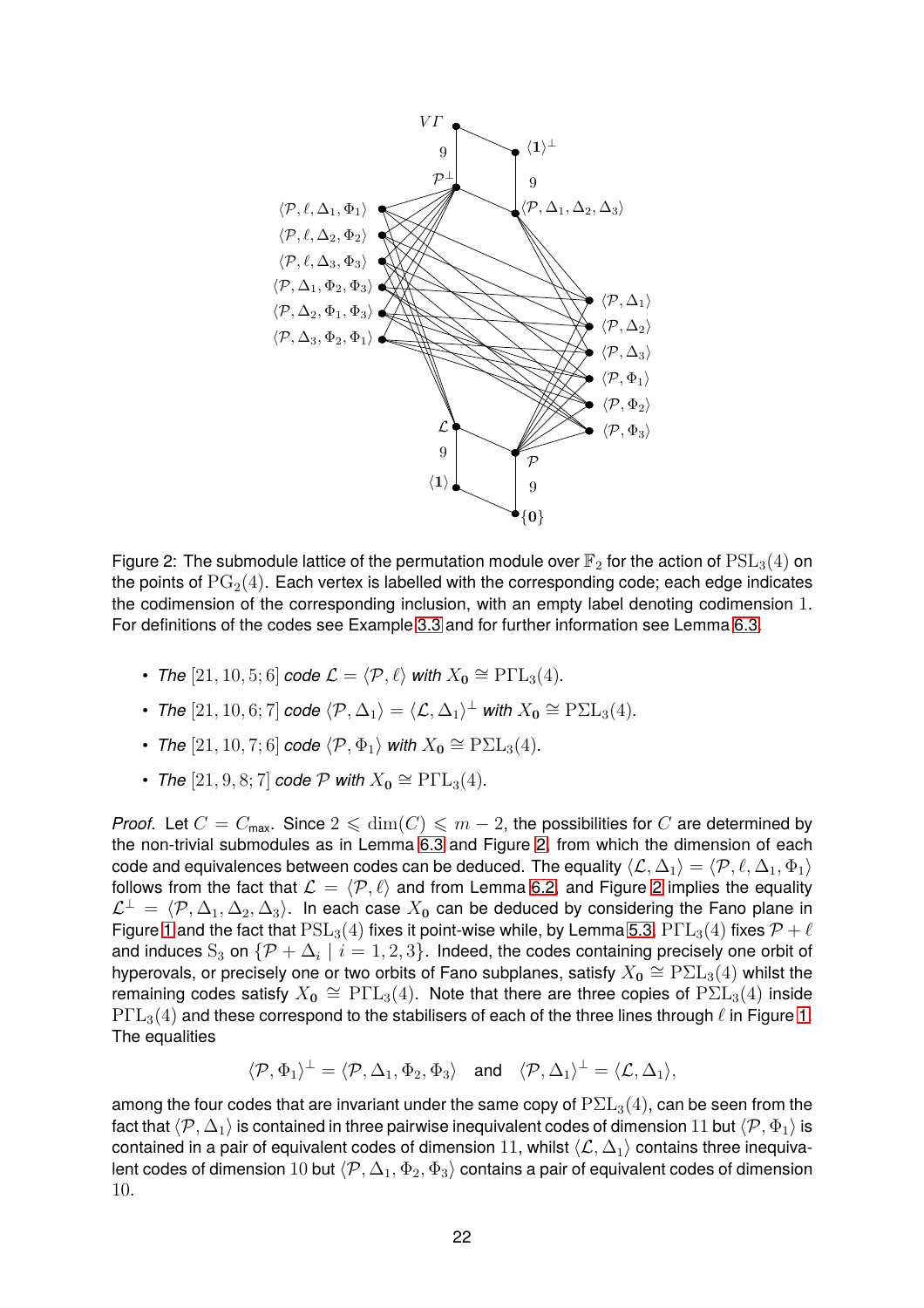Now, the set of all lines of  $PG_2(4)$  form the set of weight 5 codewords of  $\mathcal{P}^{\perp}$ ; the set of all hyperovals of  $PG_2(4)$  form the set of weight 6 codewords of  $\mathcal{P}^{\perp}$ ; and the set of all Fano subplanes of  $PG_2(4)$  form the set of weight 7 codewords of  $\mathcal{P}^\perp$ . Thus, the codes  $\langle \mathcal{L}, \Delta_1 \rangle$  and L both have minimum distance 5; the codes  $\langle \mathcal{P}, \Phi_1 \rangle^\perp$ ,  $\mathcal{L}^\perp$  and  $\langle \mathcal{P}, \Delta_1 \rangle$  have minimum distance 6; and  $\langle P, \Phi_1 \rangle$  has minimum distance 7. The covering radii were determined via computation in the GAP package GUAVA [11]. the GAP package GUAVA [\[11\]](#page-30-16).

<span id="page-22-0"></span>**Lemma 6.5.** *Suppose*  $m = 21$  $m = 21$  $m = 21$  *and Hypothesis* 2 *holds with*  $\text{soc}(X/K) \cong \text{PSL}_3(4)$ *. If*  $C = C_{\text{max}}$ *, then* C *is equivalent to one of the following codes in* H(21, 2)*, each of which is completely transitive:*

- *The*  $[21, 12, 5; 3]$  *code*  $\mathcal{P}^{\perp}$ *,*
- *The*  $[21, 11, 5; 6]$  *code*  $\langle \mathcal{L}, \Delta_1 \rangle$ *, or,*
- *The*  $[21, 10, 5; 6]$  *code*  $\mathcal{L}$ *.*

*Proof.* The possibilities for  $C_{\text{max}}$  are given in Lemma [6.4.](#page-20-0) Using the GAP package GUAVA [\[11\]](#page-30-16) to compare the covering radius of a code with the number of non-zero weights of its dual, which for a completely regular code must be equal by [\[8,](#page-30-3) Theorem 2.15 (iii)], allows many of the possibilities to be eliminated. The covering radius of  $\langle \mathcal{P}, \Phi_1 \rangle^\perp$  is 5, but  $\langle \mathcal{P}, \Phi_1 \rangle$  has  $6$  non-zero weights, so  $\langle \mathcal{P}, \Phi_1 \rangle^{\perp}$  is not completely regular, and hence not completely transitive. The covering radius of  $\mathcal{L}^{\perp}$  is 5, but  $\mathcal L$  has 7 non-zero weights, so  $\mathcal{L}^{\perp}$  is not completely transitive. The covering radius of  $\langle \mathcal{P}, \Delta_1 \rangle$  is 7, but  $\langle \mathcal{P}, \Delta_1 \rangle^{\perp} = \langle \mathcal{L}, \Delta_1 \rangle$  has 13 non-zero weights, so  $\langle \mathcal{P}, \Delta_1 \rangle$  is not completely transitive. The covering radius of  $\langle \mathcal{P}, \Phi_1\rangle$  is  $6$ , but  $\langle \mathcal{P}, \Phi_1\rangle^\perp$  has  $9$  non-zero weights, so  $\langle \mathcal{P}, \Phi_1\rangle$ is not completely transitive. The covering radius of  ${\mathcal P}$  is 7, but  ${\mathcal P}^\perp$  has  $13$  non-zero weights, so  $P$  is not completely transitive.

Now,  $\mathcal{P}^\perp$  has covering radius  $3$  and minimum distance  $5$ , so  $\varGamma_3(\mathbf{0})\cap\left(\mathcal{P}^\perp\right)_3$  consists of the set of all triangles of  $\mathrm{PG}_2(4)$ . As  $\mathrm{PSL}_3(4)$  acts transitively on triangles we have that  $\mathcal{P}^\perp$  is completely transitive.

The code  $\langle \mathcal{L}, \Delta_1 \rangle$  has covering radius 6 and contains all lines of  $PG_2(4)$  as well as one  $PSL_3(4)$ -orbit of hyperovals and one  $PSL_3(4)$ -orbit of Fano subplanes. Thus,  $\Gamma_3(0) \cap \langle \mathcal{L}, \Delta_1 \rangle_3$ again consists of the set of all triangles of  $PG<sub>2</sub>(4)$ , on which  $PSL<sub>3</sub>(4)$  acts transitively. Since each quadrangle of  $PG<sub>2</sub>(4)$  is contained in a unique hyperoval and a unique Fano subplane,  $\Gamma_4(\mathbf{0}) \cap \langle \mathcal{L}, \Delta_1 \rangle_4$  consists of two  $PSL_3(4)$ -orbits of quadrangles. However,  $X_0 \cong P\Sigma L_3(4)$ acts transitively on  $\{H_2, H_3\}$ . Hence  $P\Sigma L_3(4)$  acts transitively on  $\Gamma_4(\mathbf{0}) \cap \langle \mathcal{L}, \Delta_1 \rangle_4$ . Similarly, two  $PSL_3(4)$ -orbits of ovals of  $PG_2(4)$  make up  $\Gamma_5(0) \cap \langle \mathcal{L}, \Delta_1 \rangle_5$ . Again, these orbits are interchanged under the field automorphism of  $\mathbb{F}_4$ , and hence  $\text{P\Sigma L}_3(4)$  acts transitively on  $\Gamma_5(0) \cap \langle \mathcal{L}, \Delta_1 \rangle_5$ . Moreover, the remaining two  $PSL_3(4)$ -orbits of hyperovals of  $PG_2(4)$  make up  $\Gamma_6(0)\cap\langle\mathcal{L},\Delta_1\rangle_6$ , these orbits are again interchanged under the field automorphism of  $\mathbb{F}_4$ , so that  $\text{P\Sigma L}_3(4)$  acts transitively on  $\Gamma_6(\mathbf{0})\cap\langle\mathcal{L},\Delta_1\rangle_6$ . It follows that  $\mathcal{P}(\Delta)^\perp$  is completely transitive.

Finally, L has covering radius 6 and contains all lines of  $PG<sub>2</sub>(4)$ . Now  $P\Gamma L<sub>3</sub>(4)$  acts transitively on the quadrangles, ovals and hyperovals of  $\text{PG}_2(4)$ , respectively, which make up  $\Gamma_4(\mathbf{0})\cap$  $\mathcal{L}_4$ ,  $\Gamma_5(\mathbf{0}) \cap \mathcal{L}_5$  and  $\Gamma_6(\mathbf{0}) \cap \mathcal{L}_6$ , respectively. Since  $\mathcal L$  is also invariant under  $\mathrm{P}\Gamma\mathrm{L}_3(4)$  acting on  $M$  it follows that  $\mathcal L$  is completely transitive.  $M$  it follows that  $\mathcal L$  is completely transitive.

In the remainder of this section we consider  $C \neq C_{\text{max}}$ , introducing two new non-linear codes. One of these codes is 2-neighbour-transitive, but not completely transitive, while the other is completely transitive.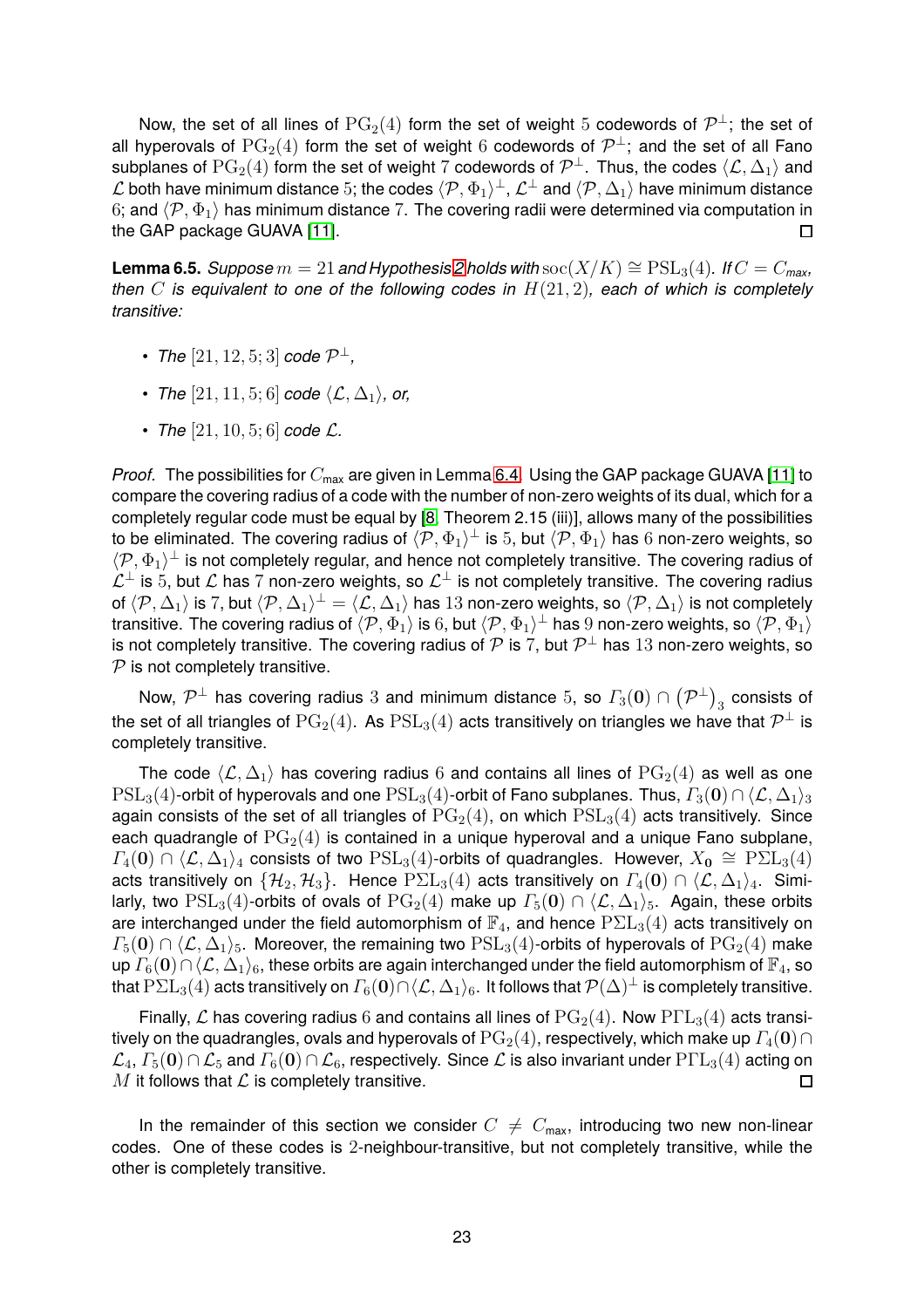

<span id="page-23-2"></span>Figure 3: Images of the cosets of  $\cal P$  in  $\cal P^{\perp}$  under the induced action of  $x_\Delta=t_{\Delta_2}\sigma$  and  $x_\Phi=t_{\Phi_2}\sigma$ as in the proofs of Lemmas [6.6](#page-23-0) and [6.7.](#page-23-1)

<span id="page-23-0"></span>**Lemma 6.6.** *Let*  $C = \langle \mathcal{P}, \Delta_2 \rangle \cup \langle \mathcal{P}, \Delta_3 \rangle$ . Then C has parameters  $(21, 2^9 \cdot 3, 6; 7)$  and is 2*-neighbour-transitive, but not 3-neighbour-transitive, having automorphism group* Aut(C) ≅  $T_{\mathcal{P}} \rtimes \mathrm{P}\Gamma\mathrm{L}_3(4)$  *with*  $\mathrm{Aut}(C)_0 \cong \mathrm{P}\Sigma\mathrm{L}_3(4)$ *.* 

*Proof.* First,  $T_{\mathcal{P}}$  has three orbits on C, namely  $\mathcal{P}, \mathcal{P} + \Delta_2$  and  $\mathcal{P} + \Delta_3$ . By Lemma [5.3,](#page-17-1) we know that  $\text{P}\Gamma\text{L}_3(4)$ , as a subgroup of the top group  $L$ , induces an action of  $\text{S}_3$  on  $\{\mathcal{P}+\Delta_i\mid i=1,2,3\}$ with kernel  $PSL_3(4)$ . Hence, for each i, the stabiliser of  $\mathcal{P} + \Delta_i$  is some copy of  ${\rm PSL}_3(4)$ , with this copy of  $P\Sigma L_3(4)$  still acting transitively on  $\{\mathcal{P} + \Delta_j \mid j \in \{1, 2, 3\}; j \neq i\}$ . Thus,  ${\rm Aut}(C)_{\mathbf 0}\cong {\rm P\Sigma L}_3(4).$  Let  $x_\Delta\,=\,t_{\Delta_2}\sigma\,\in\,{\rm Aut}(\varGamma),$  where  $\sigma$  is an element of  ${\rm PGL}_3(4)\,\leqslant\, L$ inducing the permutation:

$$
\mathcal{P} + \Delta_1 \mapsto \mathcal{P} + \Delta_2 \mapsto \mathcal{P} + \Delta_3 \mapsto \mathcal{P} + \Delta_1.
$$

Then, applying Lemma [5.3](#page-17-1) to find the images under  $t_{\Delta_2}$ , Figure [3](#page-23-2) gives the orbit of  $\mathcal P$  under  $\langle x_\Delta \rangle$ . It follows that  $\text{Aut}(C) = T_{\mathcal{P}} \rtimes \langle \text{P\Sigma L}_3(4), x_\Delta \rangle$ , and also that  $\text{Aut}(C)$  acts transitively on C. Since  $\text{Aut}(C)_0$  is 2-transitive on M it follows that C is 2-neighbour-transitive. Moreover, no element of  $Aut(C)$  maps three collinear points of  $PG<sub>2</sub>(4)$  to a triangle, so that  $Aut(C)$  is not transitive on  $C_3$ , and thus C is not 3-neighbour-transitive. Finally, since  $\Phi_1 \in \mathcal{F}_1$  satisfies  $|\Delta \cap \Phi_1| \geq 4$  for all  $\Delta \in \mathcal{H}_2 \cup \mathcal{H}_3 \subseteq C$ , and hence  $d(\Delta, \Phi_1) \geq 7$ , we have that  $\Phi_1 \in C + 7$  and  $C$  has covering radius 7. and  $C$  has covering radius 7.

<span id="page-23-1"></span>**Lemma 6.7.** *Suppose*  $m = 21$  $m = 21$  $m = 21$  *and Hypothesis* 2 *holds with* soc( $X/K$ )  $\cong$   $PSL<sub>3</sub>(4)$ *. If*  $C \neq C_{max}$  $t$ hen, up to equivalence,  $C=\langle \mathcal{L}, \Delta_2\rangle \cup \langle \mathcal{L}, \Delta_3\rangle$  with parameters  $(21, 2^{10}\cdot 3, 5; 6)$ *, which is indeed*  $\epsilon$ *completely transitive with*  $\mathrm{Aut}(C) \cong T_{\mathcal{L}} \rtimes \mathrm{P}\Gamma\mathrm{L}_{3}(4)$  *and*  $\mathrm{Aut}(C)_{\mathbf{0}} \cong \mathrm{P}\Sigma\mathrm{L}_{3}(4)$ *.*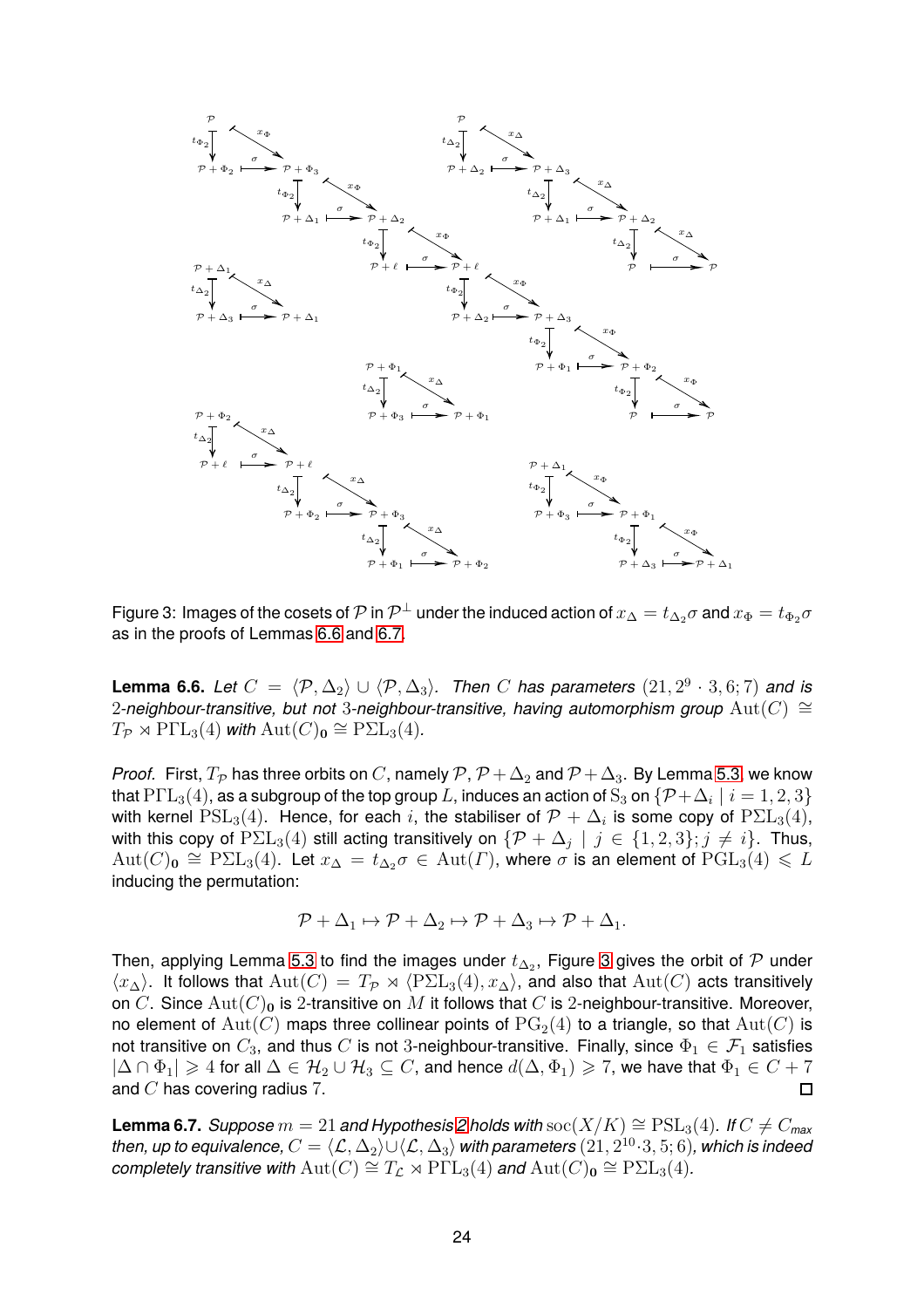*Proof.* Suppose  $C \neq C_{\text{max}}$  and C is completely transitive. Note that  $PSL_3(4)$  has index 6 in  $P\Gamma L_3(4)$ , so that, by Proposition [2.7,](#page-8-0)  $|C|/|C_{\text{max}}|$  divides 6. Furthermore, by Lemma [2.10,](#page-9-0) we have that either  $|C| = 3|C_{\text{max}}|$  or  $|C| = 6|C_{\text{max}}|$ . It follows that X induces an orbit of either size 3 or 6 on some set of cosets of P. By Lemma [5.3,](#page-17-1) we know that  $P\Gamma L_3(4)$ , as a subgroup of the top group  $L$ , induces an action of  $\mathrm{S}_3$  on the sets  $\{\mathcal{P}+\Delta_i\mid i=1,2,3\}$  and  $\{\mathcal{P}+\Phi_i\mid i=1,2,3\}$ with kernel  $\mathrm{PSL}_3(4)$ . Indeed, for each  $i$ , the stabiliser of  $\mathcal{P}+\Delta_i$ , which is equal to the stabiliser of  $\mathcal{P}+\Phi_i$ , is some copy of  $\mathrm{P\Sigma L}_3(4)$  that acts transitively on the sets  $\{\mathcal{P}+\Delta_j\mid j\in\{1,2,3\}; j\neq i\}$ and  $\{P + \Phi_j \mid j \in \{1, 2, 3\}; j \neq i\}.$ 

Let  $\sigma$  be an element of  $PGL<sub>3</sub>(4) \leq L$  inducing the permutation:

$$
\mathcal{P} + \Delta_1 \mapsto \mathcal{P} + \Delta_2 \mapsto \mathcal{P} + \Delta_3 \mapsto \mathcal{P} + \Delta_1.
$$

Moreover, let  $t_{\Delta_2}$  be the translation by  $\Delta_2$ ,  $t_{\Phi_2}$  be the translation by  $\Phi_2$ ,  $x_{\Delta} = t_{\Delta_2} \sigma$  and  $x_{\Phi} =$  $t_{\Phi_2}$   $\sigma$ . Figure [3](#page-23-2) gives the images of each of the cosets of P under  $x_\Delta$  and  $x_\Phi$ . By the above considerations on  $|C|/|C_{\text{max}}|$  we see that the relevant orbits are the two orbits of length 3 under  $\langle x_\Delta \rangle$  and the orbit of length 6 under  $\langle x_\Phi \rangle$ . Individually, the length 3 orbits correspond to the code  $\langle P, \Delta_2\rangle$ ∪ $\langle P, \Delta_3\rangle$  and its translate by  $\ell$ . These codes are not completely transitive by Lemma [6.6.](#page-23-0) However, their union is the same code given by the orbit of length 6, namely  $\langle\mathcal{L}, \Delta_2\rangle \cup \langle\mathcal{L}, \Delta_3\rangle$ . Note that the actions of  $\langle x_\Delta \rangle$  and  $\langle x_\Phi \rangle$  cover, up to equivalence, all possibilities. Hence it remains to show that  $\langle\mathcal{L},\Delta_2\rangle\cup\langle\mathcal{L},\Delta_3\rangle$  is completely transitive.

Let  $C = \langle \mathcal{L}, \Delta_2 \rangle \cup \langle \mathcal{L}, \Delta_3 \rangle$ . Then  $\text{Aut}(C) = T_{\mathcal{L}} \rtimes \langle \text{P\Sigma L}_3(4), x_{\Delta} \rangle$  and, since  $T_{\mathcal{L}}$  acts transitively on  $\mathcal L$  and  $\langle x_\Delta \rangle$  acts transitively on  $\{\mathcal L, \mathcal L + \Delta_2,\mathcal L + \Delta_3\}$ , it follows that  $\mathrm{Aut}(C)$  acts transitively on C. Now  $\langle \mathcal{L}, \Delta_2 \rangle$  has covering radius 6, and hence C has covering radius  $\rho \leq 6$ . For each hyperoval  $\Delta \in \mathcal{H}_2 \cup \mathcal{H}_3$  we have that  $d(\Delta, \Delta_1) \geq 6$ , and hence  $\rho = 6$ . Since C contains all lines of  $PG<sub>2</sub>(4)$ , we have that  $\Gamma<sub>3</sub>(0) \cap C<sub>3</sub>$  is the set of triangles,  $\Gamma<sub>4</sub>(0) \cap C<sub>4</sub>$  is one  $PSL_3(4)$ -orbit of quadrangles,  $\Gamma_5(0) \cap C_5$  is one  $PSL_3(4)$ -orbit of ovals, and  $\Gamma_6(0) \cap C_6$  is one  $PSL_3(4)$ -orbit of hyperovals of  $PG_2(4)$ . It follows that  $Aut(C)_0$  acts transitively on  $\Gamma_i(0) \cap C_i$ <br>for each  $i = 1$  6 Thus C is completely transitive for each  $i = 1, \ldots, 6$ . Thus C is completely transitive.

### **7 Higman–Sims and Conway Groups**

Again, assume that Hypothesis [2](#page-4-1) holds. We note that both of the groups considered here are equal to their automorphism group. Proposition [2.7](#page-8-0) then implies that  $C = C_{\text{max}}$ .

First, consider the case that  $\operatorname{soc}(X/K)$  is the Higman–Sims group HS. From the proof of [\[29,](#page-31-14) Theorem 8.1] we have that the  $\mathbb{F}_2$ -permutation module for the 2-transitive action of HS is uniserial with structure  $1\langle 20\langle 1\rangle 132\rangle 1\langle 20\rangle 1$ . Codes invariant under this action are constructed in [\[33,](#page-31-16) Section 5], and verified by our own GAP [\[15\]](#page-30-17) computations. The codes constructed are a [176, 21, 56] code, a [176, 22, 50] code, a [176, 154, 6] code and a [176, 155, 6] code, each invariant under HS. Since the permutation module is uniserial, these codes, along with the repetition code and its dual, give all proper submodules invariant under HS. By Lemma [2.6,](#page-7-3) it follows that C is either the  $[176, 154, 6]$  code or the  $[176, 155, 6]$  code. By [\[8,](#page-30-3) Theorem 2.12 (ii)], the weight 6 codewords of C form a 3-(176, 6,  $\lambda$ ) design, for some integer  $\lambda$ , and hence  $|F_6(\mathbf{0}) \cap C|$  is divisible by

$$
\frac{\binom{176}{3}}{\binom{6}{3}} = 44660.
$$

However, the number of weight 6 codewords of the [176, 154, 6] code and the [176, 155, 6] code are 92400 and 129360 respectively. Thus, these codes are not completely regular and hence also not completely transitive.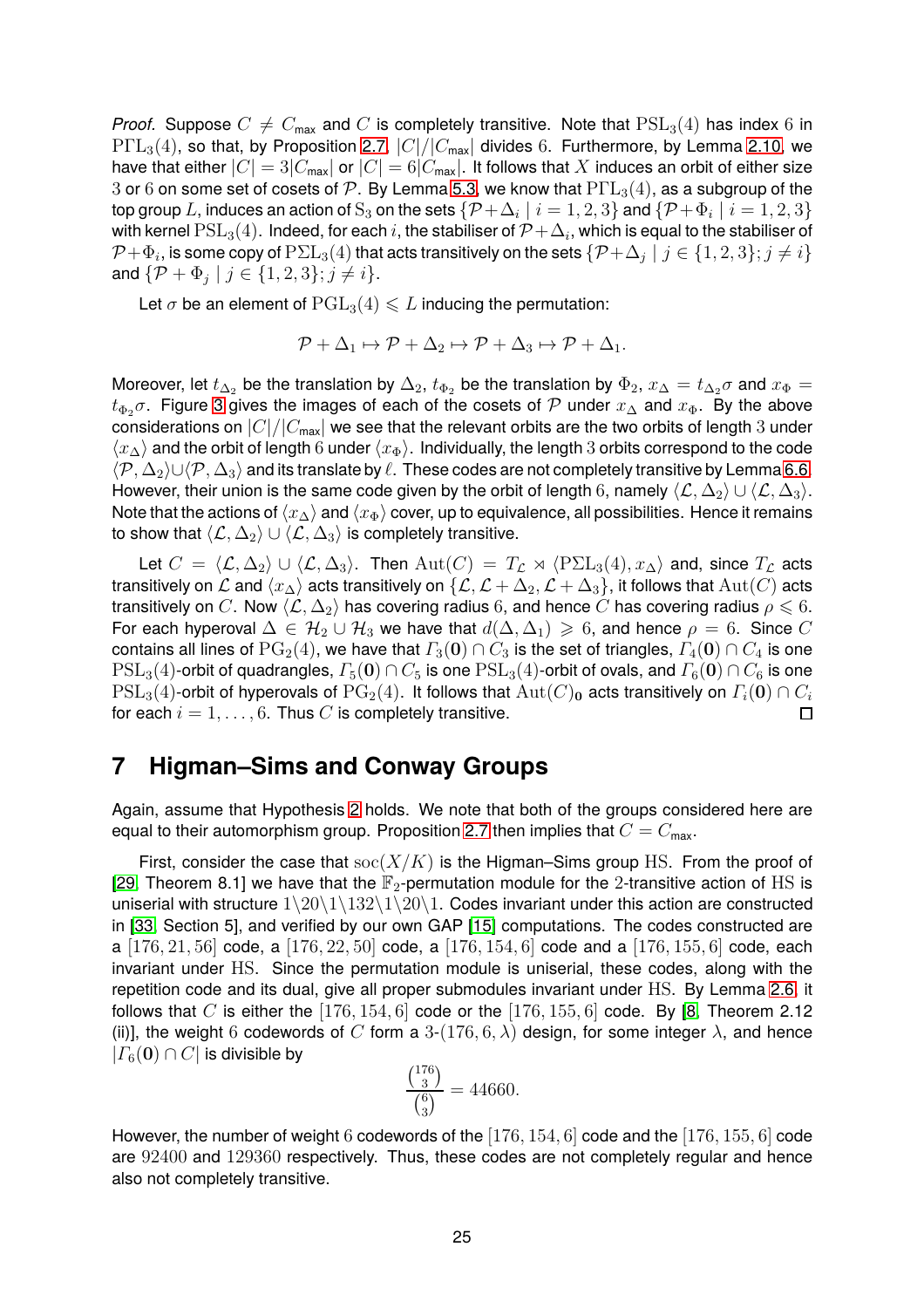Turning to consider  $\operatorname{soc}(X/K)$  isomorphic to the Conway group  $\mathrm{Co}_3$ , the proof of [\[29,](#page-31-14) Theorem 8.1] says that the  $\mathbb{F}_2$ -permutation module for the 2-transitive action of  $\text{Co}_3$  is uniserial with structure  $1\langle 22\langle 230\langle 22\langle 1. A [276, 23, 100] \rangle \rangle$  code invariant under  $Co<sub>3</sub>$  is given in [\[25\]](#page-31-17) with its dual, by computations in GAP [\[15\]](#page-30-17), being a  $[276, 253, 6]$  code. Since the permutation module is uniserial, these codes, along with the repetition code and its dual, give all proper submodules invariant under  $Co_3$ . By Lemma [2.6,](#page-7-3) it follows that C is the [276, 253, 6] code. By [\[8,](#page-30-3) Theorem 2.12 (ii)], the weight 6 codewords of C form a 3-(276, 6,  $\lambda$ ) design, for some integer  $\lambda$ , and hence  $|\Gamma_6(\mathbf{0})\cap C|$ is divisible by

$$
\frac{\binom{276}{3}}{\binom{6}{3}} = 173305.
$$

However, the number of weight 6 codewords of the [276, 253, 6] code is 708400. Thus, this code is not completely regular and hence also not completely transitive.

In summary:

<span id="page-25-2"></span>**Lemma 7.1.** *There are no codes satisfying Hypothesis* [2](#page-4-1) with  $\operatorname{soc}(X/K) = \operatorname{HS}$  or  $\operatorname{Co}_{3}$ .

# **8**  $PSL_2(r)$

Suppose that Hypothesis [2](#page-4-1) holds, and that  $\operatorname{soc}(X/K) \cong \operatorname{PSL}_2(r)$  where  $m = r + 1 \geq 24$  with  $r=p^t$  for some prime  $p$  and integer  $t.$  It follows from [\[30,](#page-31-13) Theorem 1] and Lemma [2.6](#page-7-3) that either:

1.  $r \equiv 3 \pmod{4}$ ,  $\delta \leqslant 8$  and  $X_0^M$  is 3-homogeneous, but not 4-homogeneous; or,

2.  $r \equiv 1 \pmod{4}$ ,  $\delta \leqslant 6$  and  $X_{0}^{M}$  is 2-homogeneous, but not 3-homogeneous.

<span id="page-25-0"></span>**Lemma 8.1.** *Suppose*  $m = r + 1$ , where  $r = p^t$  with  $p$  prime, and Hypothesis [2](#page-4-1) holds with  $\operatorname{soc}(X/K)\cong \operatorname{PSL}_2(r)$ . Then  $C_{\textsf{max}}$  has dimension  $\frac{r+1}{2}$  and  $t\leqslant 4$ .

*Proof.* By [\[29,](#page-31-14) Lemma 5.4], we have that  $C_{\text{max}}$  is one of two equivalent codes  $U_1$  and  $U_2$ , where  $U_1$  and  $U_2$  are interchanged under the action  $PGL_2(r)$ . Furthermore,  $U_1$  and  $U_2$  are self-dual when  $r\equiv 3\pmod{4}$ , and  $U_1^\perp=U_2$  when  $r\equiv 1\pmod{4}$ . Either way, we have that  $U_1$  and  $U_2$  have the same dimensions and minimum distances. Hence  $C_{\sf max}$  has dimension  $\frac{r+1}{2}.$ 

Suppose  $t\geqslant 5.$  Now [\[26,](#page-31-7) Lemma 4.4] gives the bound  $\delta_{\sf max}\geqslant \sqrt{r}+1.$  Since  $r$  is odd, and hence  $p \geqslant 3$ , we have that  $r \geqslant 243$  and  $\delta_{\text{max}} \geqslant 17$ . We claim that

$$
|C|/|C_{\max}| < \frac{m(m-1)}{\delta(\delta-1)},
$$

in which case we may apply Lemma [2.8,](#page-9-1) which implies that  $\delta_{\text{max}} \leq 2\delta$ . Since  $\delta \leq 8$ , but  $\delta_{\text{max}} \geq 17$ , we then have a contradiction, and hence  $t \leq 4$ . It remains to prove the claim.

First,  $PSL_2(r)$  has index  $2t$  in  $P\Gamma L_2(r)$ . Thus, by Proposition [2.7,](#page-8-0)  $|C|/|C_{\text{max}}| = |X^M : X_0^M|$ is at most  $2t.$  Now, for all  $t\geqslant 5$  the inequality  $2t< 3^t(3^t+1)/56$  holds. Using this, and since  $\delta \leqslant 8$  and  $m-1=r=p^t\geqslant 3^t$ , we obtain:

$$
\frac{|C|}{|C_{\text{max}}|} \leq 2t < \frac{3^t(3^t + 1)}{7 \cdot 8} \leq \frac{m(m-1)}{\delta(\delta - 1)},
$$

thus proving the claim.

<span id="page-25-1"></span>**Lemma 8.2.** *Suppose*  $m = r + 1$  *and Hypothesis* [2](#page-4-1) *holds with*  $\operatorname{soc}(X/K) \cong \operatorname{PSL}_2(r)$ *. Then*  $r \in \{23, 25, 31, 41\}.$ 

 $\Box$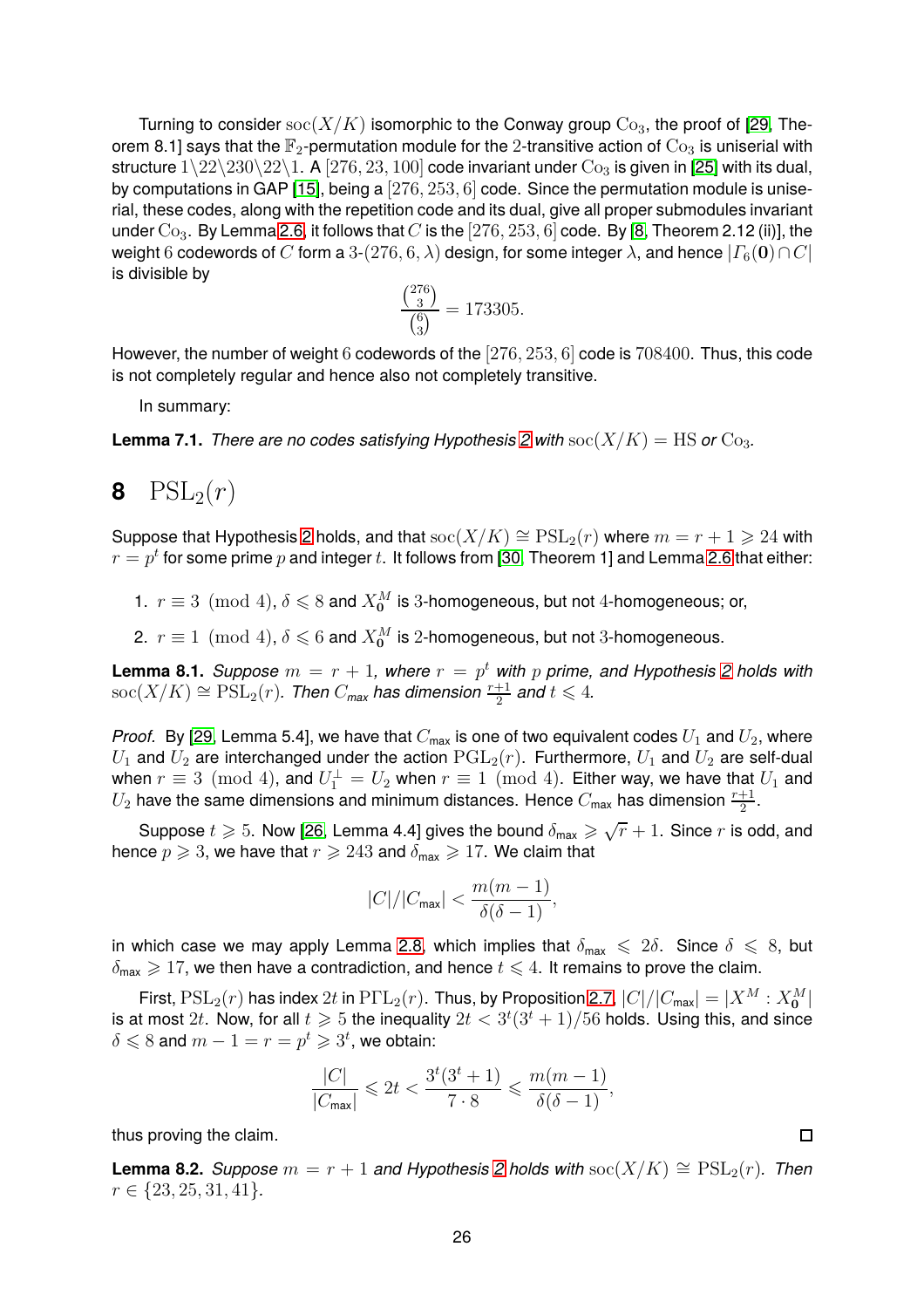*Proof.* By Lemma [8.1,](#page-25-0) we have that the dimension of  $C_{\sf max}$  is  $\frac{r+1}{2}$ . Proposition [2.7](#page-8-0) part 3 implies that  $X/T_{C_{\sf max}}\cong X^M$  and hence  $|X|=|T_{C_{\sf max}}||X^M|.$  Since  $X^M\leqslant {\rm P\Gamma L}_2(r),$  we have that

$$
|X| = |T_{C_{\text{max}}}||X^M| \leq 2^{(r+1)/2}r(r+1)(r-1)t.
$$

It then follows from Lemma [2.9](#page-9-2) that

<span id="page-26-0"></span>
$$
2^{r+1} \leqslant (m+1)|X| \leqslant (r+2)2^{(r+1)/2}r(r+1)(r-1)t.
$$
\n(8.1)

Moreover, Lemma [8.1](#page-25-0) implies that  $t \leq 4$ , so that the above becomes

$$
2^{(r+1)/2} \leq 4r(r+2)(r+1)(r-1).
$$

This holds for  $r = 23, 25, 31, 41$  and 47. Note that  $t = 1$  when  $r = 47$ , in which case the inequality [\(8.1\)](#page-26-0) becomes  $2^{(r+1)/2} \leqslant (r+2)r(r+1)(r-1)$ , which no longer holds. П

<span id="page-26-1"></span>**Lemma 8.3.** *Suppose*  $m = r + 1$  *and Hypothesis* [2](#page-4-1) *holds with* soc( $X/K$ ) ≅  $PSL_2(r)$ *. Then*  $C = C_{\text{max}}$ .

*Proof.* Suppose  $C \neq C_{\text{max}}$ . By Lemma [8.2,](#page-25-1) we have that  $t \leq 2$ . Since  $\operatorname{soc}(X_0/K) =$  ${\rm soc}(X/K) \ \cong \ {\rm PSL}_2(r),$  we have that  ${\rm PSL}_2(r) \ \leqslant \ X^M_{\mathbf{0}}$  and  $X^M \ \leqslant \ {\rm PFL}_2(r).$  Therefore  $|X^M : X_0^M|$  divides 4 and hence, by Proposition [2.7](#page-8-0) part 5, we have that  $|C|/|C_{\text{max}}|$  divides 4. Lemma [2.10](#page-9-0) part 3 then implies that  $|C|/|C_{\text{max}}| \neq 2$  and hence that  $|C|/|C_{\text{max}}| = 4$ . Ap-plying Lemma [2.10](#page-9-0) part 3 once more, we have that  $C_{\text{max}}$  has codimension 2 or 3 in the code  $\langle C \rangle$  spanned by the codewords of C, which must be also be completely transitive. Hence  $\langle C \rangle$ has dimension  $(r + 5)/2$  or  $(r + 7)/2$ . By [\[29,](#page-31-14) Lemma 5.4], the only submodules of dimension greater than  $(r+1)/2$  that are invariant under  $\mathrm{PSL}_2(r)$  are  $\langle 1 \rangle^\perp$  and  $V\varGamma$ . This implies that  $(r + 5)/2$  or  $(r + 7)/2$  is equal to r or  $r + 1$ , in which case  $r = 3, 5$  or 7. However this contradicts Lemma [8.2.](#page-25-1)  $\Box$ 

<span id="page-26-2"></span>**Lemma 8.4.** *There are no completely transitive codes satisfying Hypothesis* [2](#page-4-1) *with* soc( $X/K$ ) ≅  $PSL_2(r)$ .

*Proof.* By Lemma [8.2,](#page-25-1) we have that  $r \in \{23, 25, 31, 41\}$ , by Lemma [8.3,](#page-26-1) we have that  $C = C_{\text{max}}$ and, by [\[29,](#page-31-14) Lemma 5.4], there are only two possibilities for  $C_{\text{max}}$ , which are in fact equivalent codes. First, by [\[32,](#page-31-8) p. 482], if  $r = 23$  then C is the extended Golay code  $\mathcal{G}_{24}$ , in which case  $X/K \cong M_{24} \neq PSL_2(23).$ 

Suppose  $r = 25$ . Then a calculation in GAP involving the package GUAVA shows that both of the two possibilities for  $C_{\text{max}}$  here have external distance 9 but covering radius 5, and thus, by [\[36,](#page-31-3) Theorem 4.1], are not completely regular.

Let  $r = 31$ . The two codes that arise here have minimum distance 8, and hence, by [\[8,](#page-30-3) Theorem 2.12 (ii)], the weight  $8$  codewords form a 4-design. This implies that the number of weight 8 codewords is a multiple of 3596. However, there are only 620 such codewords in each code.

Finally, let  $r = 41$ . Then a calculation in GAP using the GUAVA package shows that  $C_{\text{max}}$ has minimum distance 10, and is thus not completely transitive. П

## **9**  $PSU_3(r)$

Suppose Hypothesis [2](#page-4-1) holds and soc( $X/K$ ) ≅  $PSU_3(r)$  with r an odd prime power.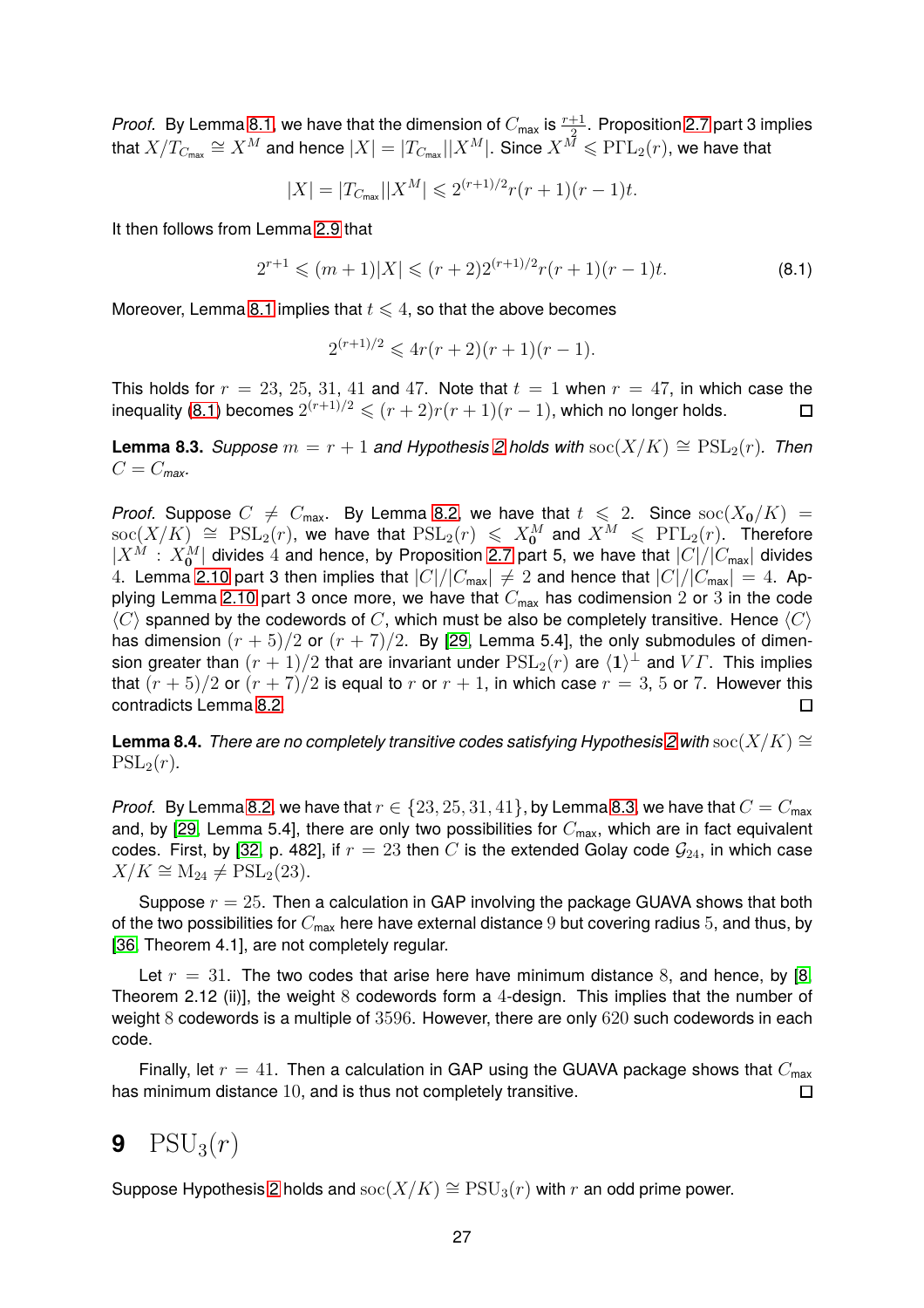<span id="page-27-0"></span>**Lemma 9.1.** *Suppose*  $r = p^t$  *is an odd prime power,*  $m = r^3 + 1$  *and Hypothesis [2](#page-4-1) holds with*  $\operatorname{soc}(X/K) \cong \operatorname{PSU}_3(r)$ *. Then*  $r = 3$  or 5*.* 

*Proof.* By the remark following Theorem 7.3 in [\[29\]](#page-31-14), any code invariant under  $X_0$  that has dimension at least  $2$  must have dimension at least  $r^2 - r + 1$ . By duality, it follows that the dimension of  $C_{\text{max}}$  is at most

$$
m - (r^2 - r + 1) = r^3 - r^2 + r.
$$

Now  $X/K \leq P\Gamma \cup_{3}(r)$ . Hence, applying Lemma [2.9,](#page-9-2)

$$
2^{r^3+1} \leqslant (m+1)|X| \leqslant (r^3+2)2^{r^3-r^2+r}r^3(r^2-1)(r^3+1)t.
$$

Thus, since  $t \leq r$  holds, r satisfies

$$
2^{r^2-r+1} \leqslant (r^3+2)r^4(r^2-1)(r^3+1).
$$

This holds for an odd prime power r only when  $r = 3$  or 5.

<span id="page-27-1"></span>**Lemma 9.2.** *There are no codes satisfying Hypothesis 2 with* soc( $X/K$ ) ≅  $PSU_3(r)$ *.* 

*Proof.* By [\[30\]](#page-31-13),  $X_0^M$  is 2-transitive but not 3-homogeneous, and therefore Lemma [2.6](#page-7-3) implies that  $\delta = 5$  or 6. By Lemma [9.1,](#page-27-0) we have that  $r = 3$  or 5. We first consider the case  $r = 3$ . Suppose  $\delta = 5$ . Then, by Lemma [2.11,](#page-10-0) the weight 5 codewords form a 2-(28, 5,  $\lambda$ ) design, for some integer  $\lambda \leqslant (m-2)/3$ . That is,  $\lambda \leqslant 8$ . Now, the number of blocks of such a design is:

$$
\frac{28 \cdot 27}{5 \cdot 4} \lambda.
$$

Since this number must be an integer, we have that 5 divides  $\lambda$ , and hence  $\lambda = 5$ . Thus, there must be 189 weight 5 codewords. However, an analysis in GAP [\[15\]](#page-30-17) shows that the smallest orbit on 5-sets for  $PSU<sub>3</sub>(3)$  in its 2-transitive action has size 1512.

Suppose  $\delta = 6$ . Then, by Lemma [2.11,](#page-10-0) the weight 6 codewords form a 3-(28, 6,  $\lambda$ ) design, for some integer  $\lambda \leqslant (m-3)/3$ . That is,  $\lambda \leqslant 8$ . Now, the number of blocks of such a design is:

$$
\frac{28 \cdot 27 \cdot 26}{6 \cdot 5 \cdot 4} \lambda.
$$

Since this number must be an integer, we have that 5 divides  $\lambda$ , and hence  $\lambda = 5$ . Thus, there must be 819 weight 6 codewords. However, an analysis in GAP [\[15\]](#page-30-17) shows that, for  $PSU_3(3)$  in its 2-transitive action, the orbits on 6-subsets having length at most 819 either have size 756 or 504.

Let  $r = 5$  and k be the dimension of  $C_{\text{max}}$ . It follows from [\[29,](#page-31-14) Theorem 7.2]  $C_{\text{max}}$  is either contained in the code U generated by the unital (a  $2-(126, 6, 1)$  design; see [\[13,](#page-30-12) Section 7.7] for more information), which has dimension  $105$ , or its dual  $U^\perp$ , which has dimension  $21.$  By Lemma [2.9,](#page-9-2) we have that

$$
(m+1)2^k | \text{PGU}_3(5) | \geq 2^m.
$$

This implies that  $k \ge 104$ , so that  $k = 104$  or 105, and hence that either  $C_{\text{max}} = U$  or  $C_{\text{max}}$ has codimension 1 in  $U$ . By [\[29,](#page-31-14) Theorem 7.2] there is no such code of codimension 1 in  $U$ , so  $C_{\text{max}} = U$ . Since  $\text{PSU}_3(5)$  has index 3 in  $\text{PGU}_3(5)$ , part 5 of Proposition [2.7](#page-8-0) and Lemma [2.10](#page-9-0) imply that  $C = C_{\text{max}}$  or  $C_{\text{max}}$  has codimension 2 in  $\langle C \rangle$ . By [\[29,](#page-31-14) Theorem 7.2], there is no linear code invariant under  $X_0$  having dimension 107, and hence  $C = C_{\text{max}} = U$ . Constructing U in the GAP package GUAVA, we see that it has minimum distance  $6$  and  $21525$  codewords of

 $\Box$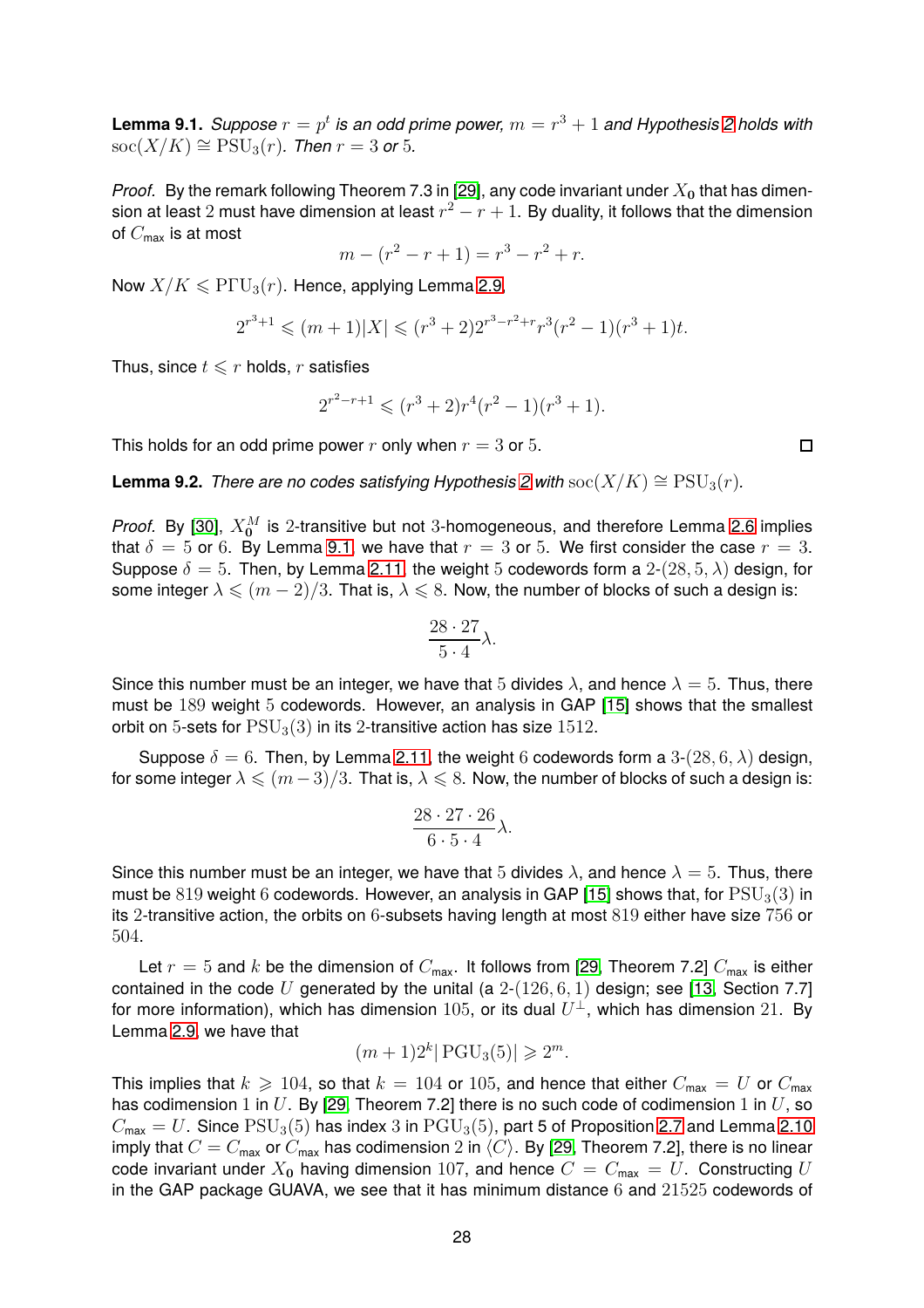weight 6. By Lemma [2.11,](#page-10-0) the weight 6 codewords form a  $3-(126, 6, \lambda)$  design for some integer  $\lambda$ . Now, the number of blocks of such a design is:

$$
\frac{126 \cdot 125 \cdot 124}{6 \cdot 5 \cdot 4} \lambda = 21 \cdot 25 \cdot 31 \lambda.
$$

<span id="page-28-0"></span>This gives a contradiction, since 21525 is not divisible by 31.

## **10**  $\text{Ree}(r)$

Suppose Hypothesis [2](#page-4-1) holds and that  $\operatorname{soc}(X/K)\cong \operatorname{Ree}(r)$  with  $r=3^{2t+1}$  and  $m=r^3+1.$ 

<span id="page-28-2"></span>**Lemma 10.1.** *Suppose*  $r$  *is an odd power of* 3, that  $m = r^3 + 1$  and Hypothesis [2](#page-4-1) holds with  $\operatorname{soc}(X/K) \cong \operatorname{Ree}(r)$ *. Then*  $r = 3$ *.* 

*Proof.* By [\[29,](#page-31-14) Lemma 7.4], any code invariant under  $X_0$  that has dimension at least 2 must have dimension at least  $r^2-r+1.$  By duality, it follows that the dimension of  $C_{\sf max}$  is at most

$$
m - (r^2 - r + 1) = r^3 - r^2 + r.
$$

Since  $X/K \leqslant \mathop{\rm Ree}\nolimits(r)$ , we have that  $|X/K|$  divides  $r^3(r^3+1)(r-1)(2t+1)$ . Hence, applying Lemma [2.9,](#page-9-2) we have,

$$
2^{r^3+1} \leqslant (m+1)|X| \leqslant (r^3+2)2^{r^3-r^2+r}r^3(r^3+1)(r-1)(2t+1).
$$

Thus, since  $(2t + 1) \leq r$  holds, r satisfies

$$
2^{r^2-r+1} \leqslant (r^3+2)r^4(r^3+1)(r-1).
$$

This holds for  $r = 3^{2t+1}$  only when  $r = 3$ .

<span id="page-28-3"></span>**Lemma 10.2.** *There are no codes satisfying Hypothesis* [2](#page-4-1) *with* soc( $X/K$ ) ≅ Ree(r).

*Proof.* By [\[30\]](#page-31-13),  $X^M_{\mathbf{0}}$  is  $2$ -transitive but not  $3$ -homogeneous. Thus, Lemma [2.6](#page-7-3) implies that  $\delta=5$ or 6. By Lemma [10.1,](#page-28-2) we have that the only possibility for is  $r = 3$ . Suppose  $\delta = 5$ . Then, by Lemma [2.11,](#page-10-0) the weight 5 codewords form a 2-(28, 5,  $\lambda$ ) design, for some integer  $\lambda \leqslant (m-2)/3$ . That is,  $\lambda \leqslant 8$ . Now, the number of blocks of such a design is:

$$
\frac{28 \cdot 27}{5 \cdot 4} \lambda.
$$

Since this number must be an integer, we have that 5 divides  $\lambda$ , and hence  $\lambda = 5$ . Thus, there must be 189 weight 5 codewords. However, an analysis in GAP [\[15\]](#page-30-17) shows that the smallest orbit on 5-sets for  $\text{Ree}(3)$  in its 2-transitive action has size 756.

Suppose  $\delta = 6$ . Then, by Lemma [2.11,](#page-10-0) the weight 6 codewords form a 3-(28, 6,  $\lambda$ ) design, for some integer  $\lambda \leqslant (m-3)/3$ . That is,  $\lambda \leqslant 8$ . Now, the number of blocks of such a design is:

$$
\frac{28 \cdot 27 \cdot 26}{6 \cdot 5 \cdot 4} \lambda.
$$

<span id="page-28-1"></span>Since this number must be an integer, we have that 5 divides  $\lambda$ , and hence  $\lambda = 5$ . Thus, there must be  $819$  weight  $6$  codewords. However, an analysis in GAP [\[15\]](#page-30-17) shows that, for  $\text{Ree}(3)$  in its 2-transitive action, each orbit on 6-subsets has even length. This completes the proof.  $\Box$ 

 $\Box$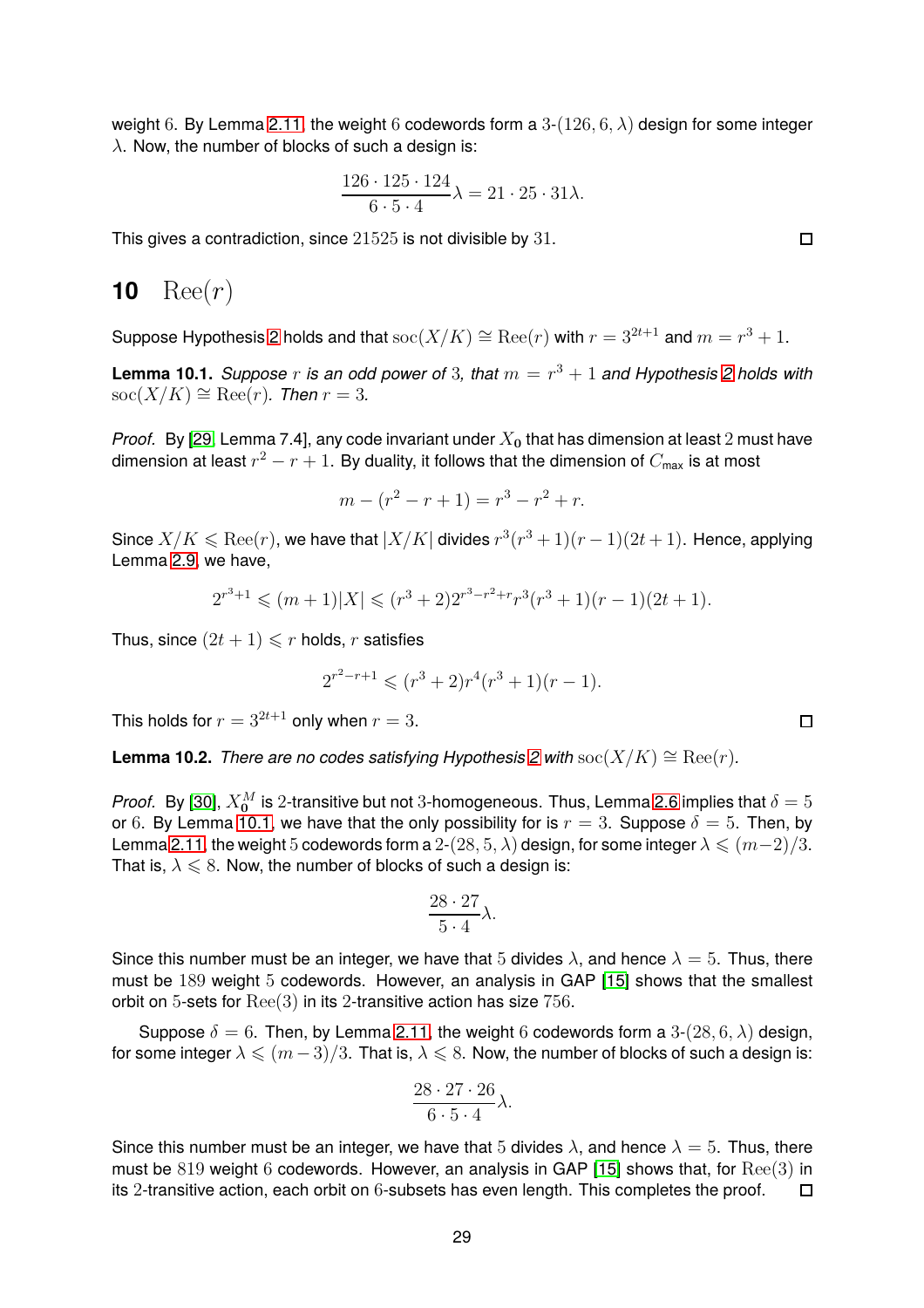### **11 Proof of main result**

We now prove Theorem [1.3.](#page-2-0) Suppose that  $C$  is a non-trivial completely transitive code in  $H(m, 2)$ with minimum distance  $\delta \geq 5$ . Let  $C_{\text{max}}$  be the maximal linear subcode of C, let  $X = \text{Aut}(C)$ and let  $X_{\text{max}} = X_{C_{\text{max}}}$ . It then follows from Proposition [2.7](#page-8-0) part 3 that  $K = X \cap B$  is equal to  $X_{\text{max}} \cap B = T_{C_{\text{max}}}$ . Furthermore, suppose that  $\text{soc}(X_{\text{max}}/K) \cong G$ , where G is one of the groups appearing in Table [1.](#page-2-1) Note that  $\delta \geq 5$  implies  $C_2 \neq \emptyset$  from which it follows that C is 2-neighbour-transitive and that Theorem [1.5](#page-3-0) applies.

Suppose that  $C_{\text{max}}$  is contained in the binary repetition code  $\langle 1 \rangle$ . It follows that C comes under part 1 or 2 of Theorem [1.5.](#page-3-0) Now, by [\[16,](#page-30-9) Lemma 4.2], the even weight subcode of the punctured Hadamard code is not completely transitive. Moreover, by [\[18,](#page-30-11) Corollary 5], both the Hadamard code of length 12 and its punctured code are completely transitive. This gives lines 1 and 2 of Table [2.](#page-3-1) Hence, we may assume that  $C_{\text{max}}$  has dimension at least 2 for the remainder of the proof, which implies that  $C$  is as in part 3 of Theorem [1.5.](#page-3-0) In particular, this means that  $M_{11}$  and  $M_{12}$  do not need to be considered in the remainder of the proof as they do not appear in [\[26,](#page-31-7) Table 1].

Now, Theorem [1.5](#page-3-0) implies that the repetition code in  $H(m, 2)$  is the unique linear code of dimension  $1$  stabilised by  $X_0$ . It follows that the dual  $\langle 1 \rangle^\perp$  of the binary repetition code is the only linear code of codimension 1 stabilised by  $X_0$ . Since  $\langle 1 \rangle^{\perp}$  has minimum distance 2 it follows that  $C \neq \langle 1 \rangle^{\perp}$  $C \neq \langle 1 \rangle^{\perp}$  $C \neq \langle 1 \rangle^{\perp}$ . Thus  $2 \leq \dim(C_{\text{max}}) \leq m - 2$  and Hypothesis 1 holds. Suppose that soc( $X/K$ )  $\neq$  soc( $X_{\text{max}}/K$ ). Then, by Propositions [4.2](#page-14-0) and [4.3,](#page-15-2) we have that  $m = 15$ , soc( $X_{\text{max}}/K$ )  $\cong$  A<sub>7</sub> and  $C = \mathcal{NR}$ , as in line 3 of Table [2.](#page-3-1) Moreover, by [\[22,](#page-30-15) Theorem 1.1],  $N\mathcal{R}$  is completely transitive. Note that Proposition [4.3](#page-15-2) means that we do not need to consider  $\operatorname{soc}(X_{\max}/K) = A_7$  in the remainder of the proof.

We now have that  $\operatorname{soc}(X/K) = \operatorname{soc}(X_{\max}/K)$  and so Hypothesis [2](#page-4-1) holds. Suppose that  $\operatorname{soc}(X/K) = \operatorname{PSL}_3(4)$ . Then, by Lemmas [6.5](#page-22-0) and [6.7,](#page-23-1) we have that C is one of the codes appearing on lines 4–7 of Table [2,](#page-3-1) each of which is completely transitive. Let  $\operatorname{soc}(X/K) = M_m$ with  $m = 22, 23$  or 24. Then, by Lemmas [5.2](#page-16-0) and [5.4,](#page-17-0) it follows that one of the lines 8–13 holds, and that the codes appearing there are indeed completely transitive. By Lemmas [7.1,](#page-25-2) [8.4,](#page-26-2) [9.2](#page-27-1) and [10.2,](#page-28-3) no codes satisfying Hypothesis [2](#page-4-1) exist with  $\operatorname{soc}(X/K) = \operatorname{HS}$ ,  $\operatorname{Co}_3$ ,  $\operatorname{PSL}_2(r)$ ,  $\operatorname{PSU}_3(r)$ or  $\text{Re}(r)$ . This completes the proof.

### <span id="page-29-3"></span>**References**

- [1] R. D. Baker, J. H. Van Lint, and R. M. Wilson. On the Preparata and Goethals codes. *IEEE Trans. Inform. Theory*, 29(3):342–345, 1983.
- <span id="page-29-4"></span>[2] M. R. Best, A. E. Brouwer, F. J. Macwilliams, A. M. Odlyzko, and N. J. A. Sloane. Bounds for binary codes of length less than 25. *IEEE Trans. Inform. Theory*, 24(1):81–93, 1978.
- <span id="page-29-2"></span>[3] J. Borges, J. Rifà, and V. A. Zinoviev. Nonexistence of completely transitive codes with error-correcting capability e > 3. *IEEE Trans. Inform. Theory*, 47(4):1619–1621, 2001.
- <span id="page-29-0"></span>[4] J. Borges, J. Rifà, and V. A. Zinoviev. On linear completely regular codes with covering radius  $\rho = 1$ . Construction and classification. Preprint  $(\text{arXiv}:0906.0550)$ , 2009.
- <span id="page-29-1"></span>[5] J. Borges, J. Rifà, and V. A. Zinoviev. On  $q$ -ary linear completely regular codes with  $\rho = 2$ and antipodal dual. *Adv. Math. Commun.*, 4(4):567–578, 2010.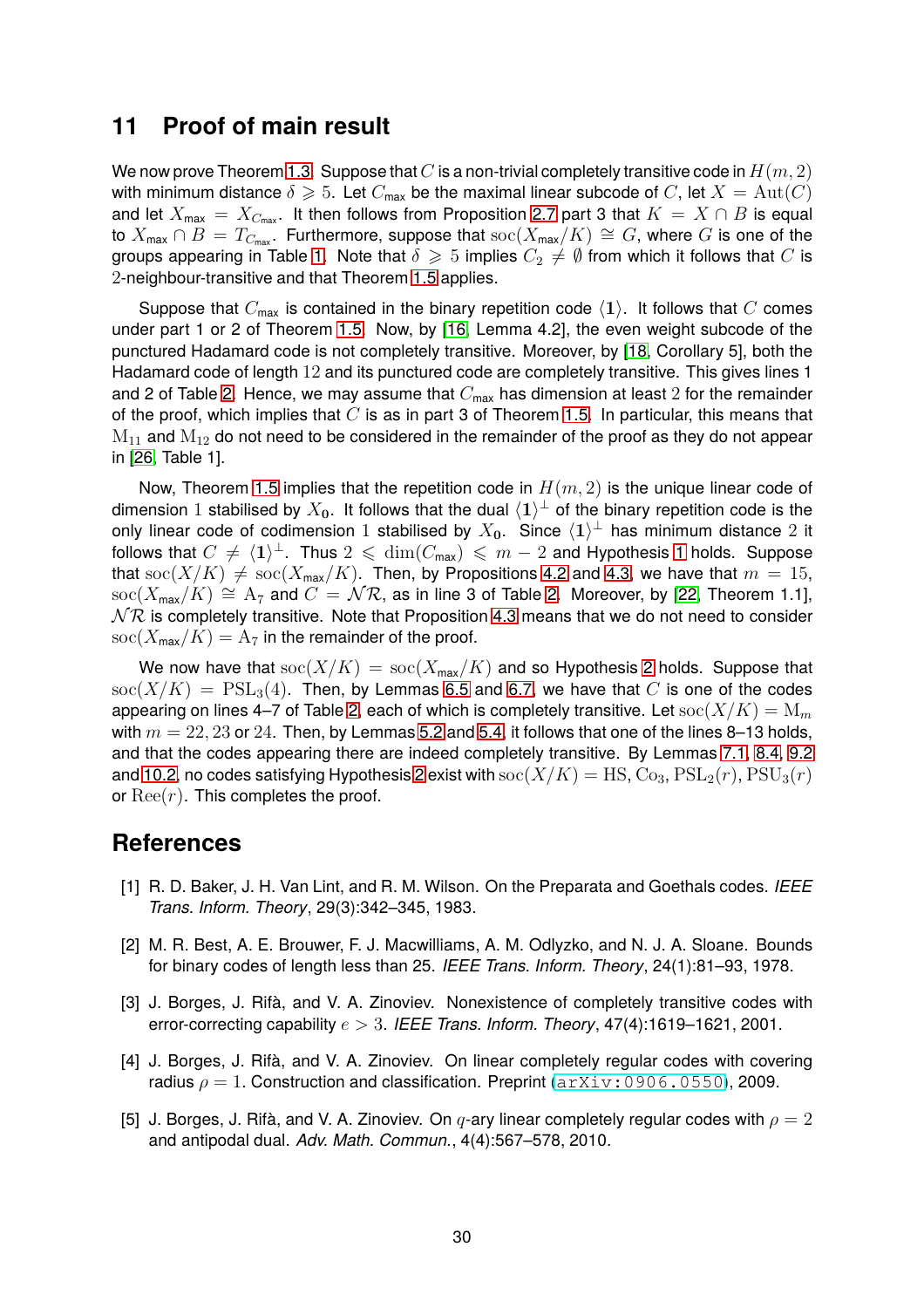- <span id="page-30-1"></span>[6] J. Borges, J. Rifà, and V. A. Zinoviev. New families of completely regular codes and their corresponding distance regular coset graphs. *Des. Codes Cryptogr.*, 70(1–2):139–148, 2012.
- <span id="page-30-3"></span><span id="page-30-2"></span>[7] J. Borges, J. Rifà, and V. A. Zinoviev. Families of completely transitive codes and distance transitive graphs. *Discrete Math.*, 324:68–71, 2014.
- <span id="page-30-13"></span>[8] J. Borges, J. Rifà, and V. A. Zinoviev. On completely regular codes. *Probl. Inf. Transm.*, 55(1):1–45, 2019.
- <span id="page-30-14"></span>[9] A. E. Brouwer, A. M. Cohen, and A. Neumaier. *Distance-Regular Graphs*. Springer-Verlag, Berlin, 1989.
- <span id="page-30-16"></span>[10] P. J. Cameron and J. H. van Lint. *Designs, Graphs, Codes and Their Links*. London Mathematical Society Student Texts (22), Cambridge University Press, Cambridge, 1991.
- [11] J. Cramwinckel, E. Roijackers, R. Baart, E. Minkes, L. Ruscio, R. Miller, T. Boothby, C. Tjhai, and D. Joyner. GUAVA – a GAP package. Version 3.14, 2018. <gap-packages.github.io/guava/>.
- <span id="page-30-12"></span><span id="page-30-0"></span>[12] P. Delsarte. *An Algebraic Approach to the Association Schemes of Coding Theory*. Philips Research Reports: Supplements. N. V. Philips' Gloeilampenfabrieken, Eindhoven, 1973.
- <span id="page-30-8"></span>[13] J. D. Dixon and B. Mortimer. *Permutation Groups*. Graduate Texts in Mathematics (163), Springer, New York, 1996.
- <span id="page-30-17"></span>[14] N. Durante. On sets with few intersection numbers in finite projective and affine spaces. *Electron. J. Combin.*, #P4.13 (18pp.), 2014.
- <span id="page-30-9"></span>[15] The GAP Group. *GAP – Groups, Algorithms, and Programming*, Version 4.9.1, 2018. <www.gap-system.org>.
- <span id="page-30-10"></span>[16] N. I. Gillespie, M. Giudici, D. R. Hawtin, and C. E. Praeger. Entry-faithful 2-neighbour transitive codes. *Des. Codes Cryptogr.*, 79(3):549–564, 2016.
- [17] N. I. Gillespie and D. R. Hawtin. Alphabet-almost-simple 2-neighbour-transitive codes. *Ars Math. Contemp.*, 14(2):345–357, 2017.
- <span id="page-30-11"></span>[18] N. I. Gillespie, D. R. Hawtin, and C. E. Praeger. 2-Neighbour-transitive codes with small blocks of imprimitivity. *Electron. J. Combin.*, 27(1):1–16, 2020.
- <span id="page-30-5"></span>[19] N. I. Gillespie and C. E. Praeger. Neighbour transitivity on codes in Hamming graphs. *Des. Codes Cryptogr.*, 67(3):385–393, 2013.
- <span id="page-30-6"></span>[20] N. I. Gillespie and C. E. Praeger. Characterisation of a family of neighbour transitive codes. Preprint ([arXiv:1405.5427](http://arxiv.org/abs/1405.5427)), 2014.
- <span id="page-30-7"></span>[21] N. I. Gillespie and C. E. Praeger. Diagonally neighbour transitive codes and frequency permutation arrays. *J. Algebraic Combin.*, 39(3):733–747, 2014.
- <span id="page-30-15"></span>[22] N. I. Gillespie and C. E. Praeger. New characterisations of the Nordstrom–Robinson codes. *Bull. London Math. Soc.*, 49(2):320–330, 2017.
- <span id="page-30-4"></span>[23] M. Giudici and C. E. Praeger. Completely transitive codes in Hamming graphs. *European J. Combin.*, 20(7):647–662, 1999.